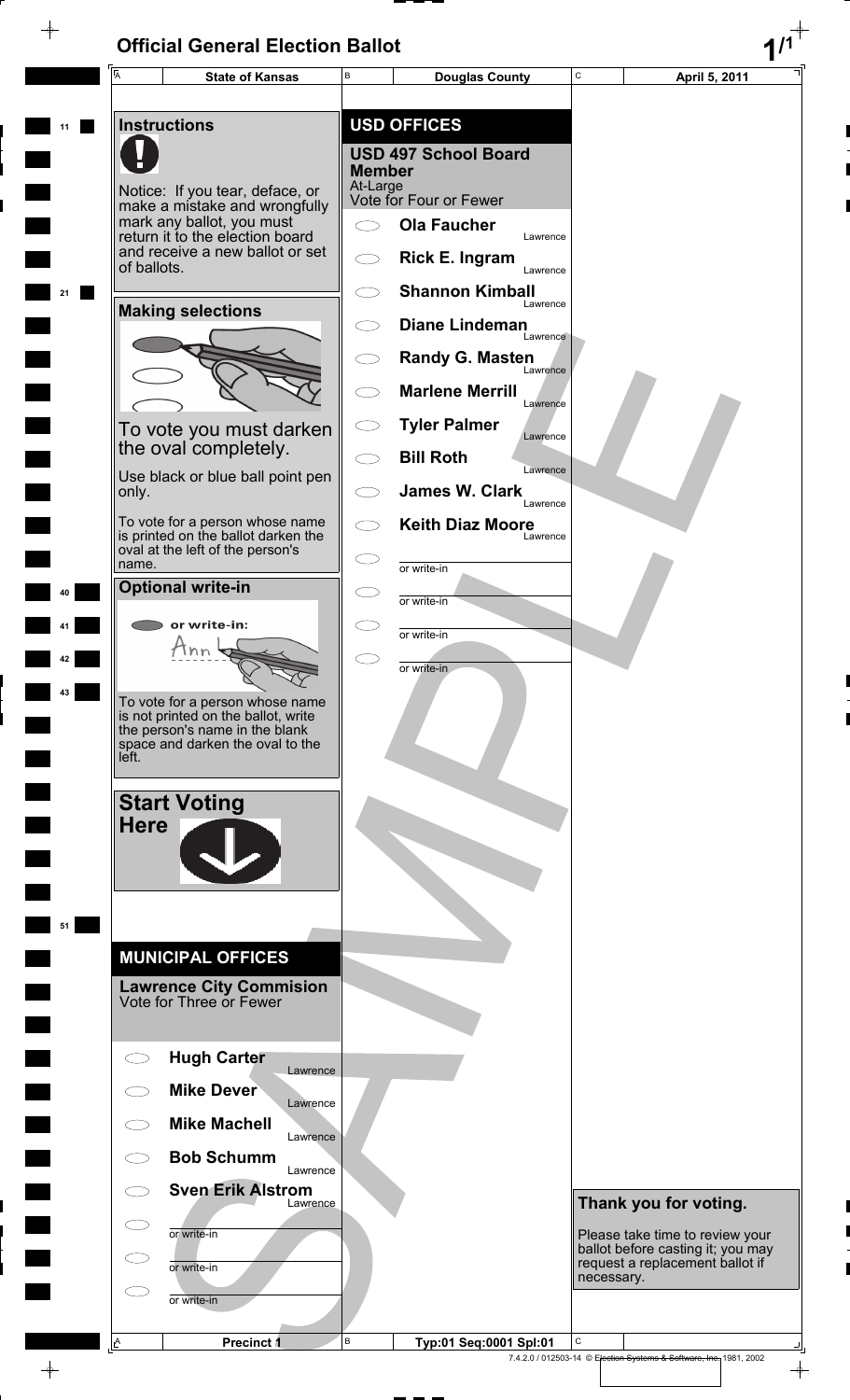$\rightarrow$ 



 $\frac{1}{\Phi}$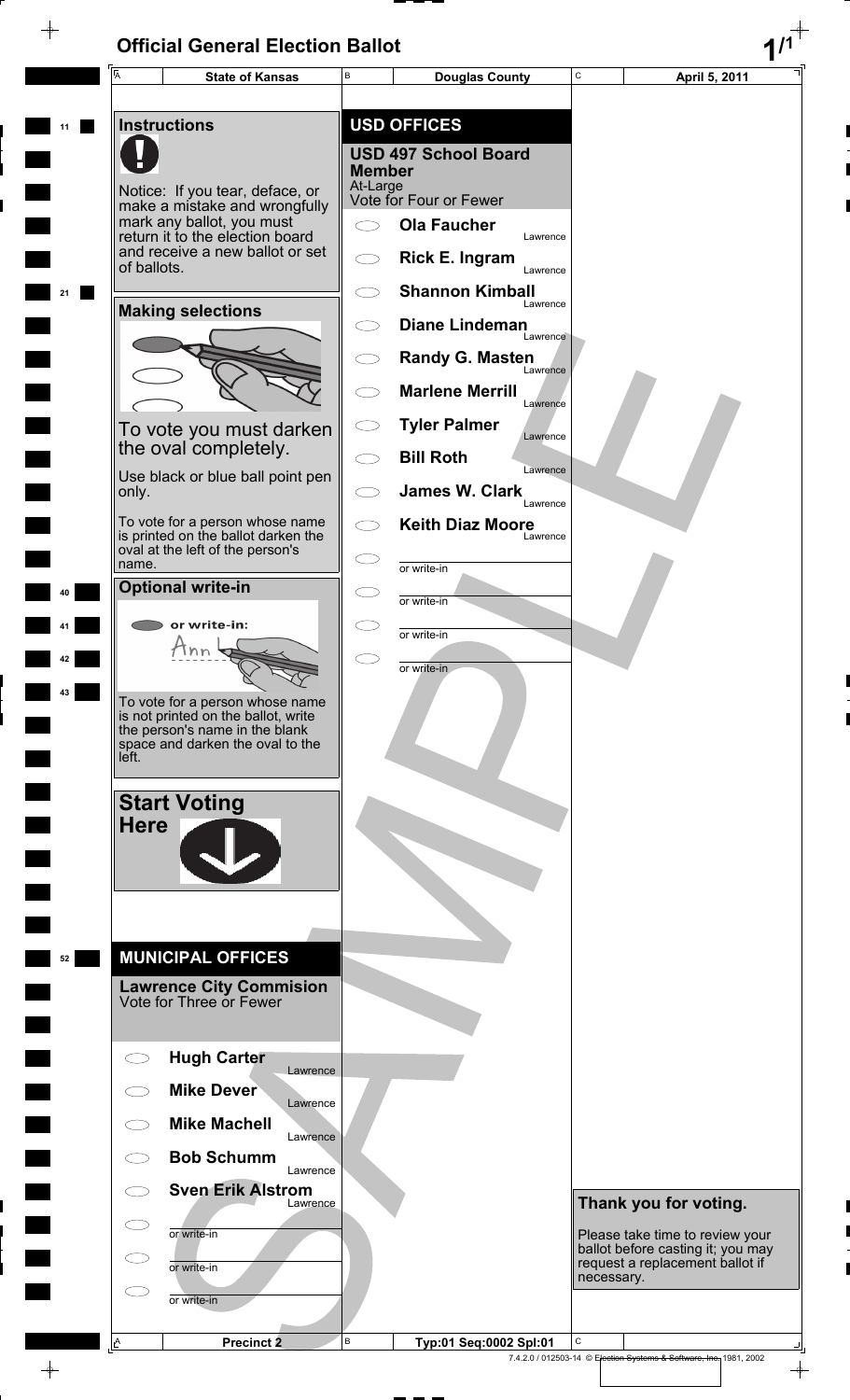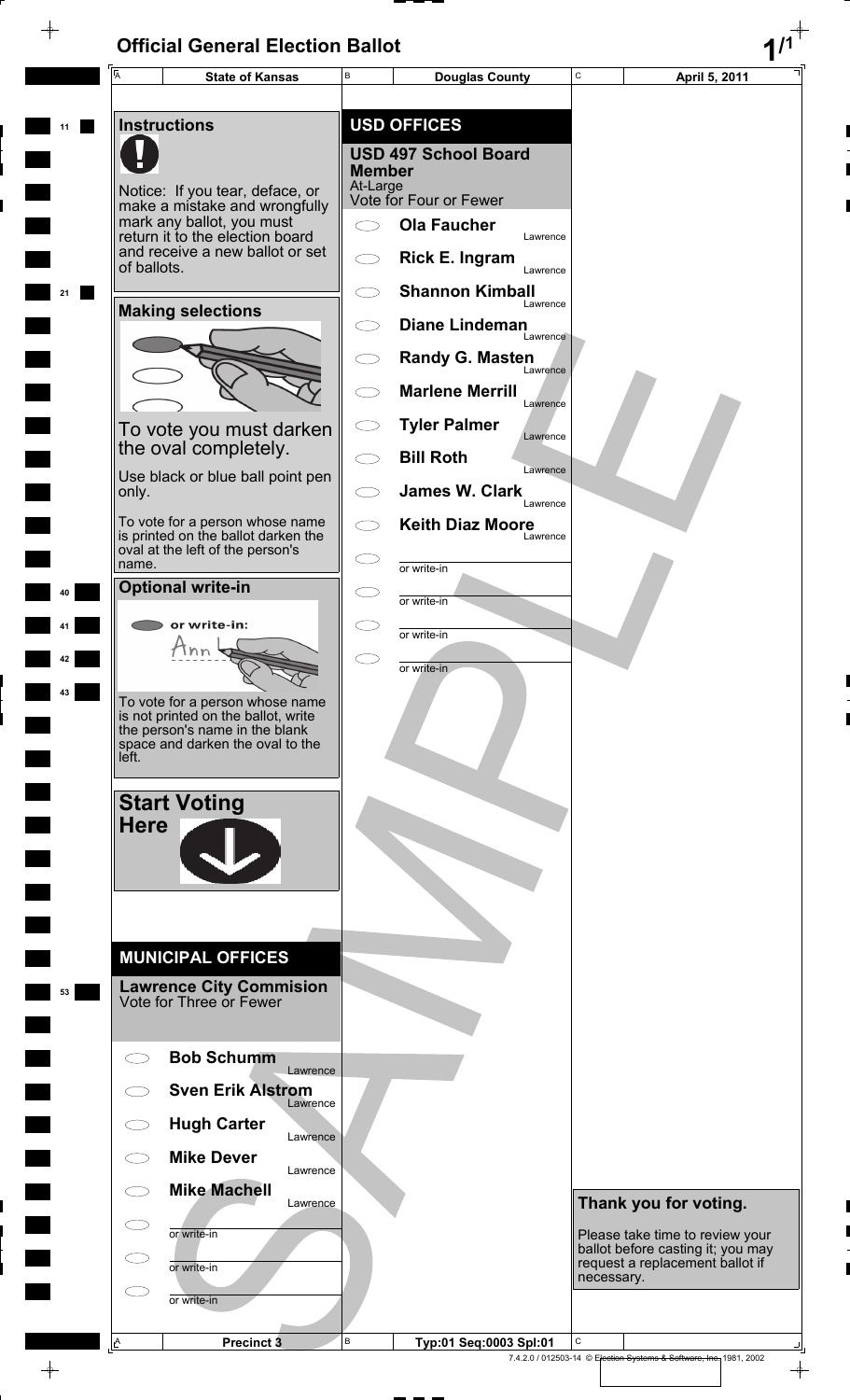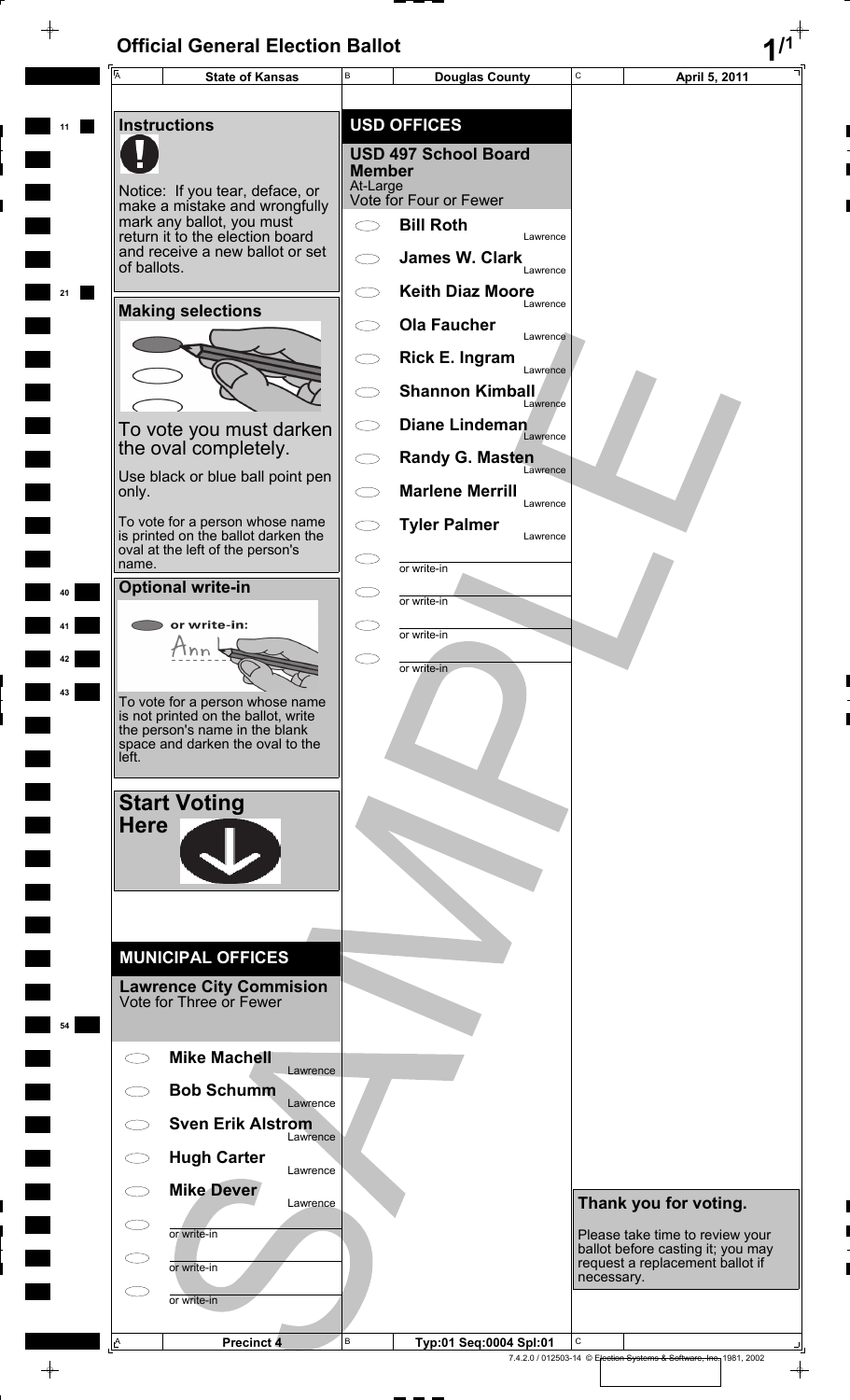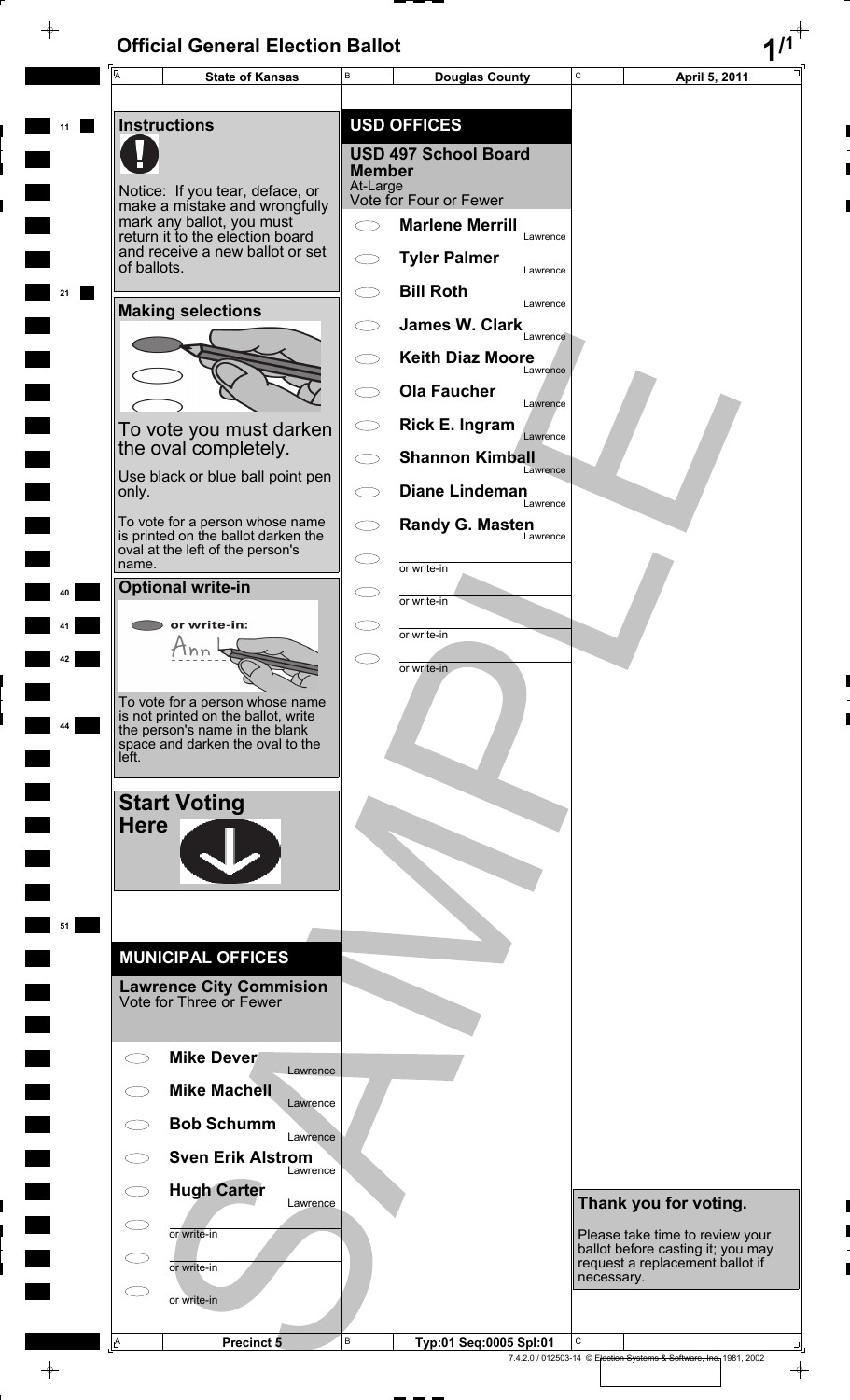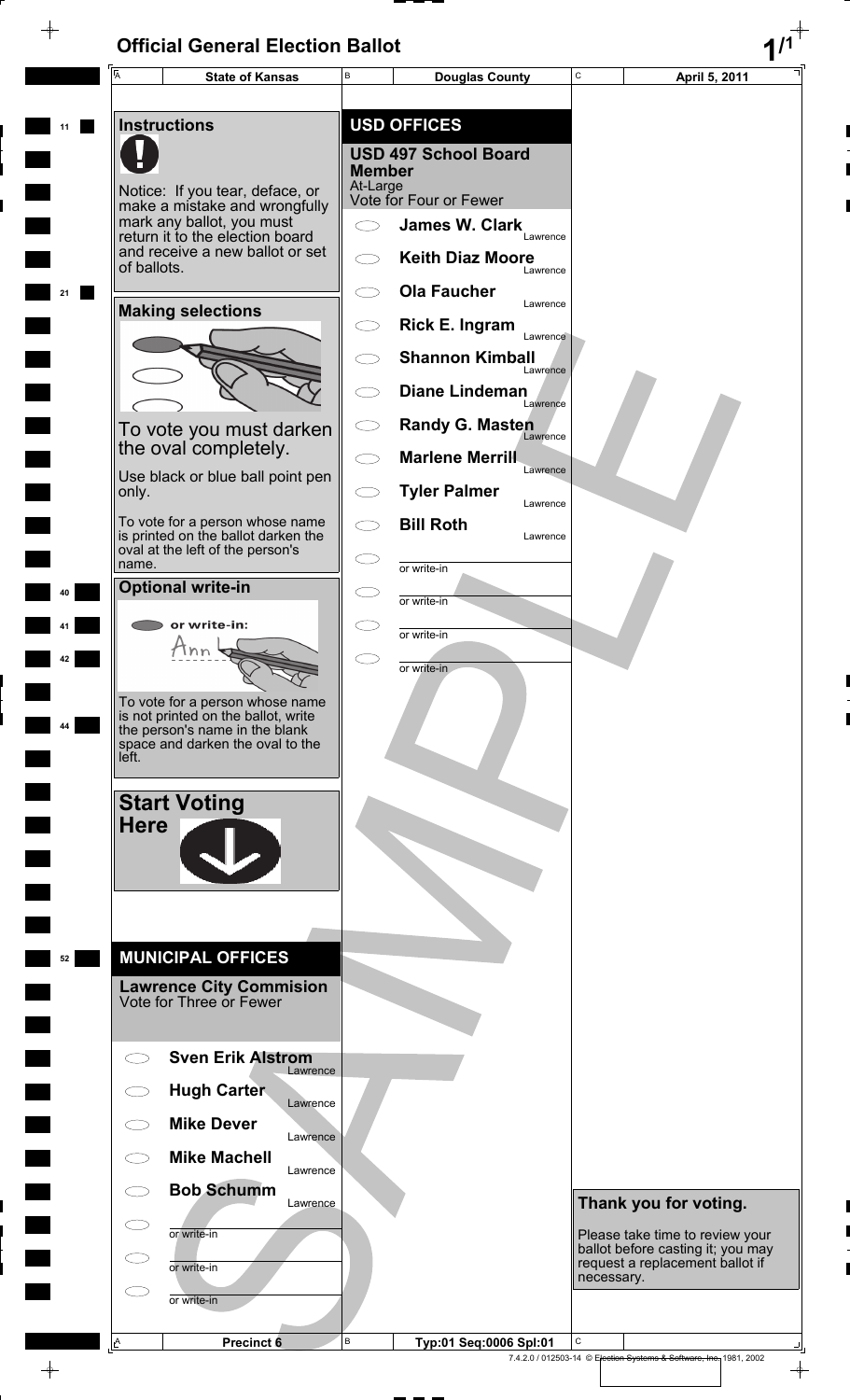$\rightarrow$ 

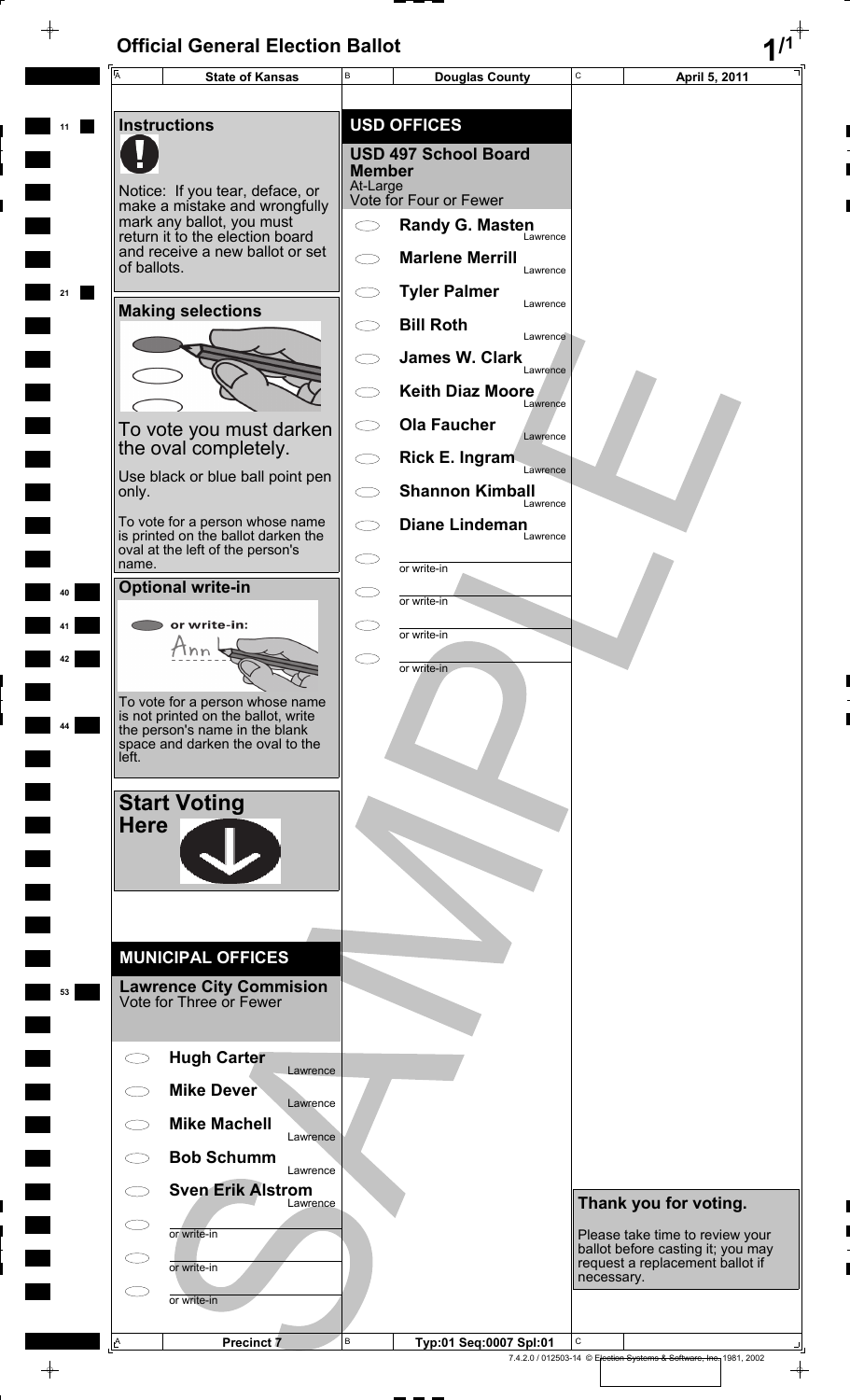$\overline{\phantom{a}}$ 



 $\frac{1}{\Phi}$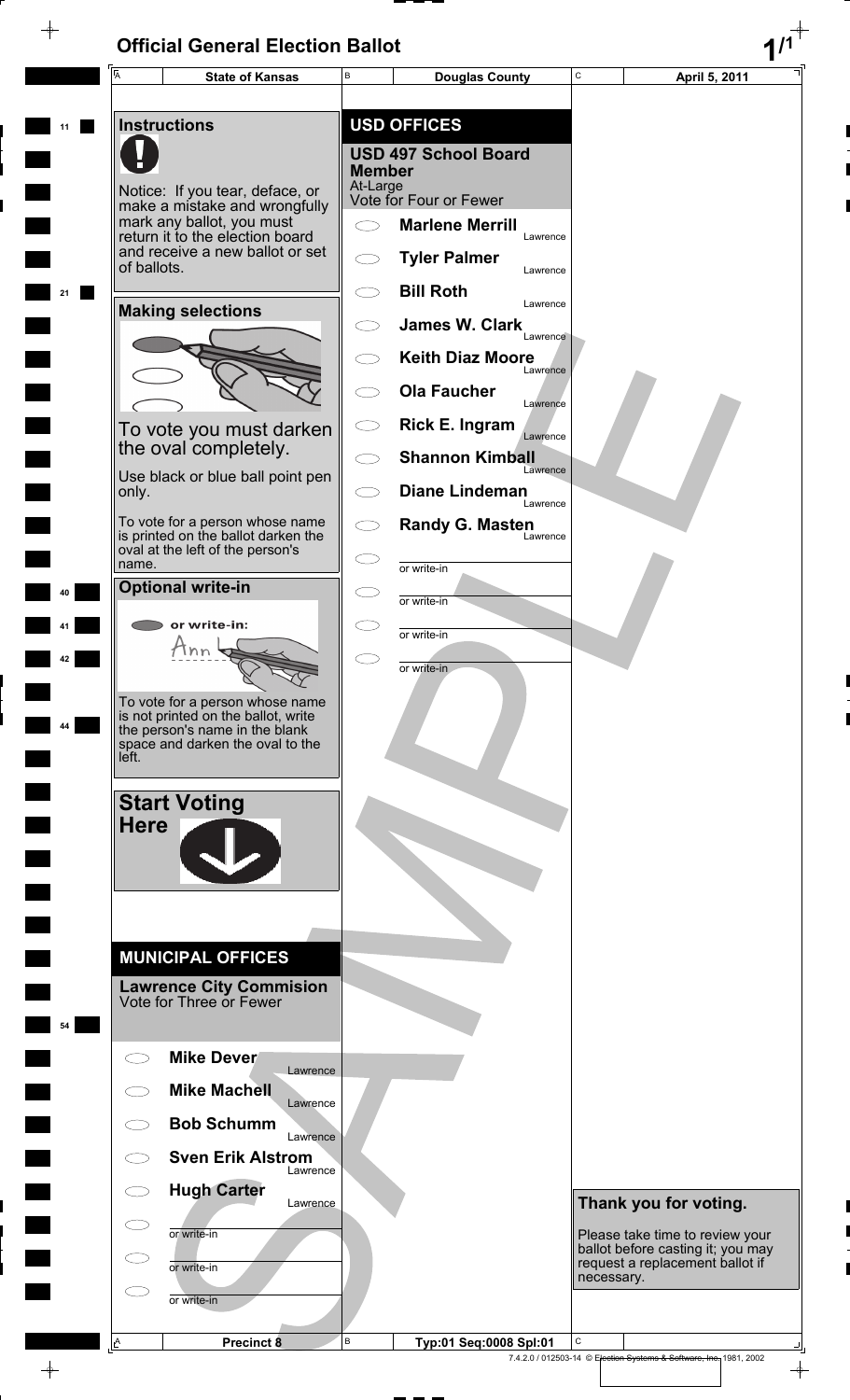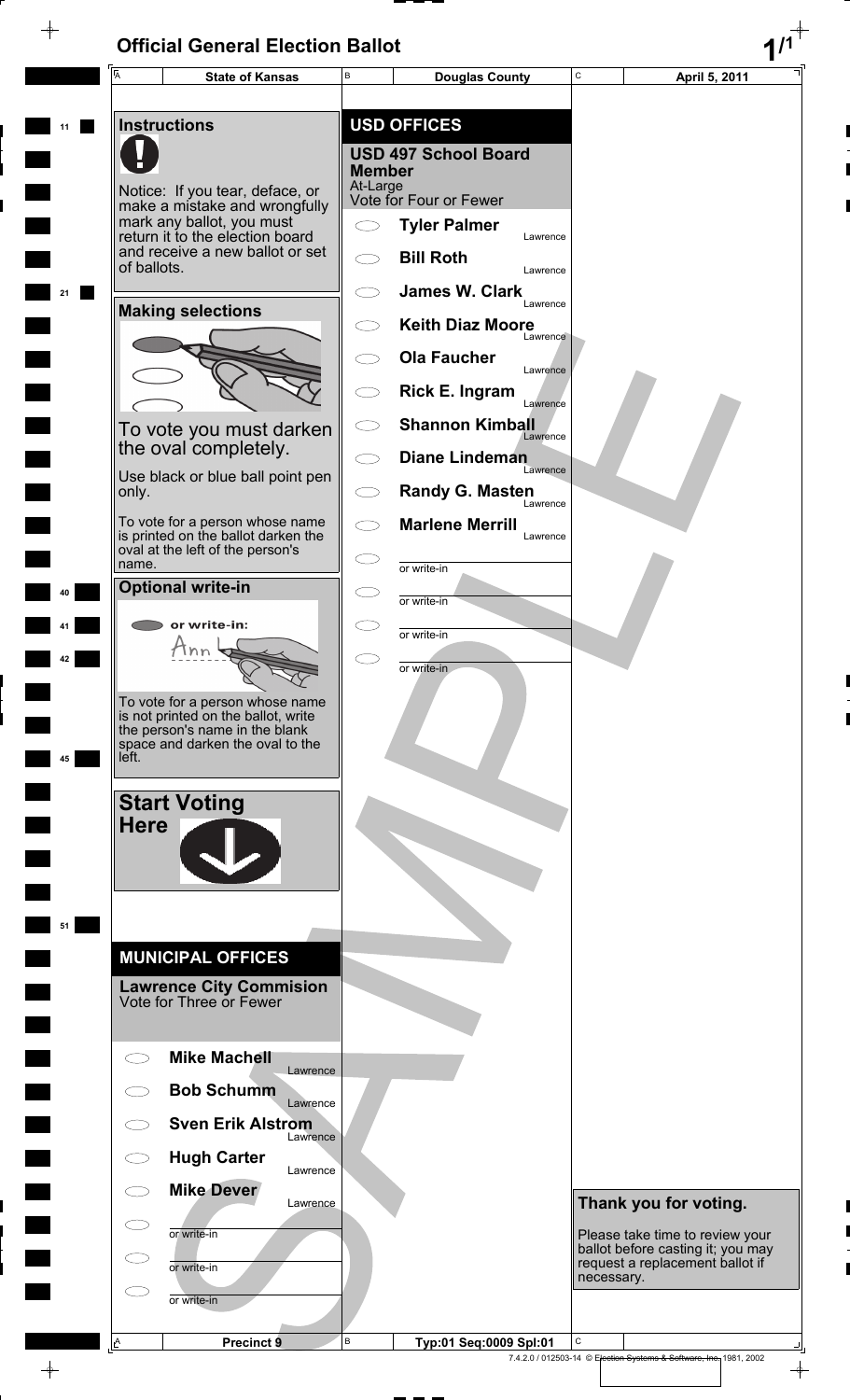$\rightarrow$ 

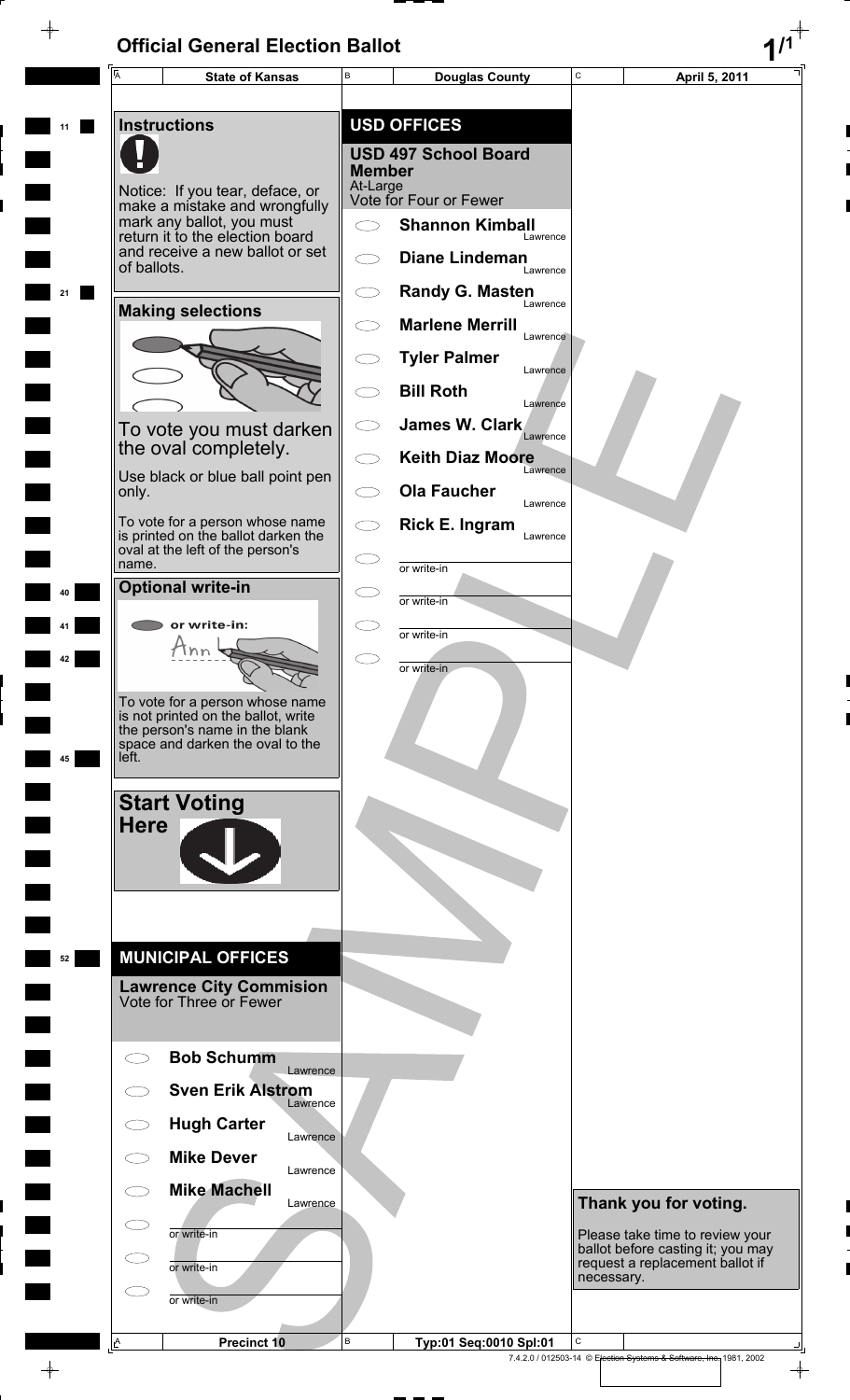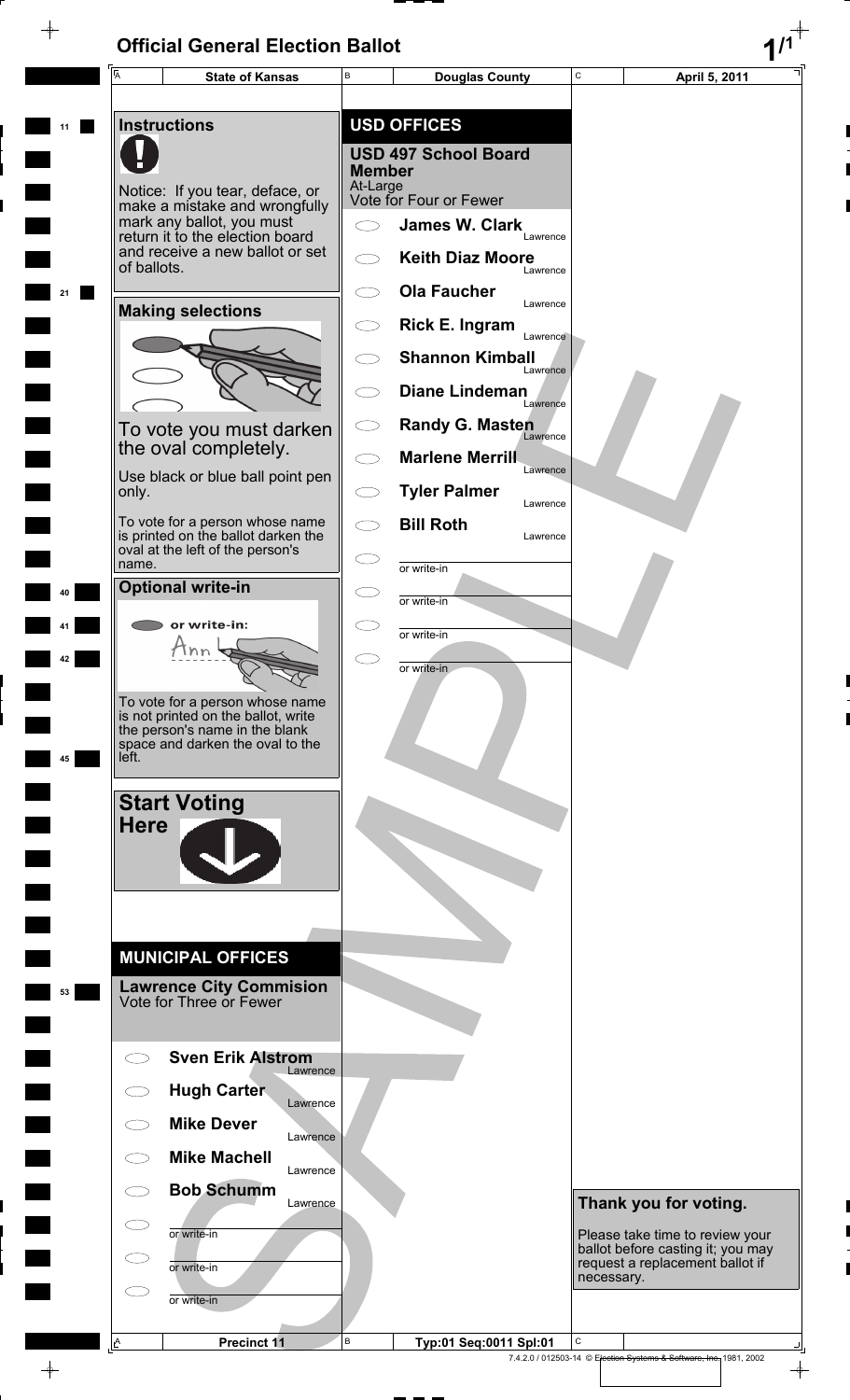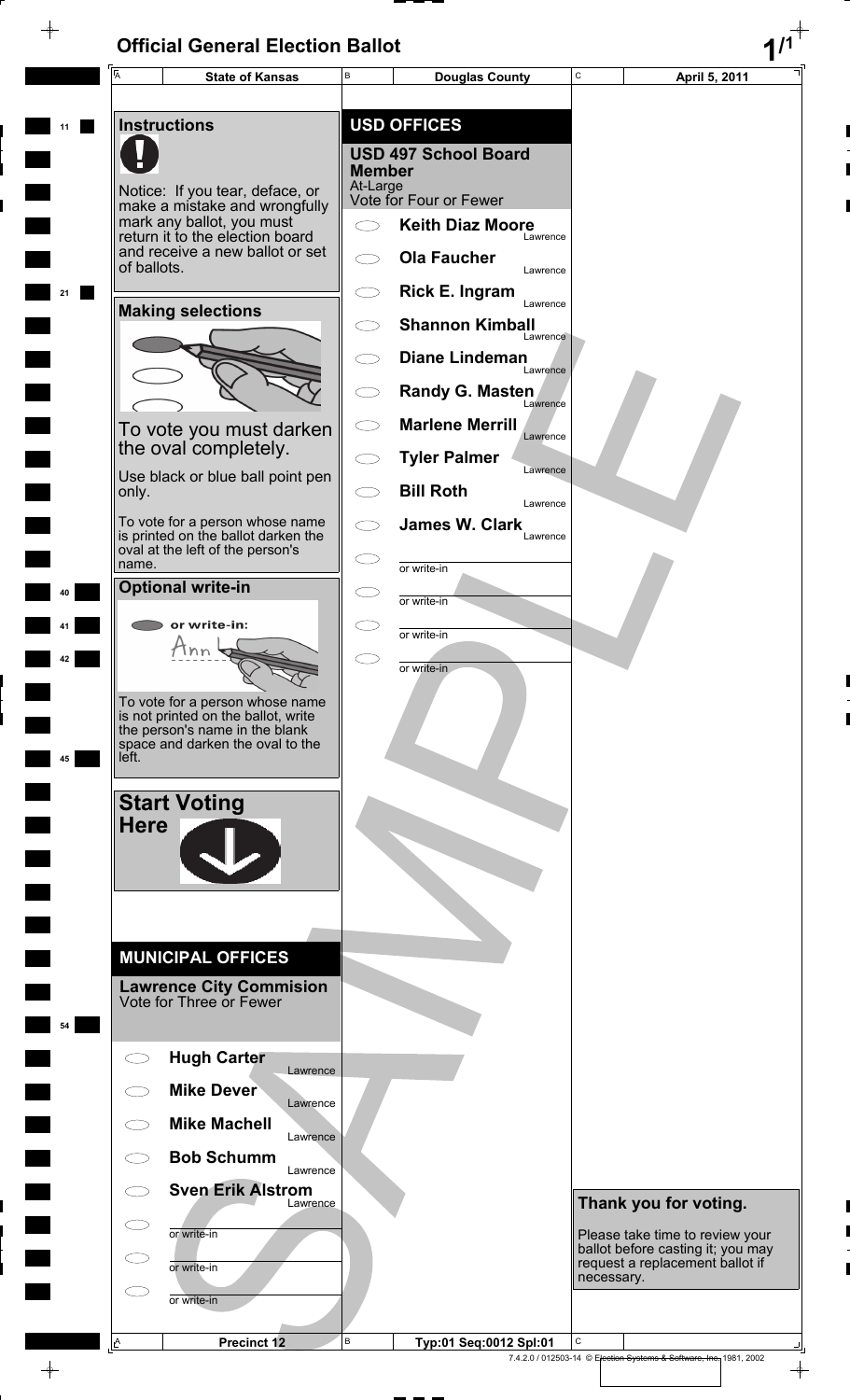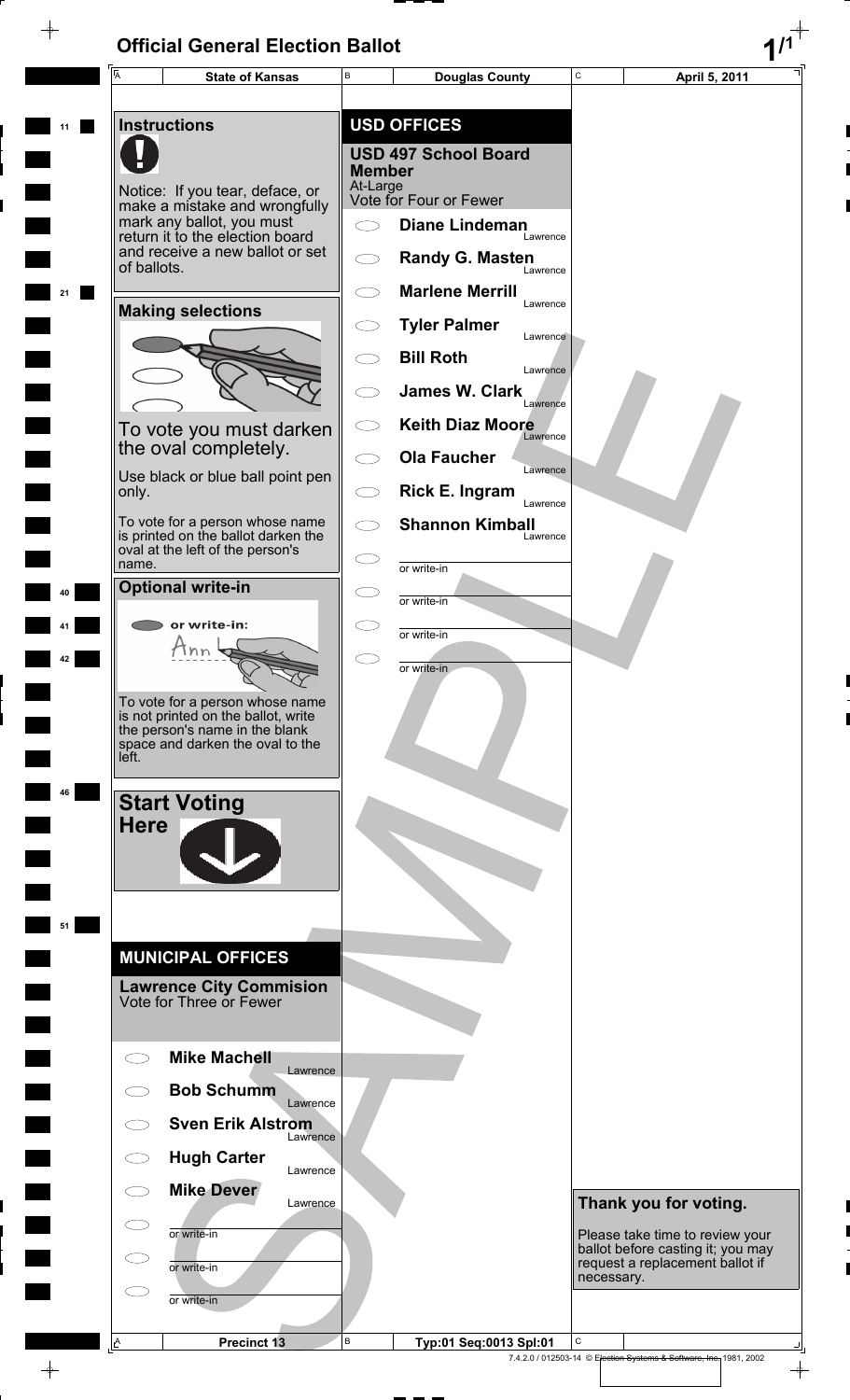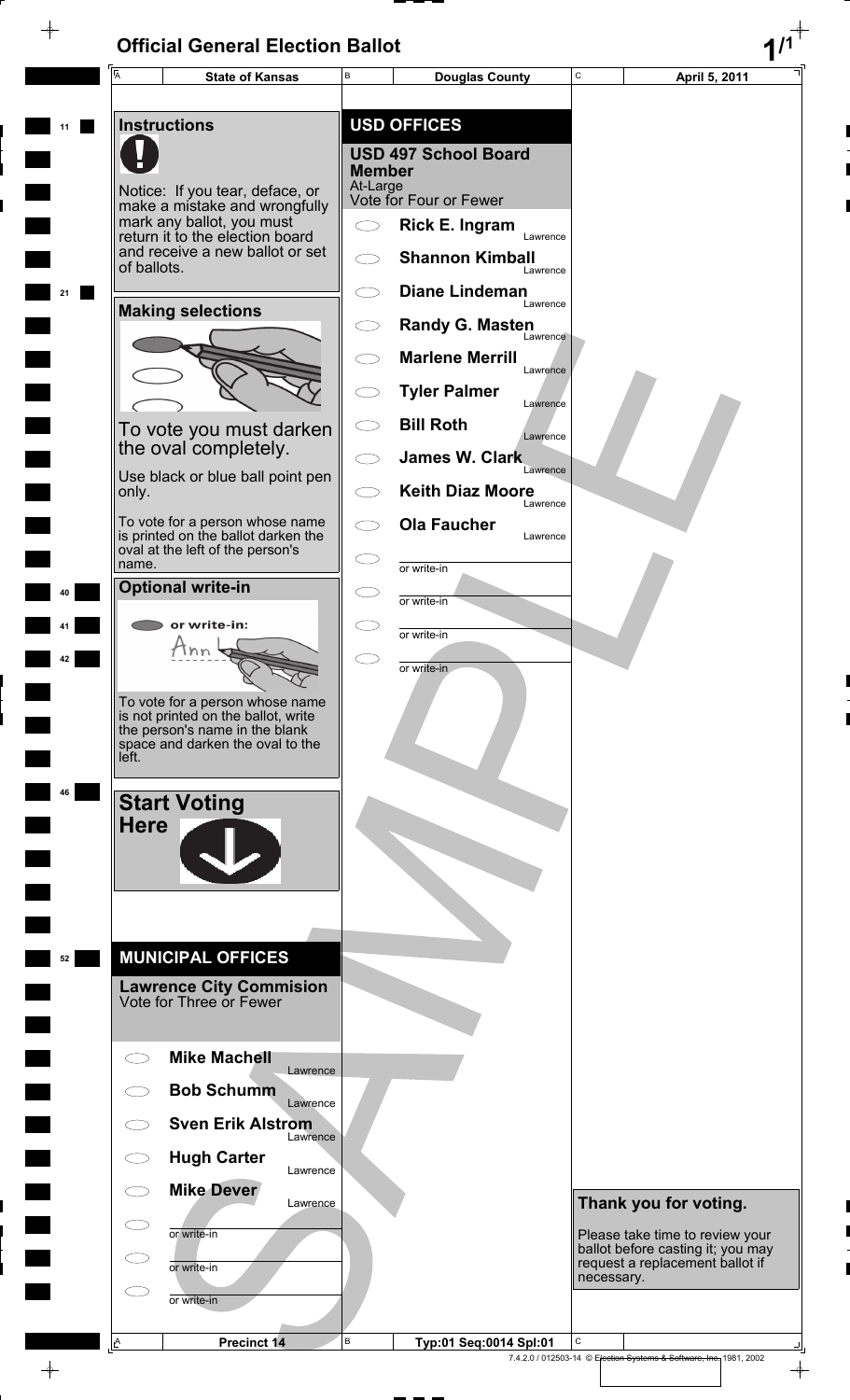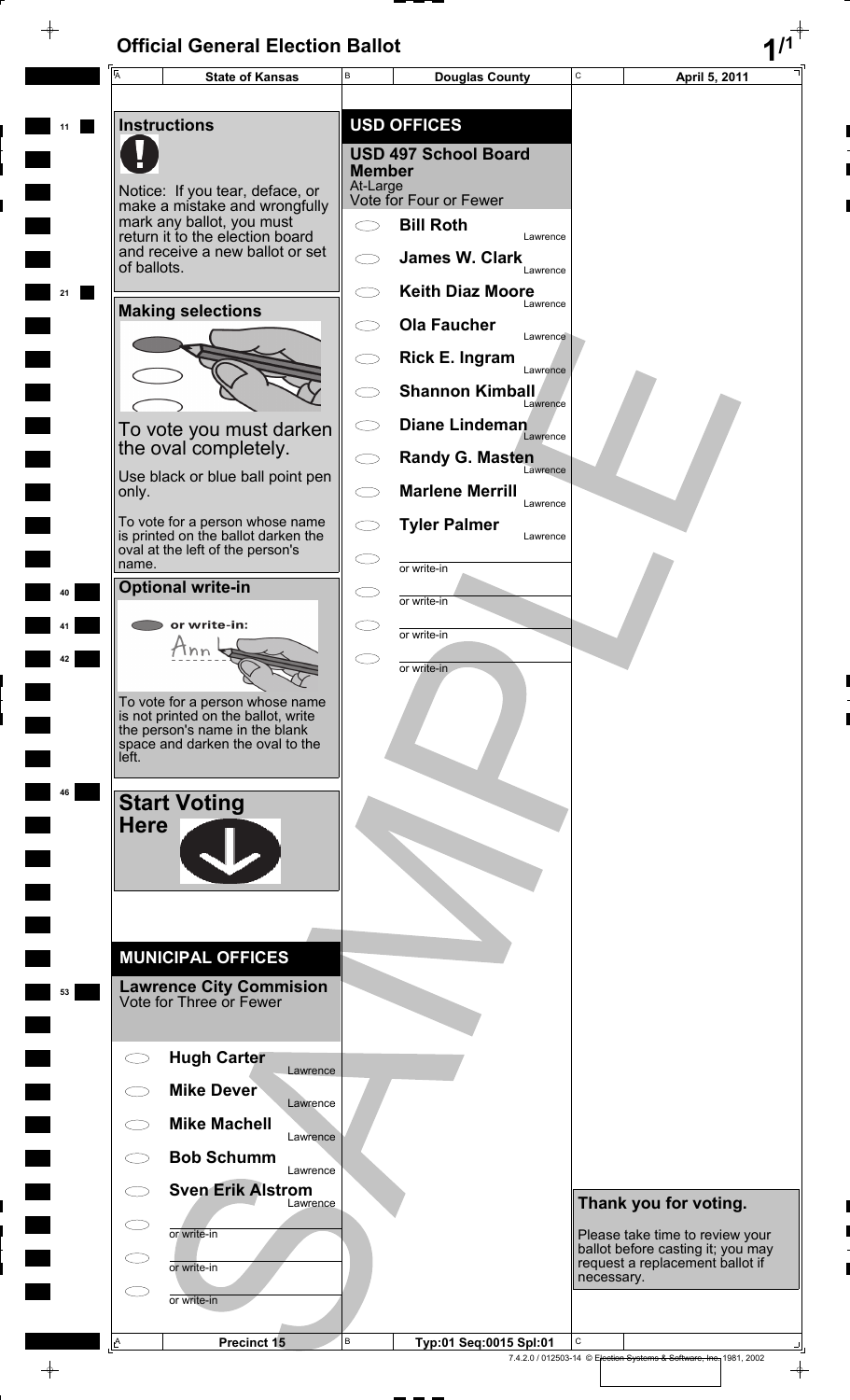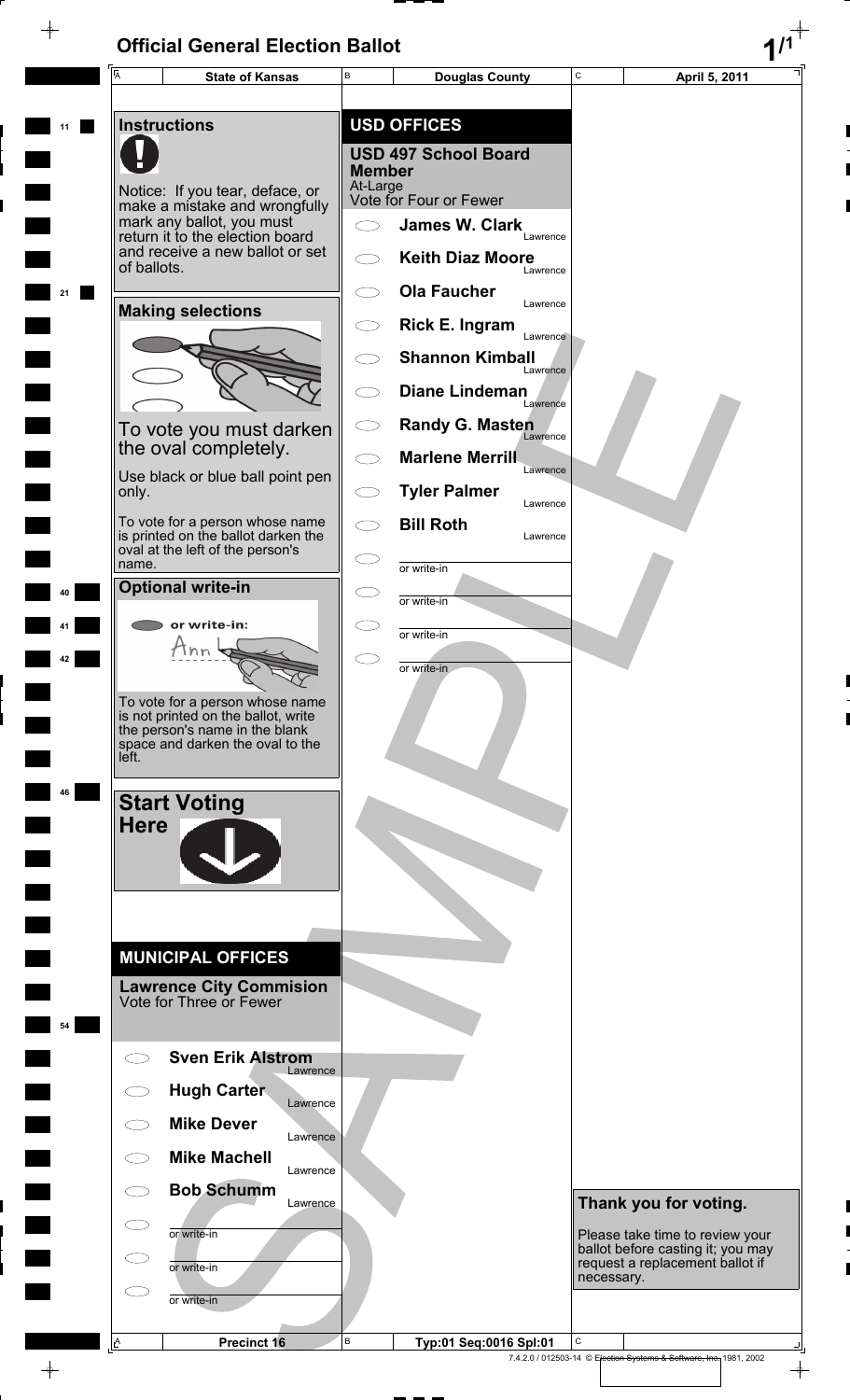$\rightarrow$ 

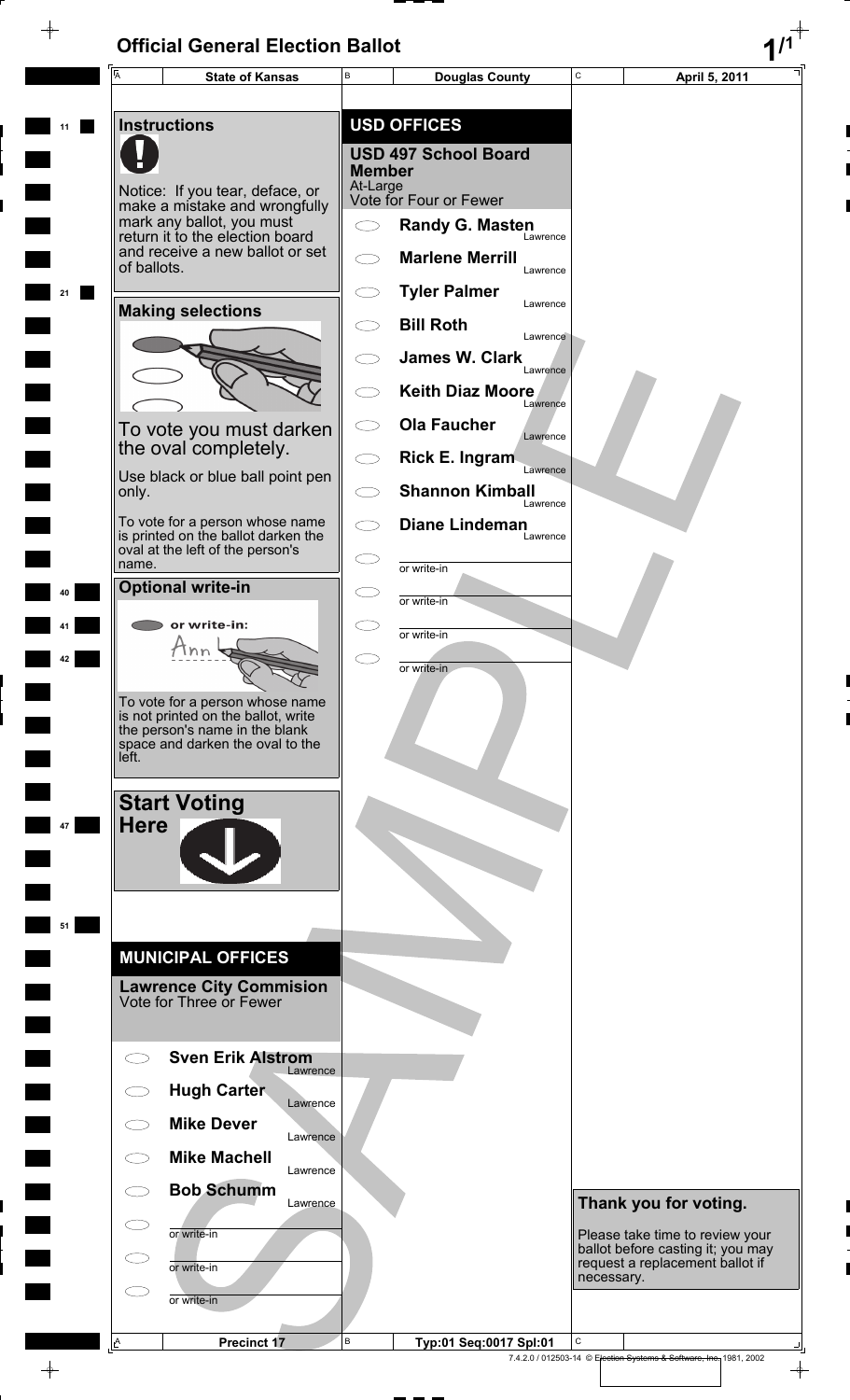$\rightarrow$ 

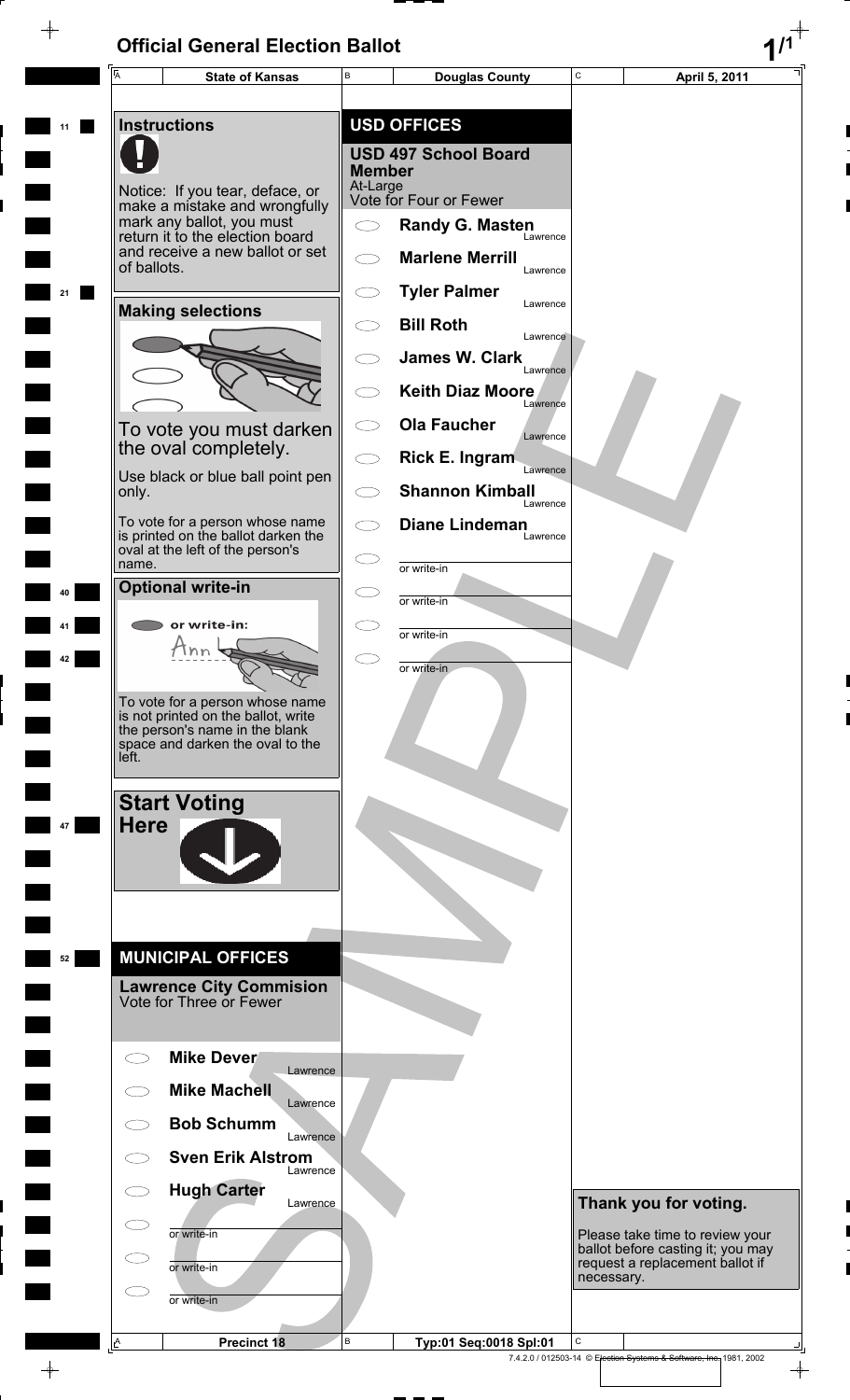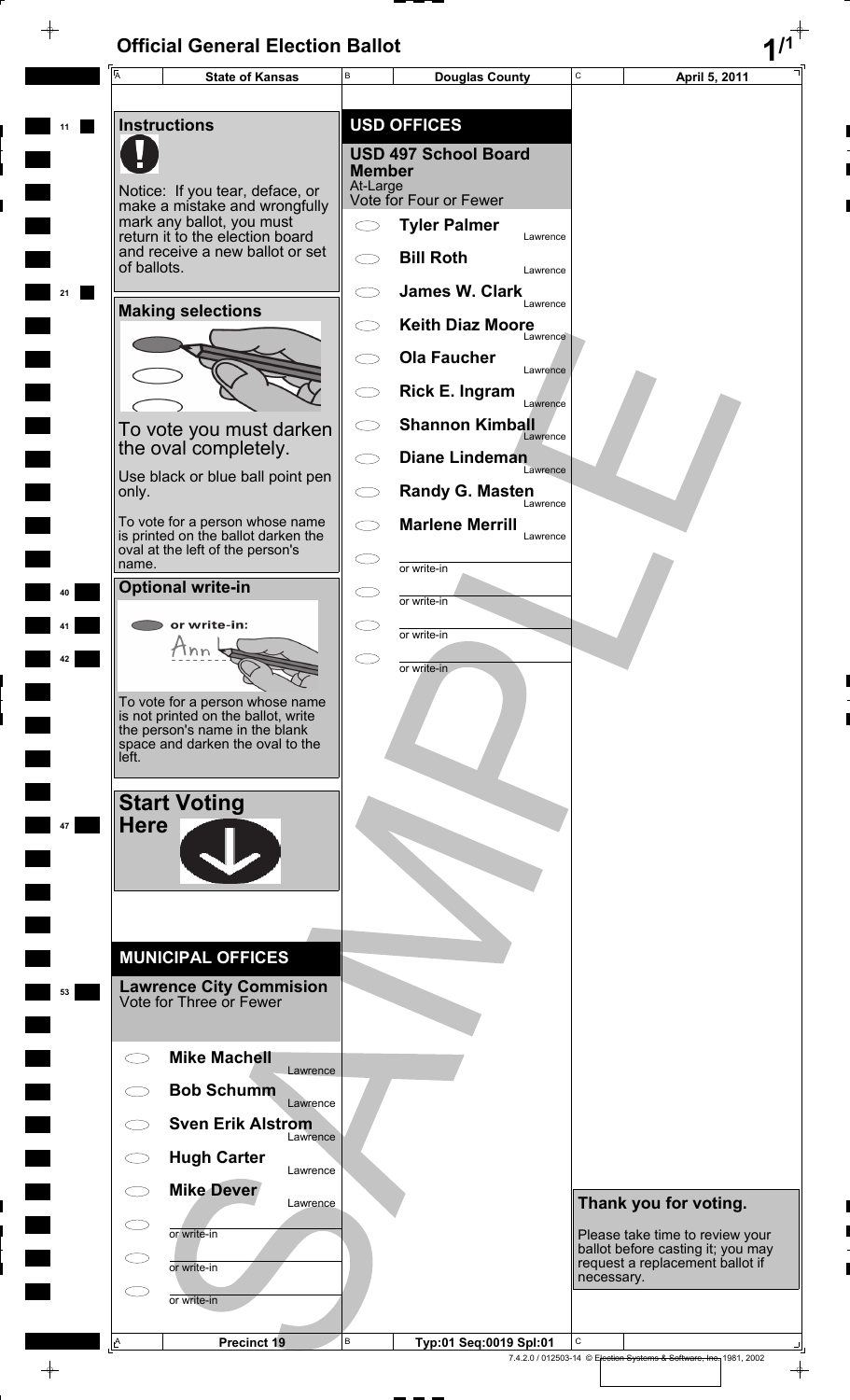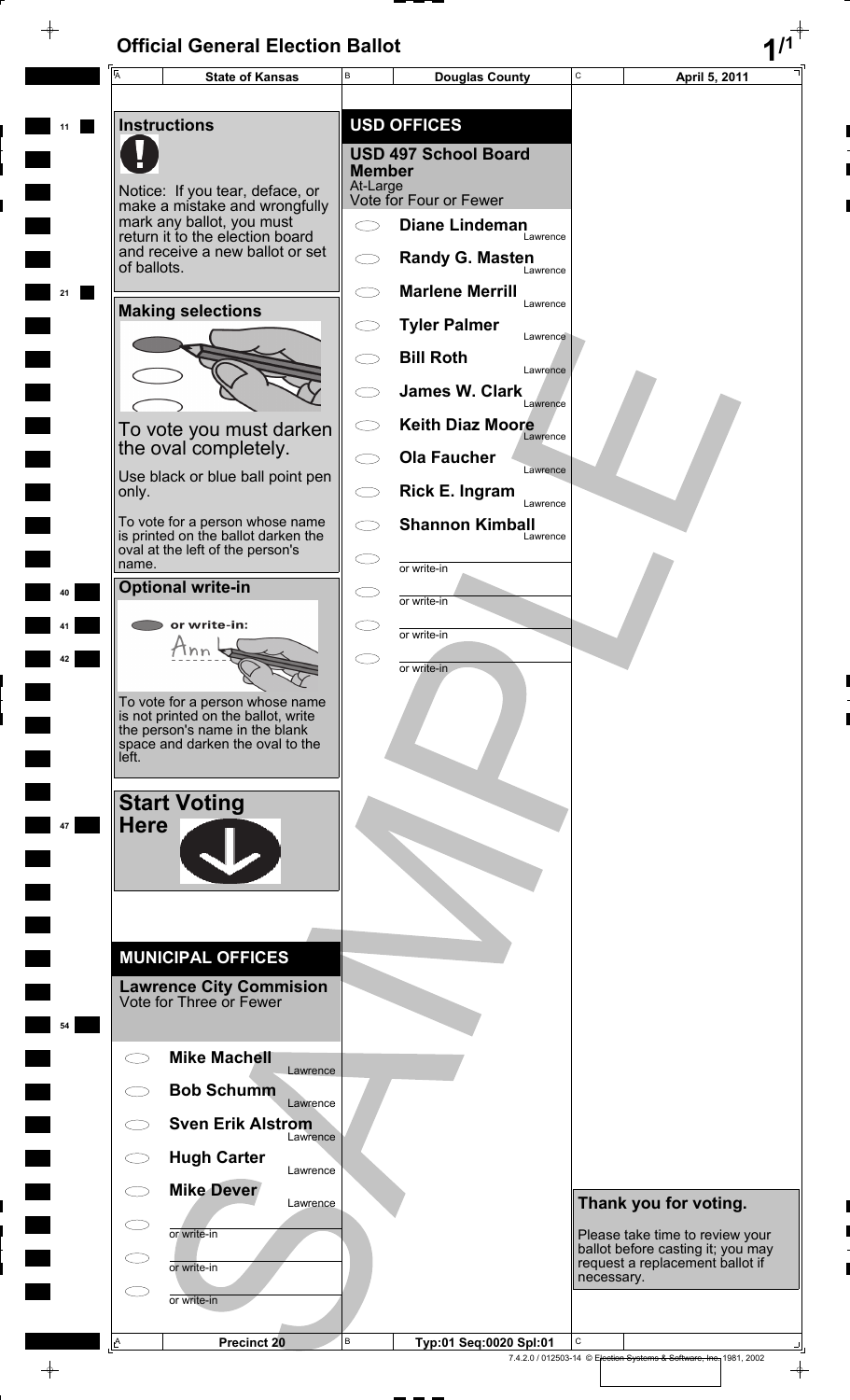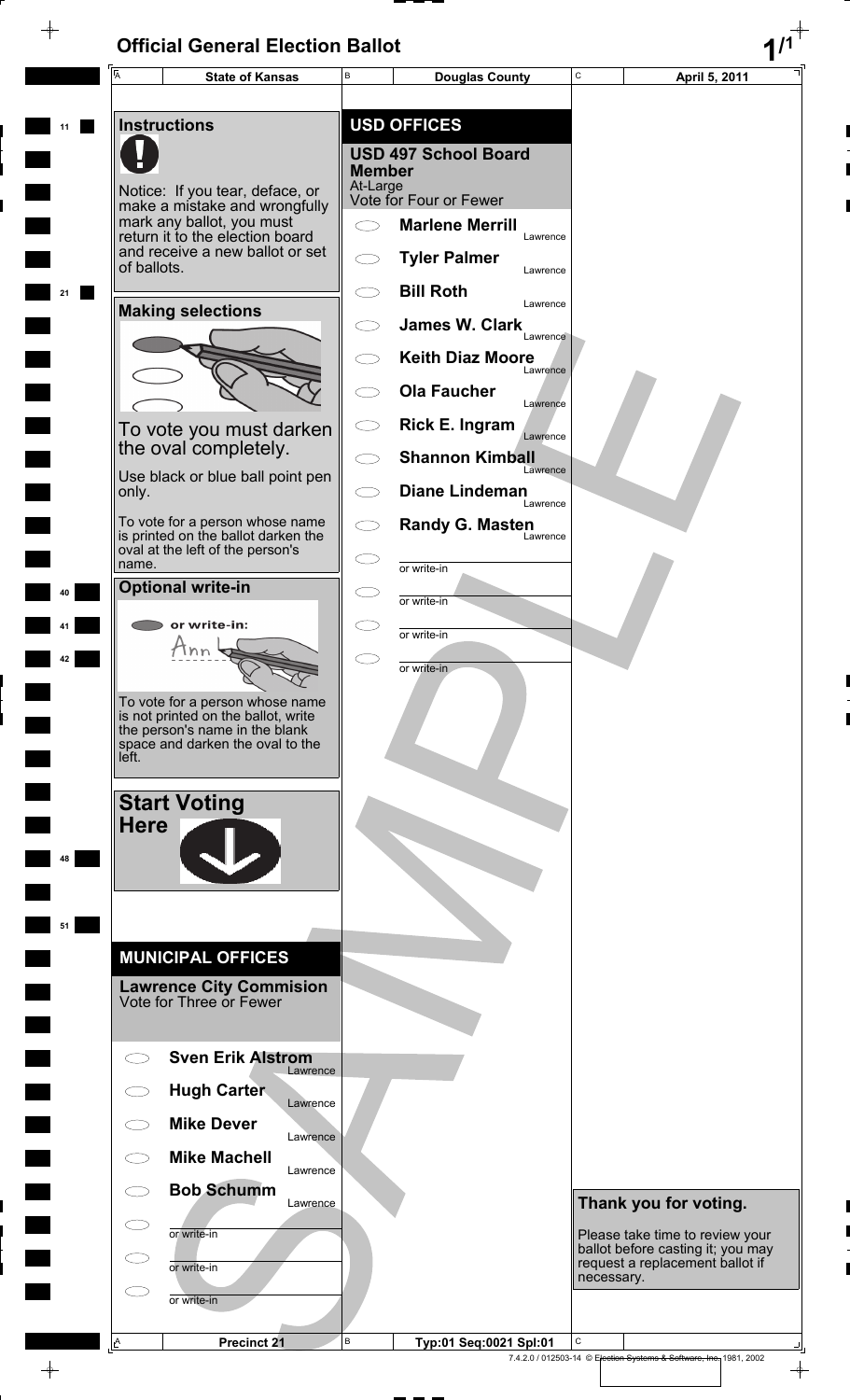$\rightarrow$ 

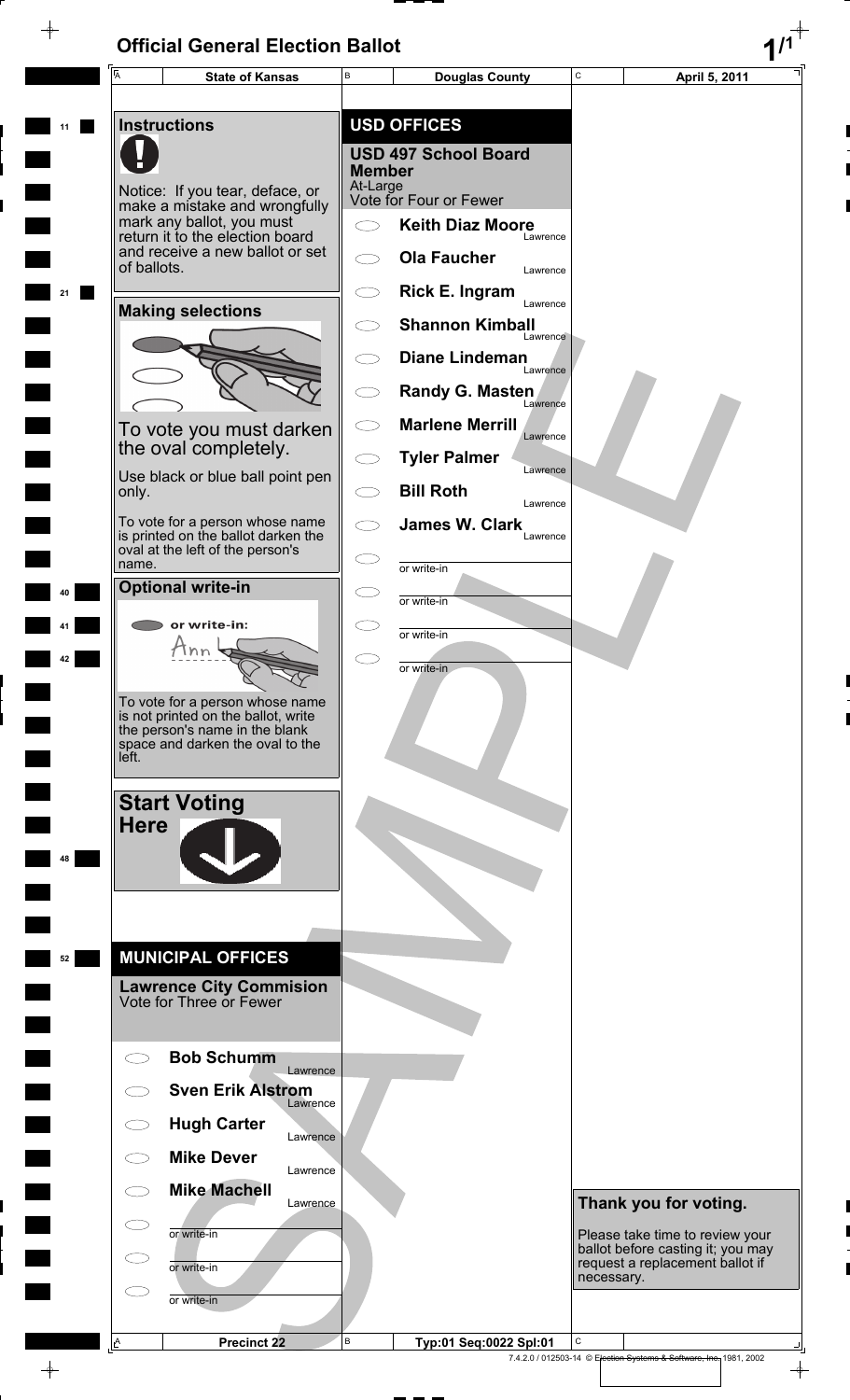$\rightarrow$ 

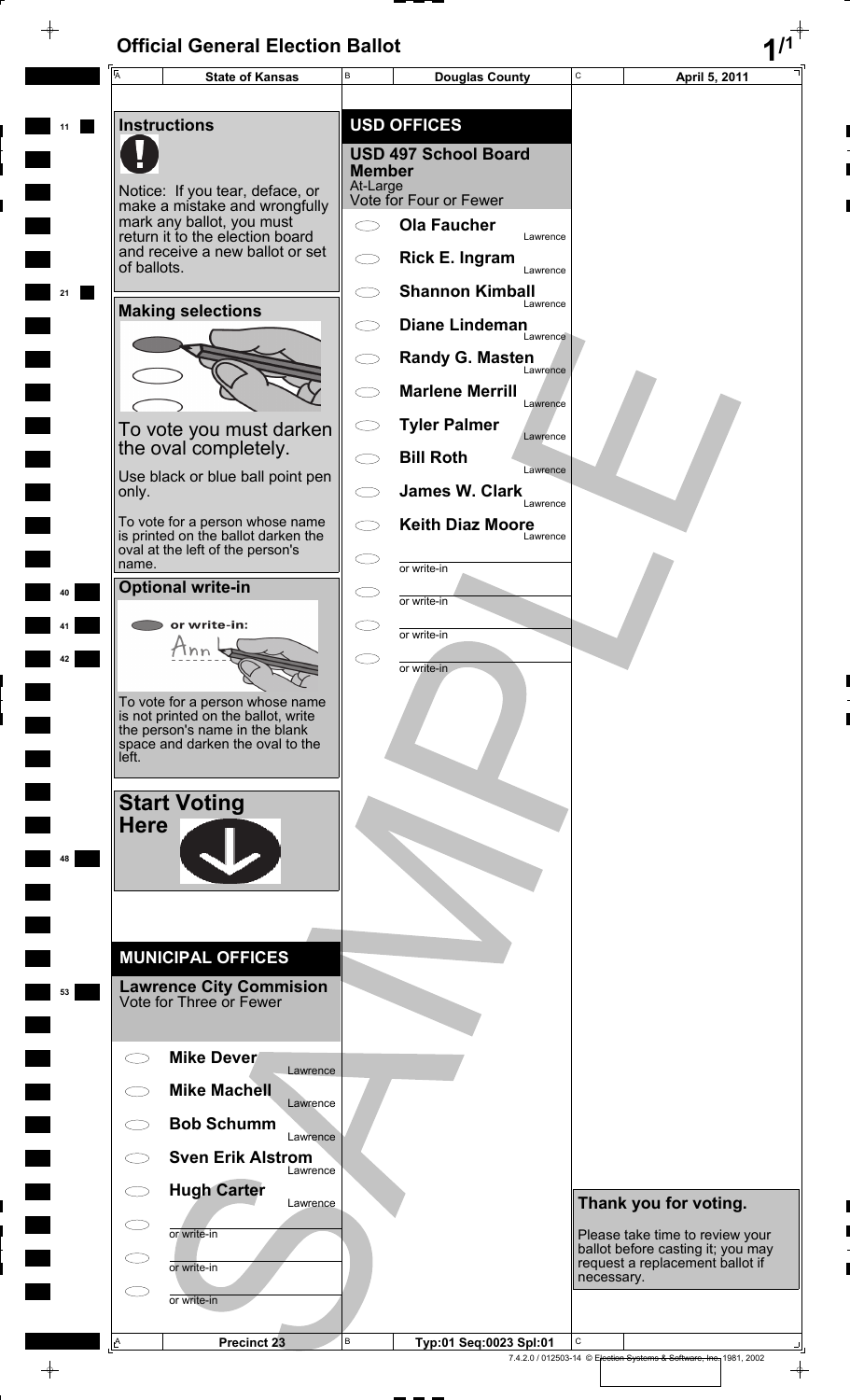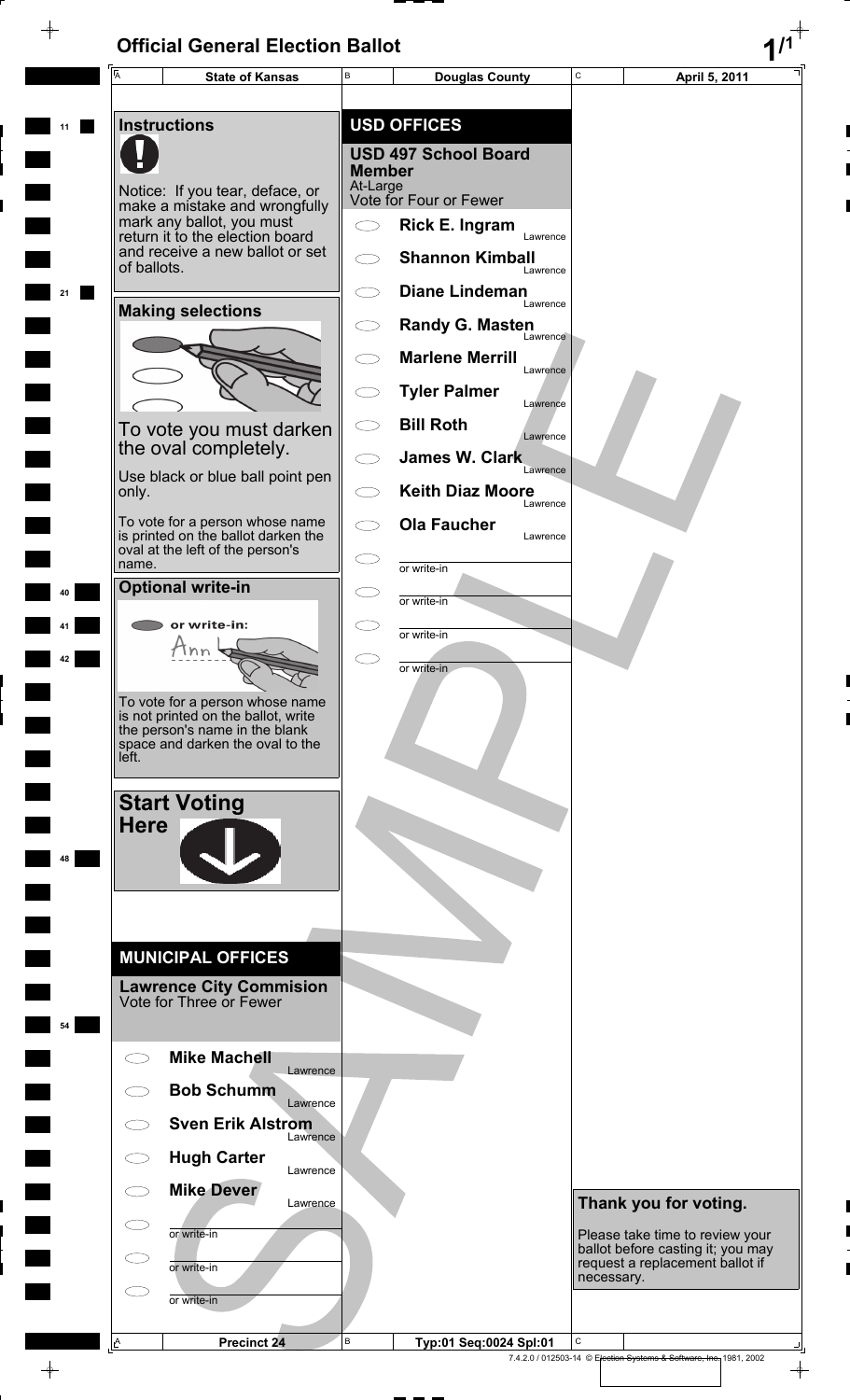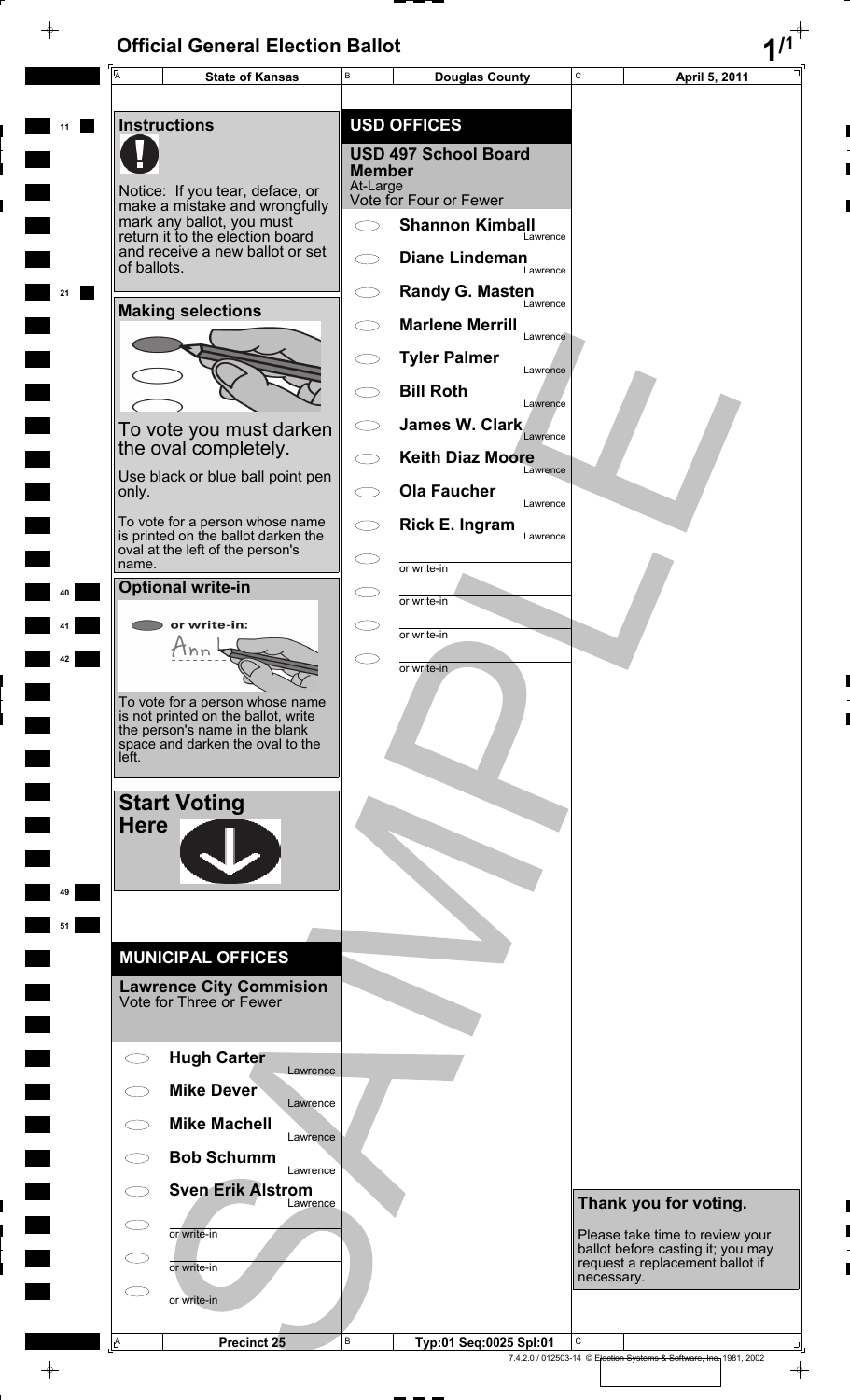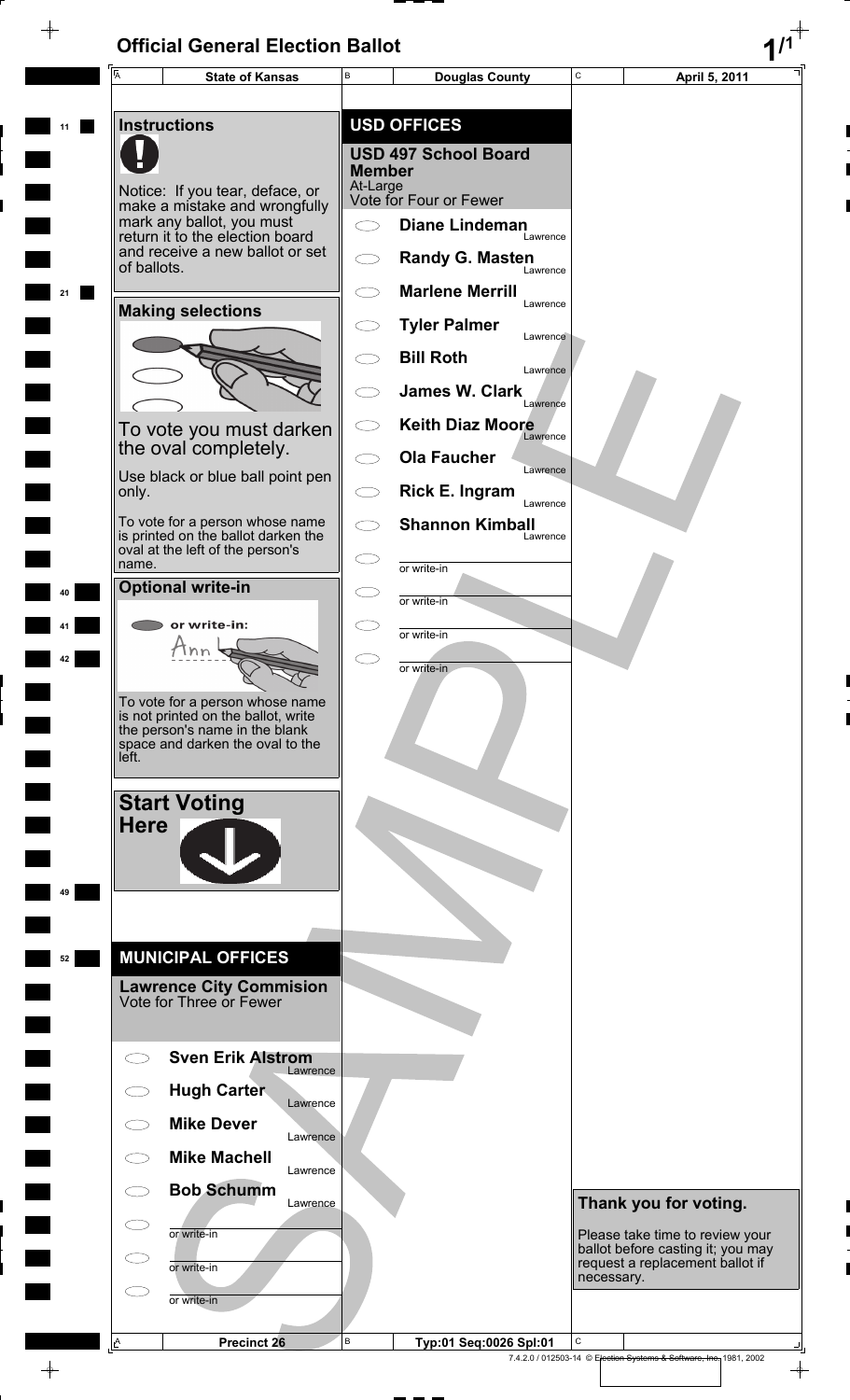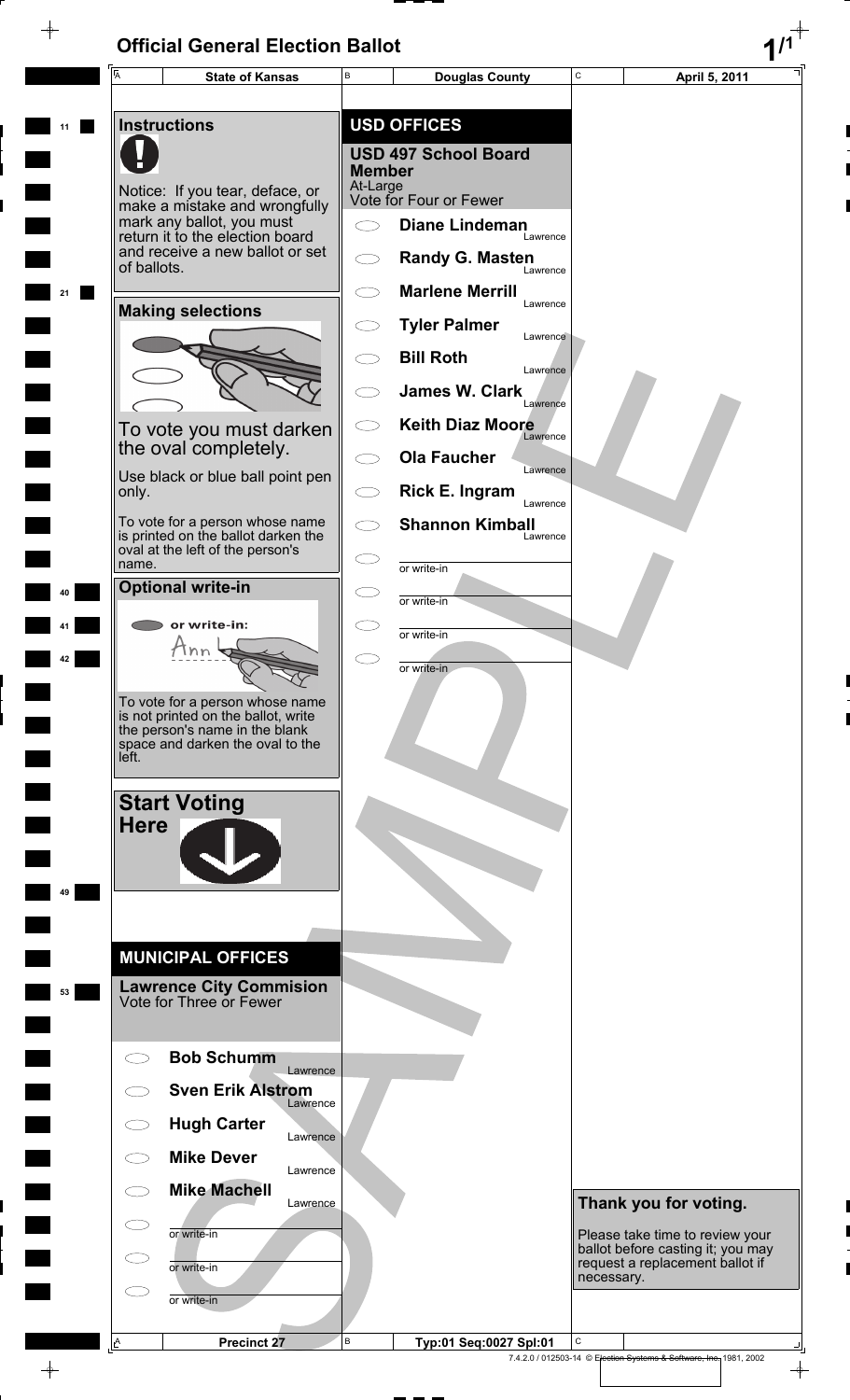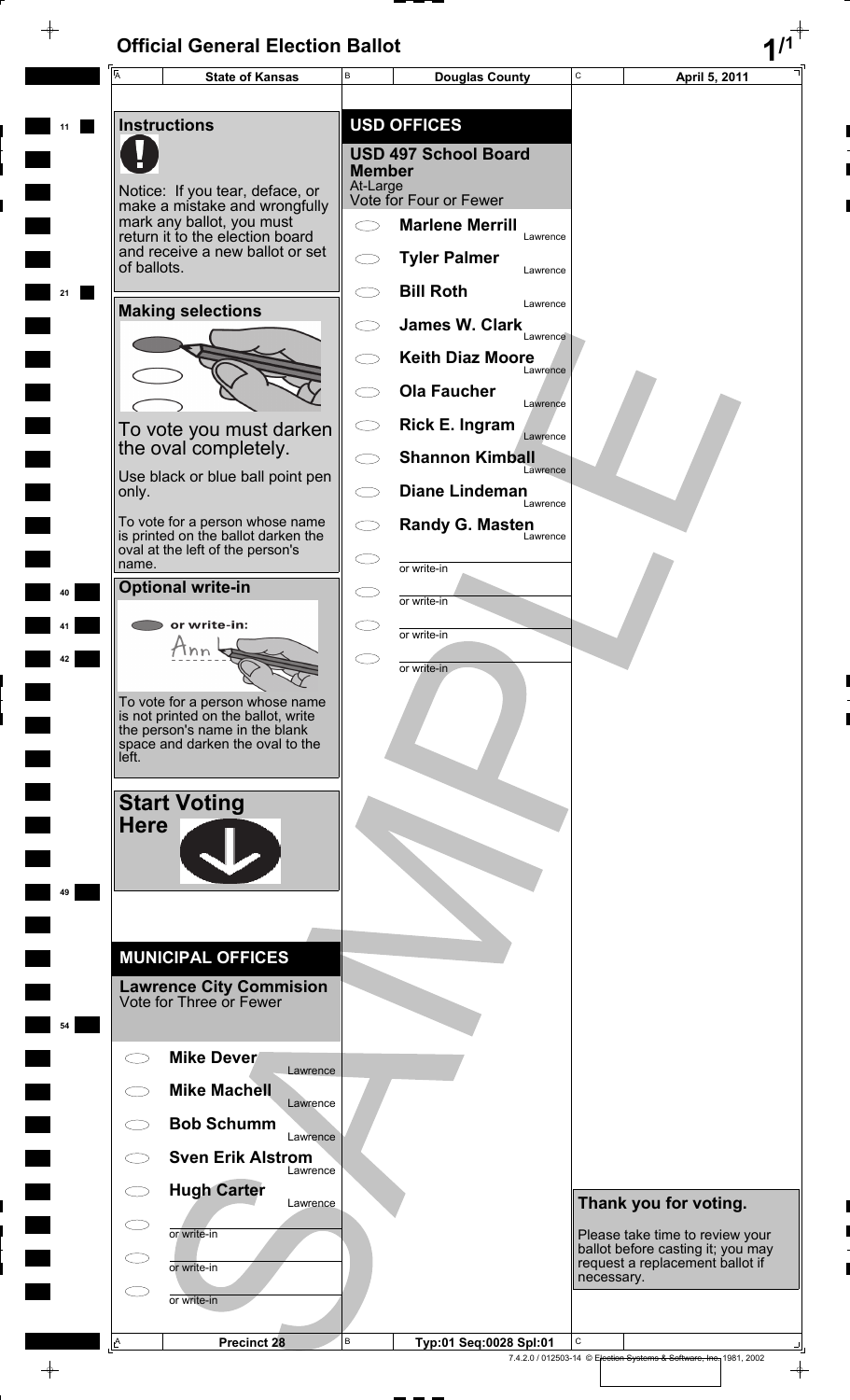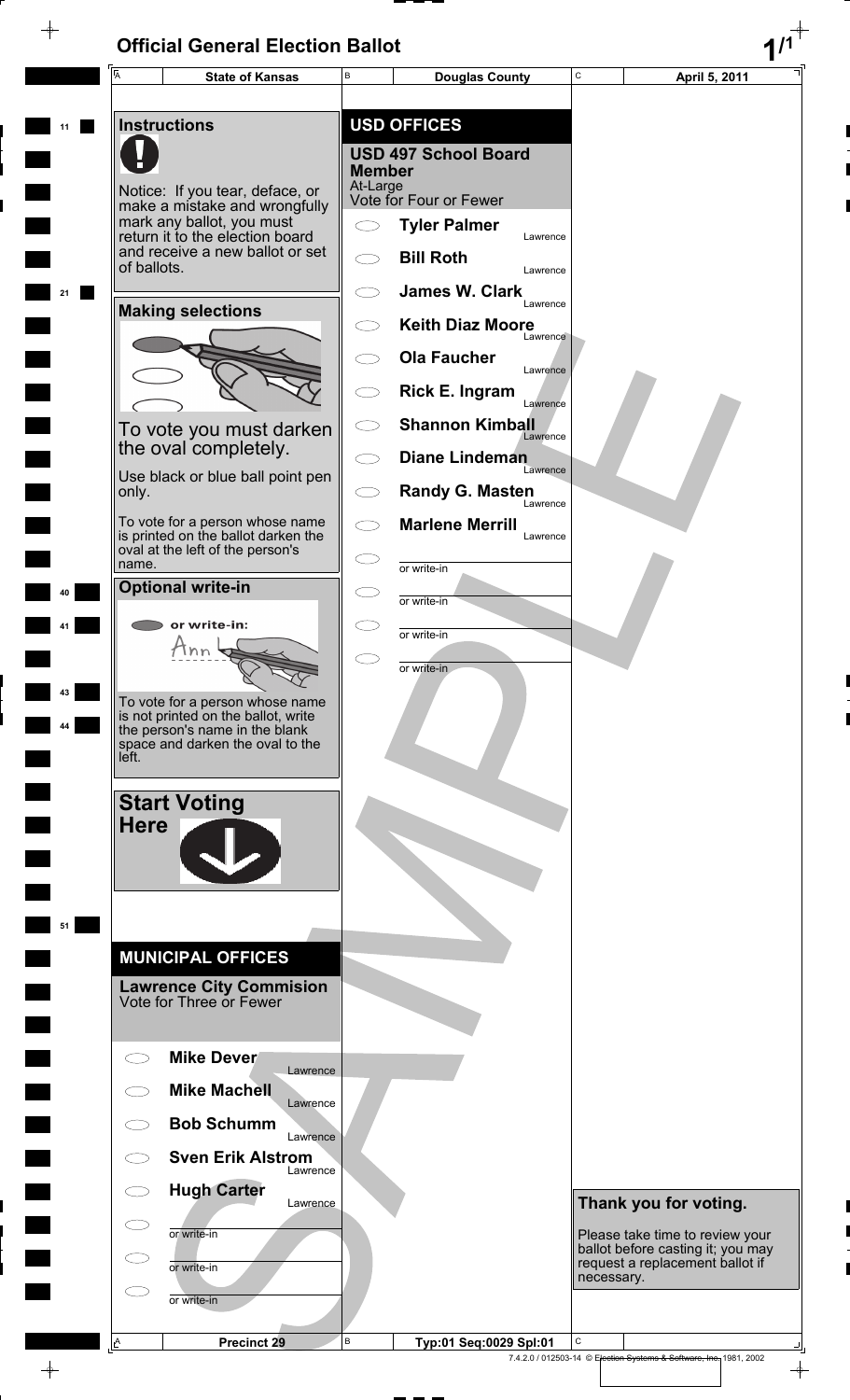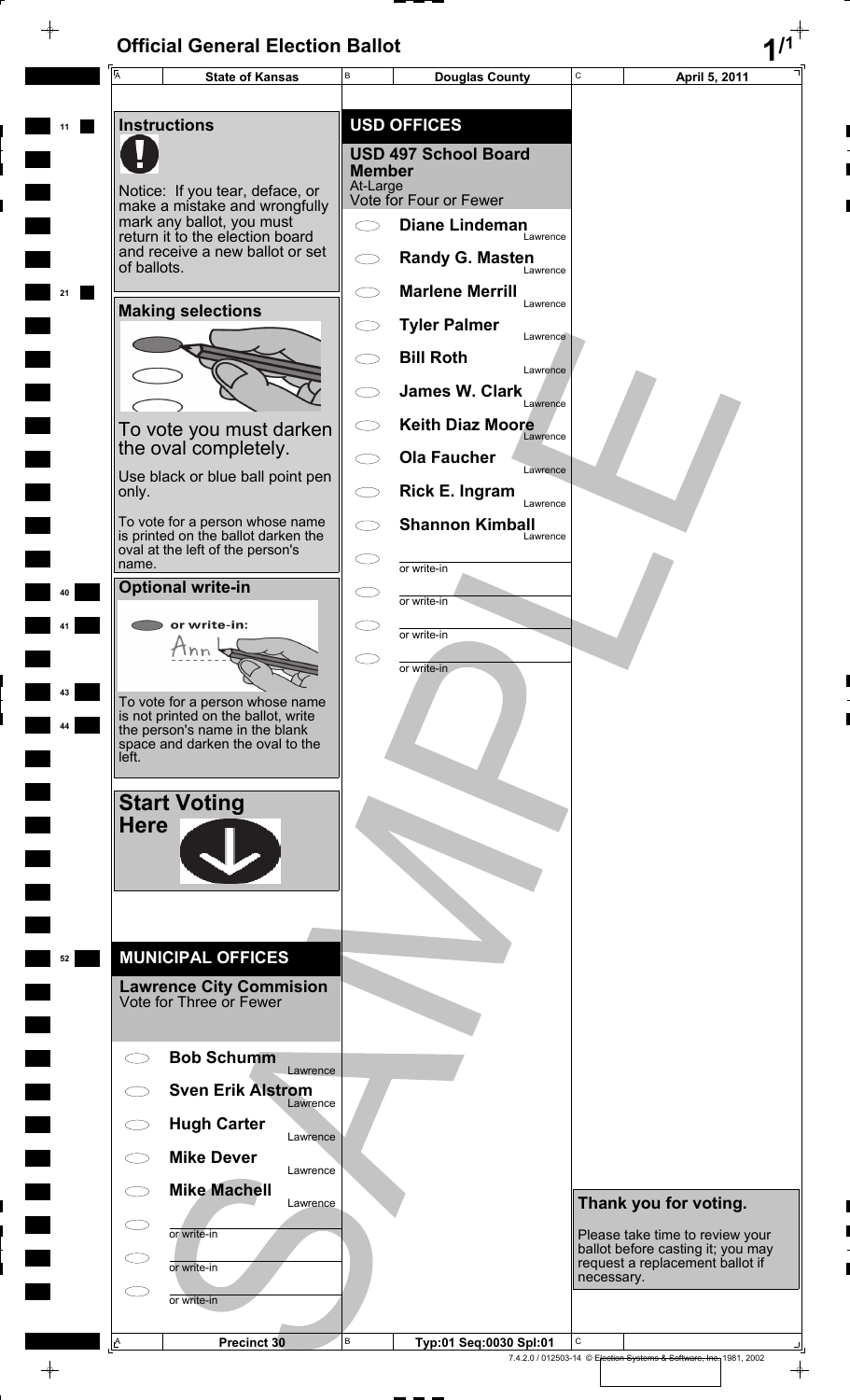$\rightarrow$ 

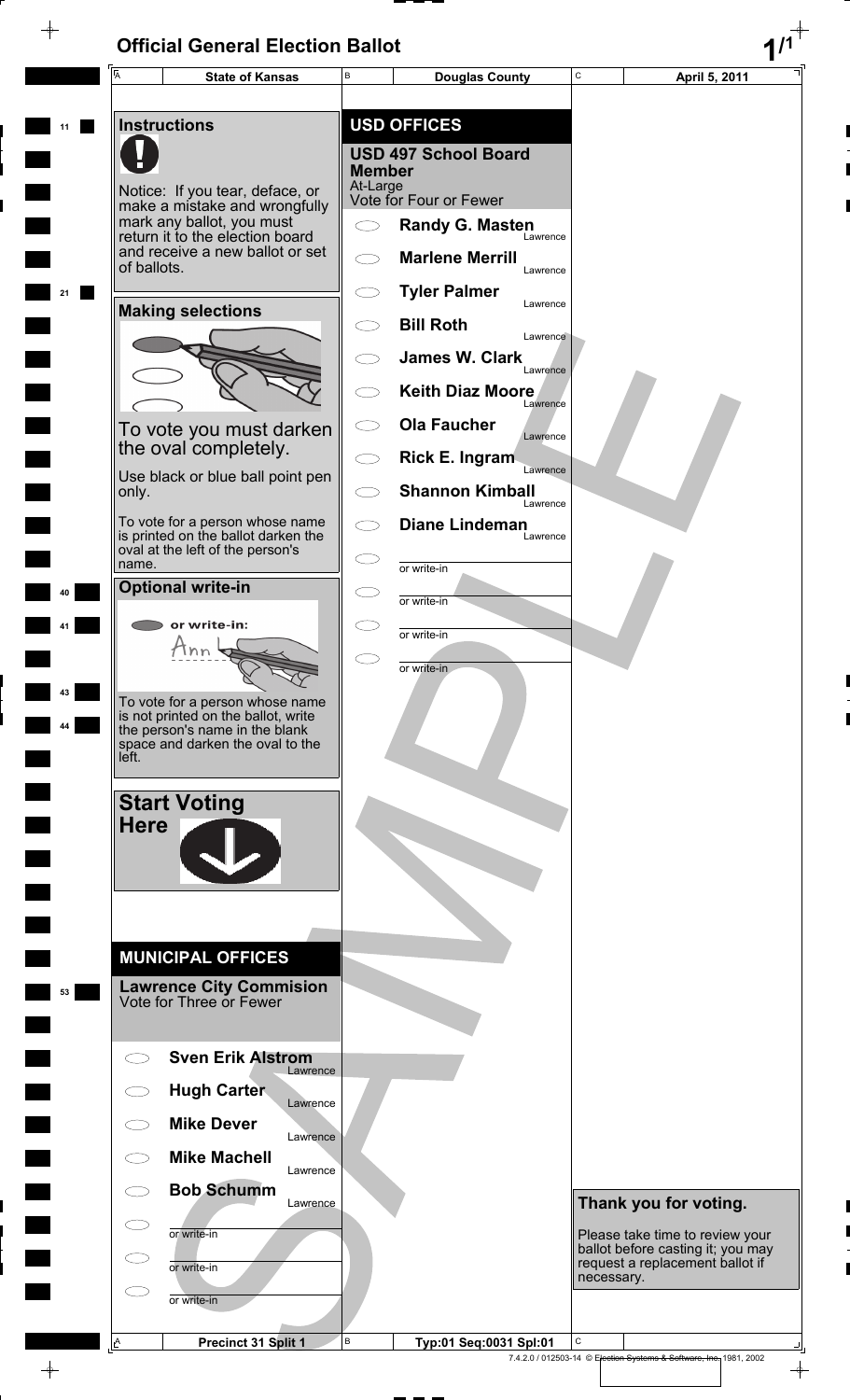#### **Official General Election Ballot 1/1**  $\overline{\phantom{a}}$ C **State of Kansas** B **Douglas County** C **April 5, 2011** A B **11 Instructions** Notice: If you tear, deface, or make a mistake and wrongfully mark any ballot, you must return it to the election board and receive a new ballot or set of ballots. **21 Making selections 22** To vote you must darken the oval completely. Use black or blue ball point pen only. To vote for a person whose name is printed on the ballot darken the oval at the left of the person's name. **Optional write-in 40** or write-in: **41**  $\tan \varphi$ **43** To vote for a person whose name is not printed on the ballot, write **44** the person's name in the blank space and darken the oval to the left. **Start Voting Here DRAINAGE DISTRICT OFFICES 53 Wakarusa Haskell Eudora Drainage District** Vote for Three or Fewer  $\bigcirc$ or write-in  $\bigcirc$ or write-in  $\bigcirc$ or write-in **Thank you for voting.** Please take time to review your ballot before casting it; you may request a replacement ballot if necessary. **62 Precinct 31 Split 2 B** Typ:01 Seq:0031 Spl:02 B  $\overline{\phantom{a}}$ A

7.4.2.0 / 012503-14 © Election Systems & Software, Inc. 1981, 2002

 $\color{red}\phi$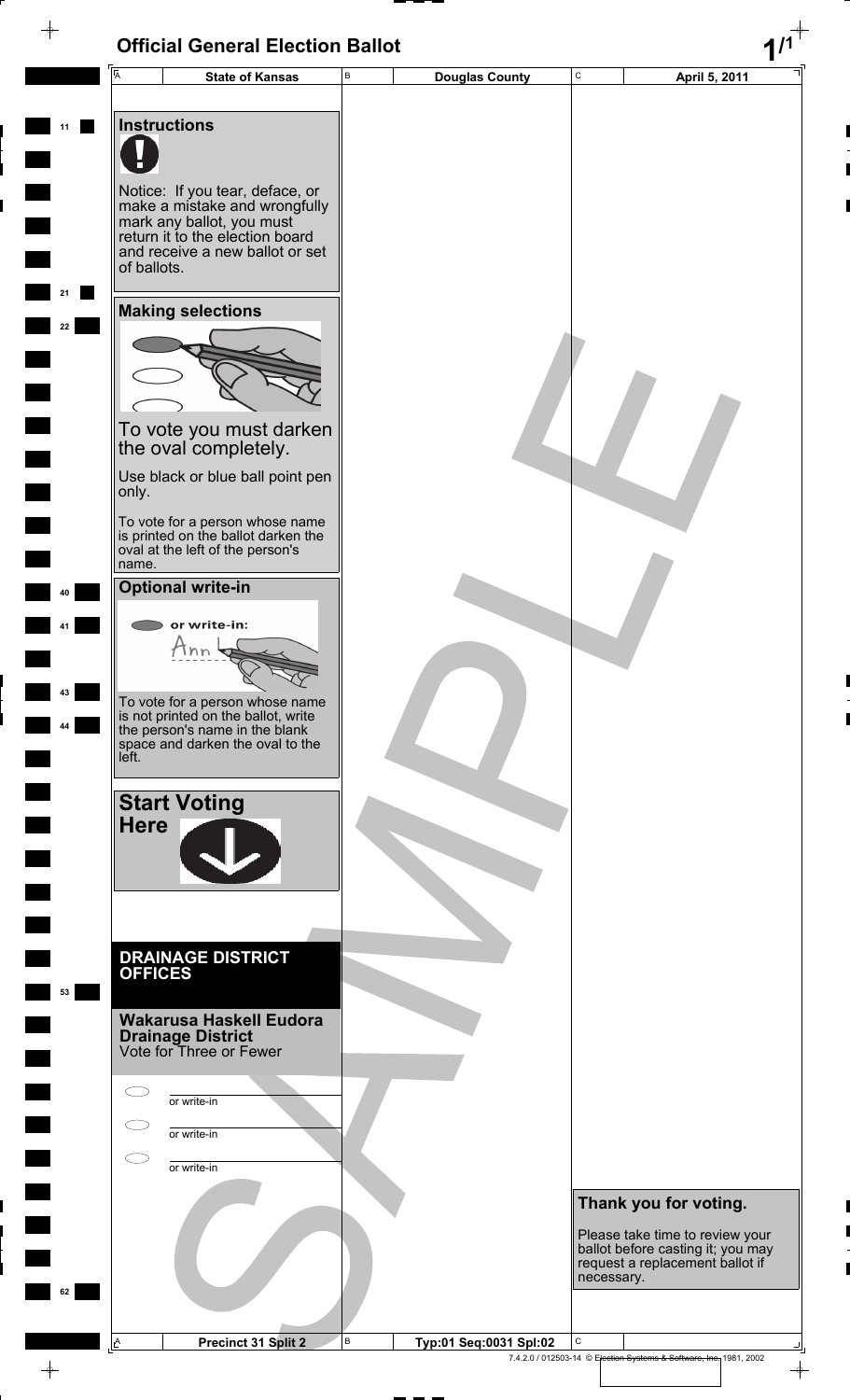$\overline{\phi}$ 

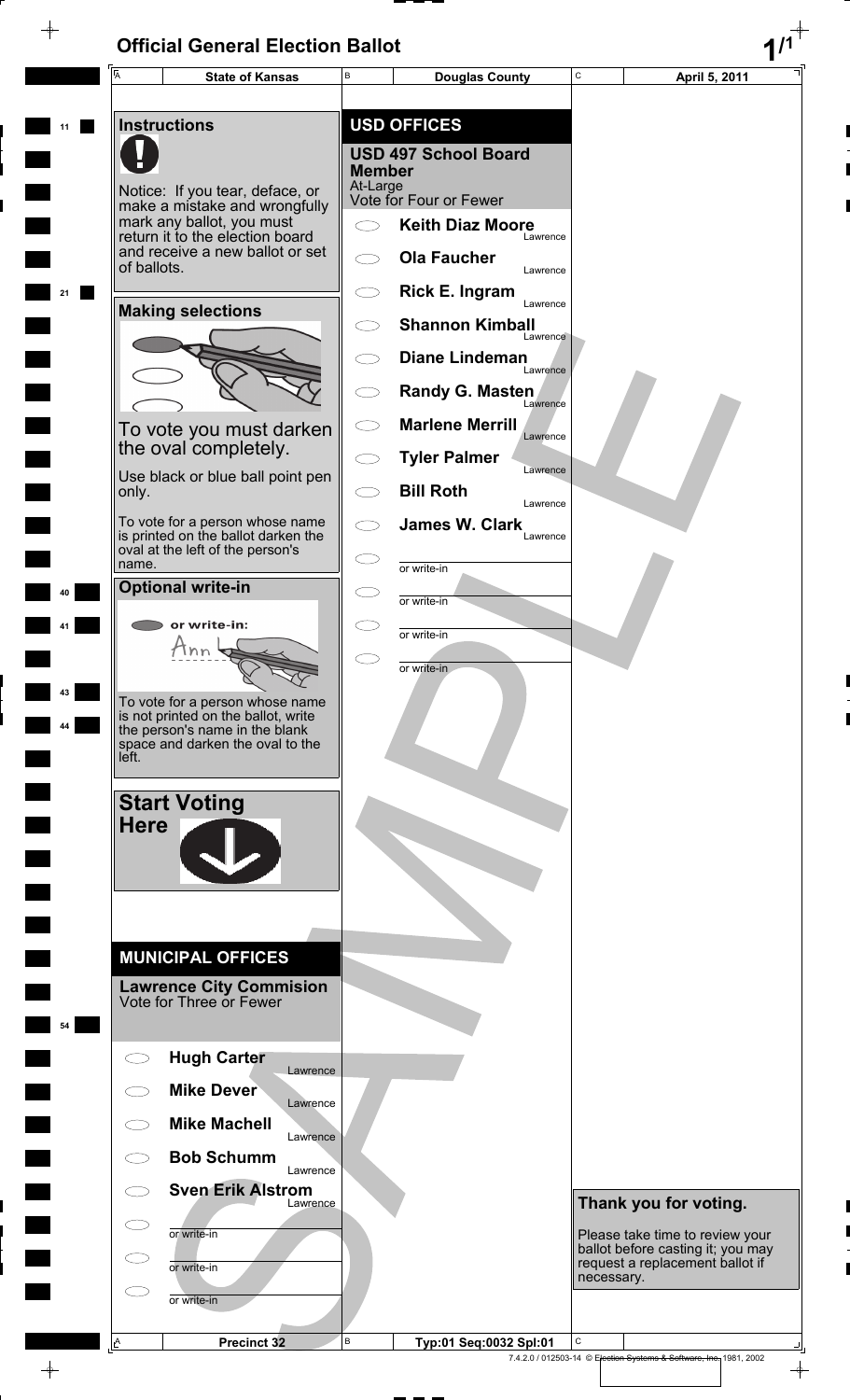$\overline{\phi}$ 

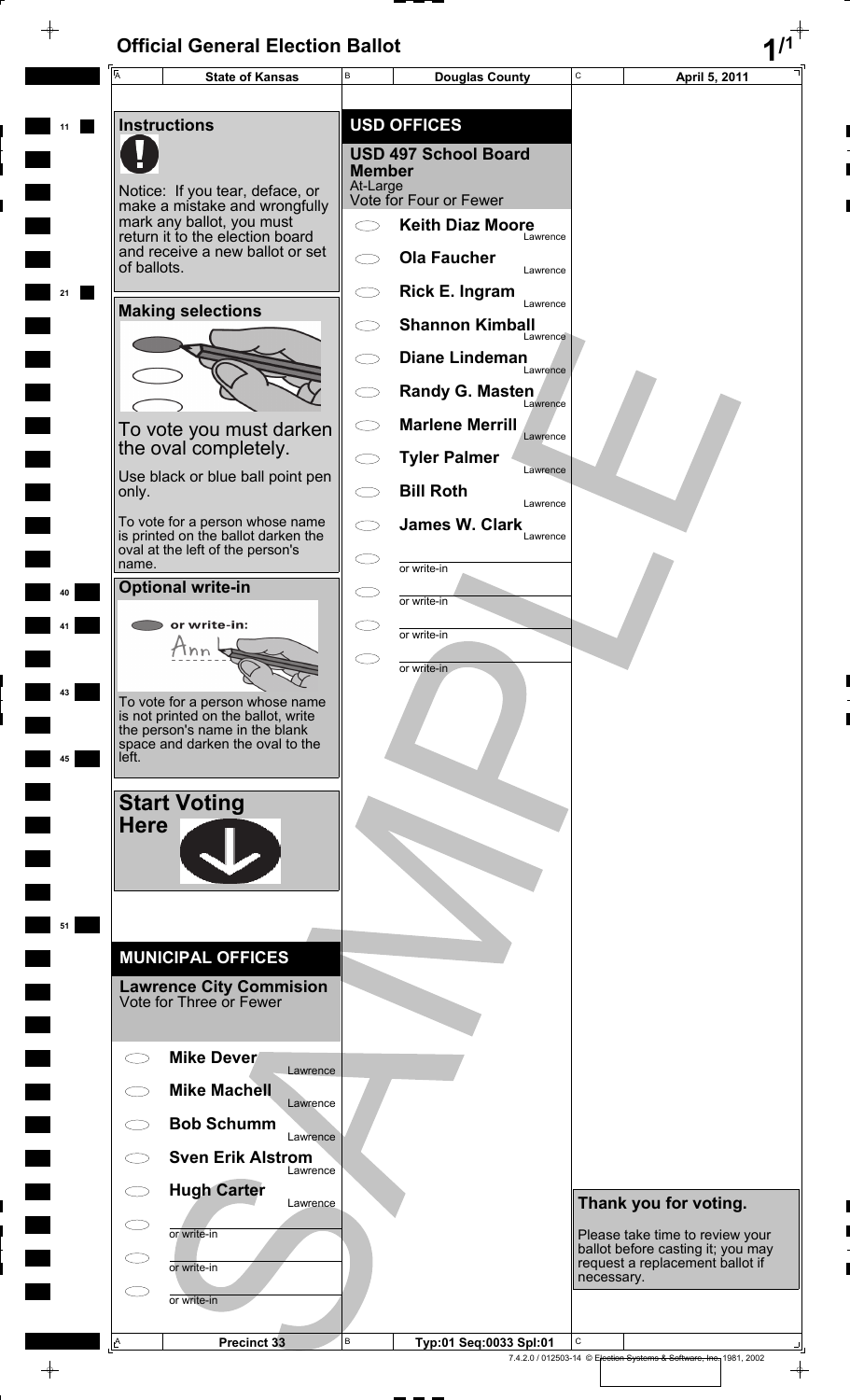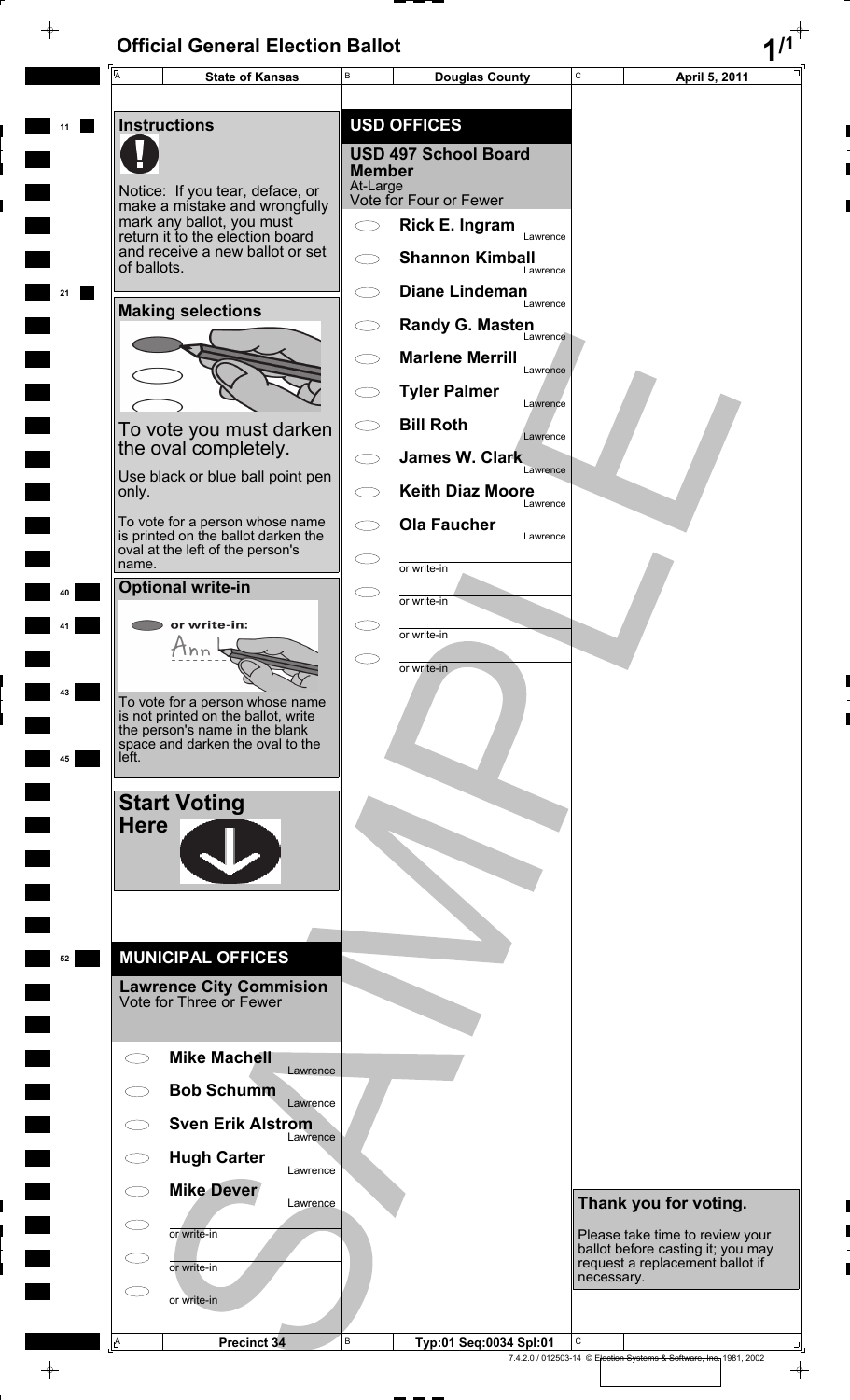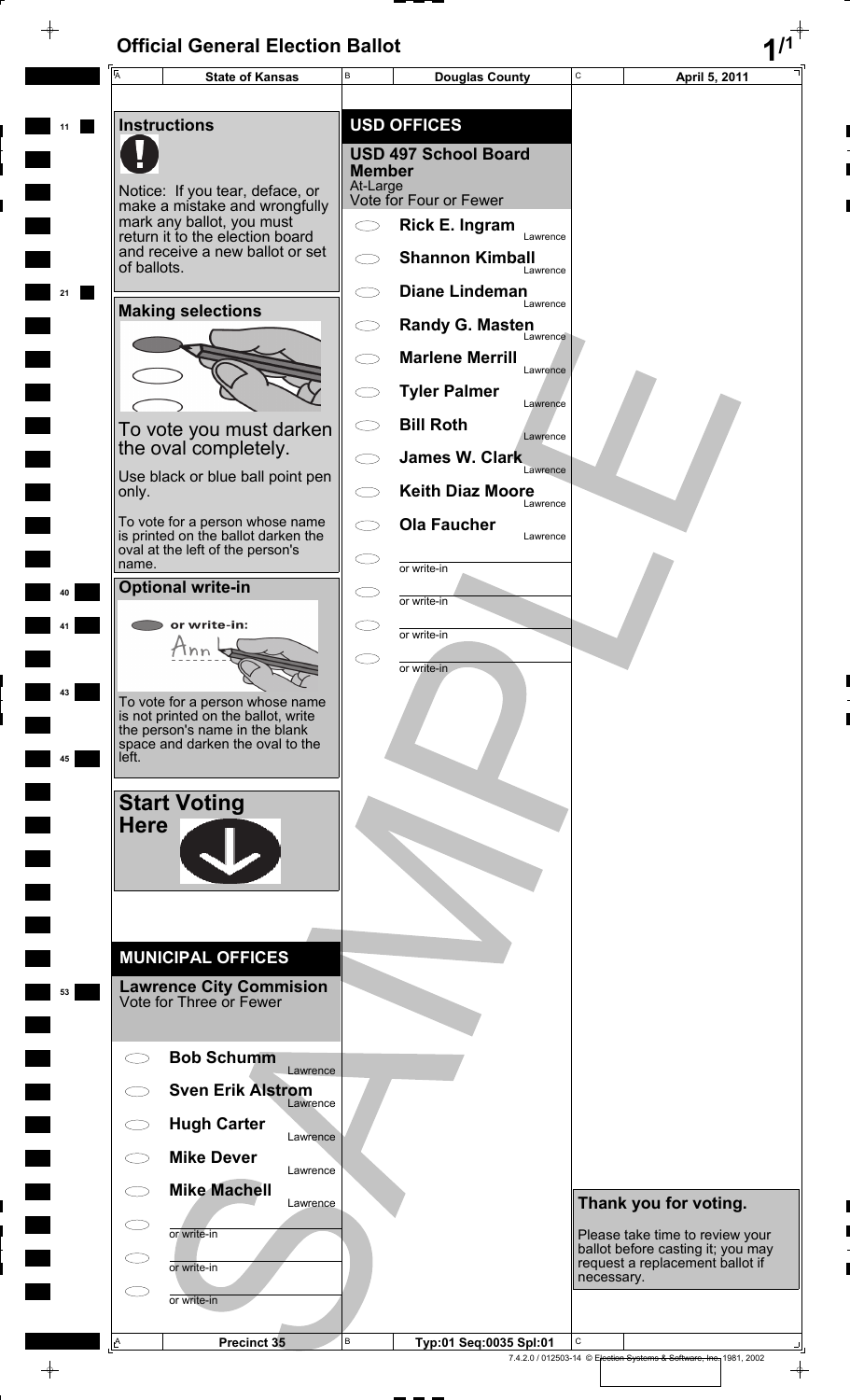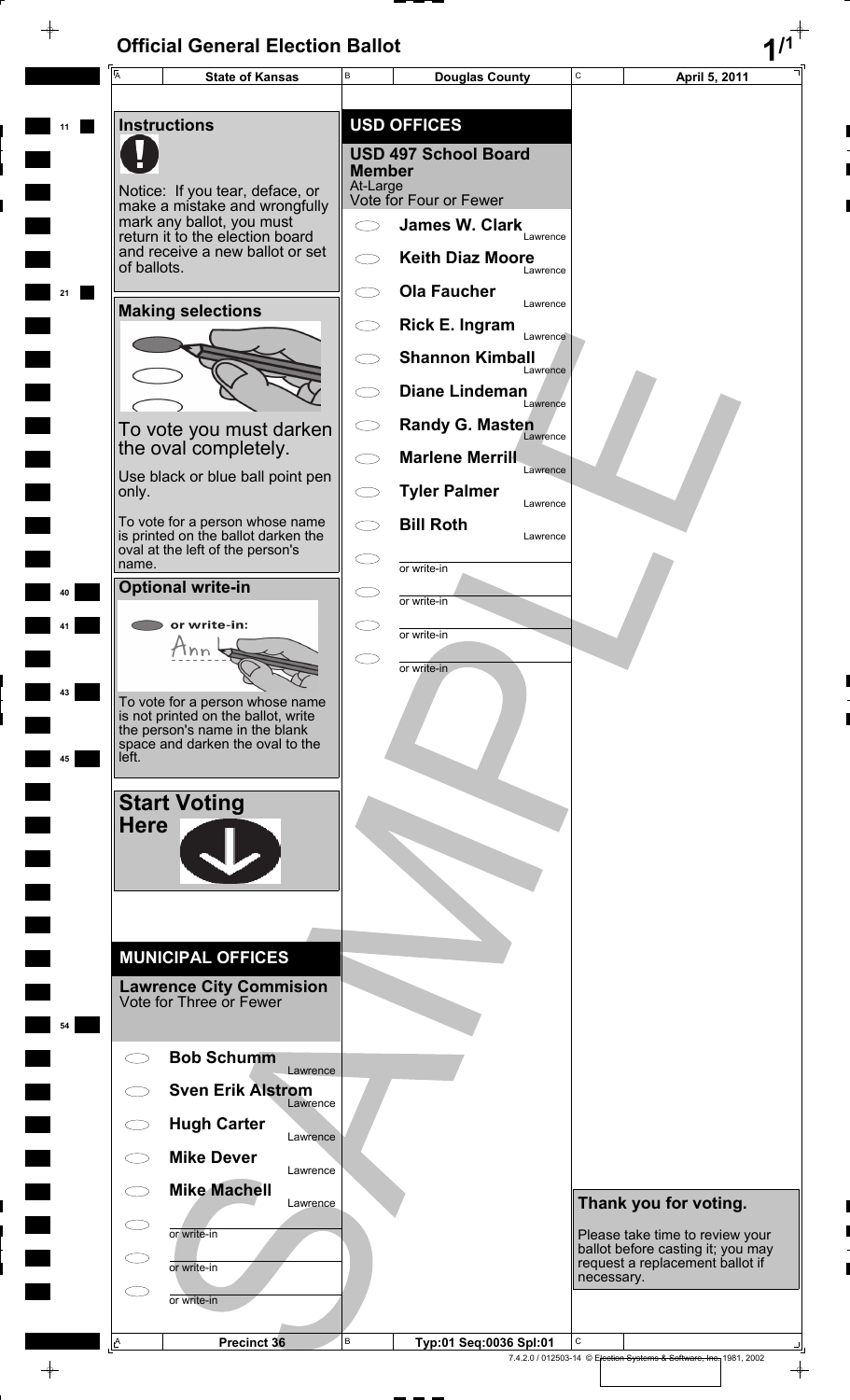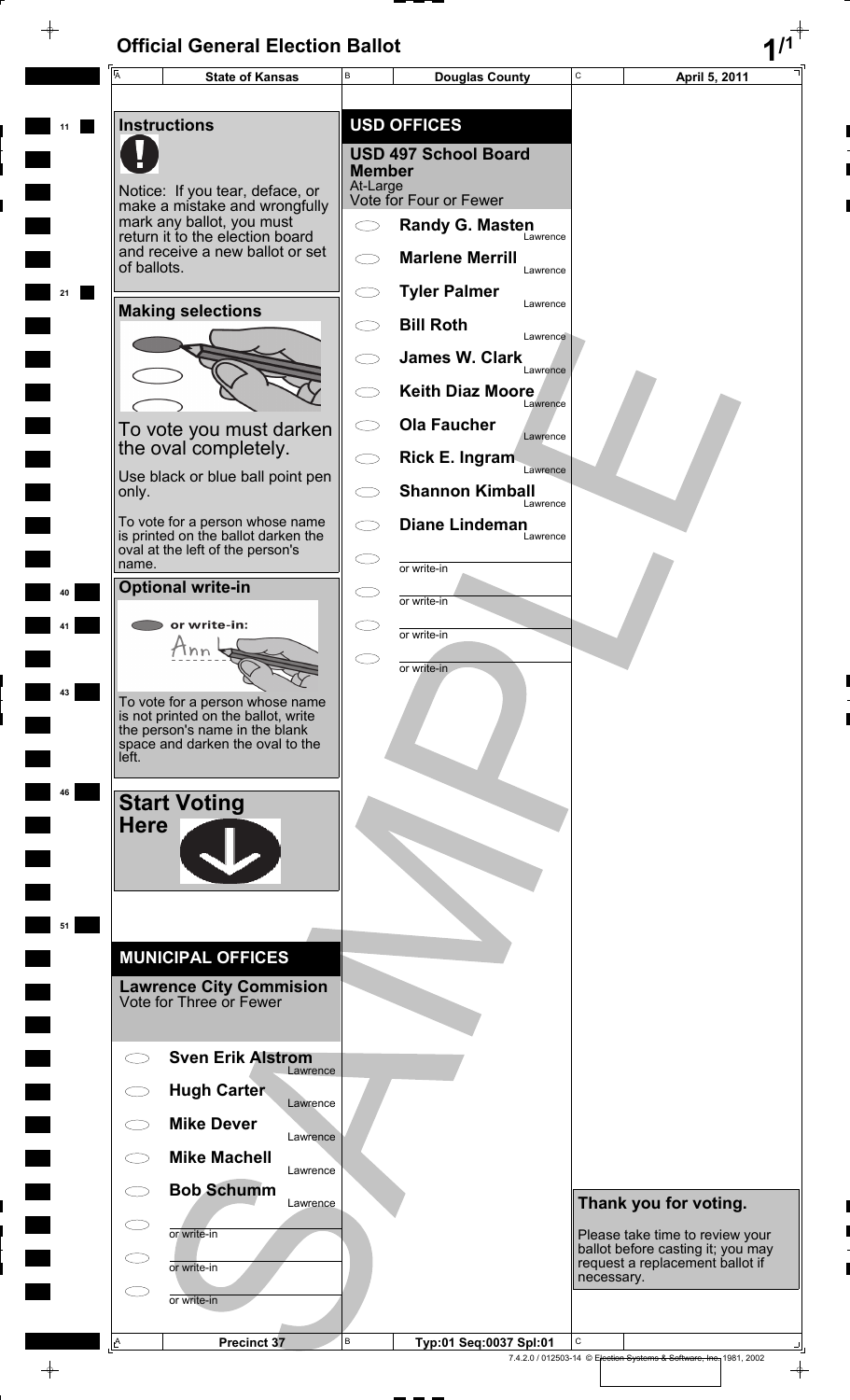$\overline{\phantom{a}}$ 

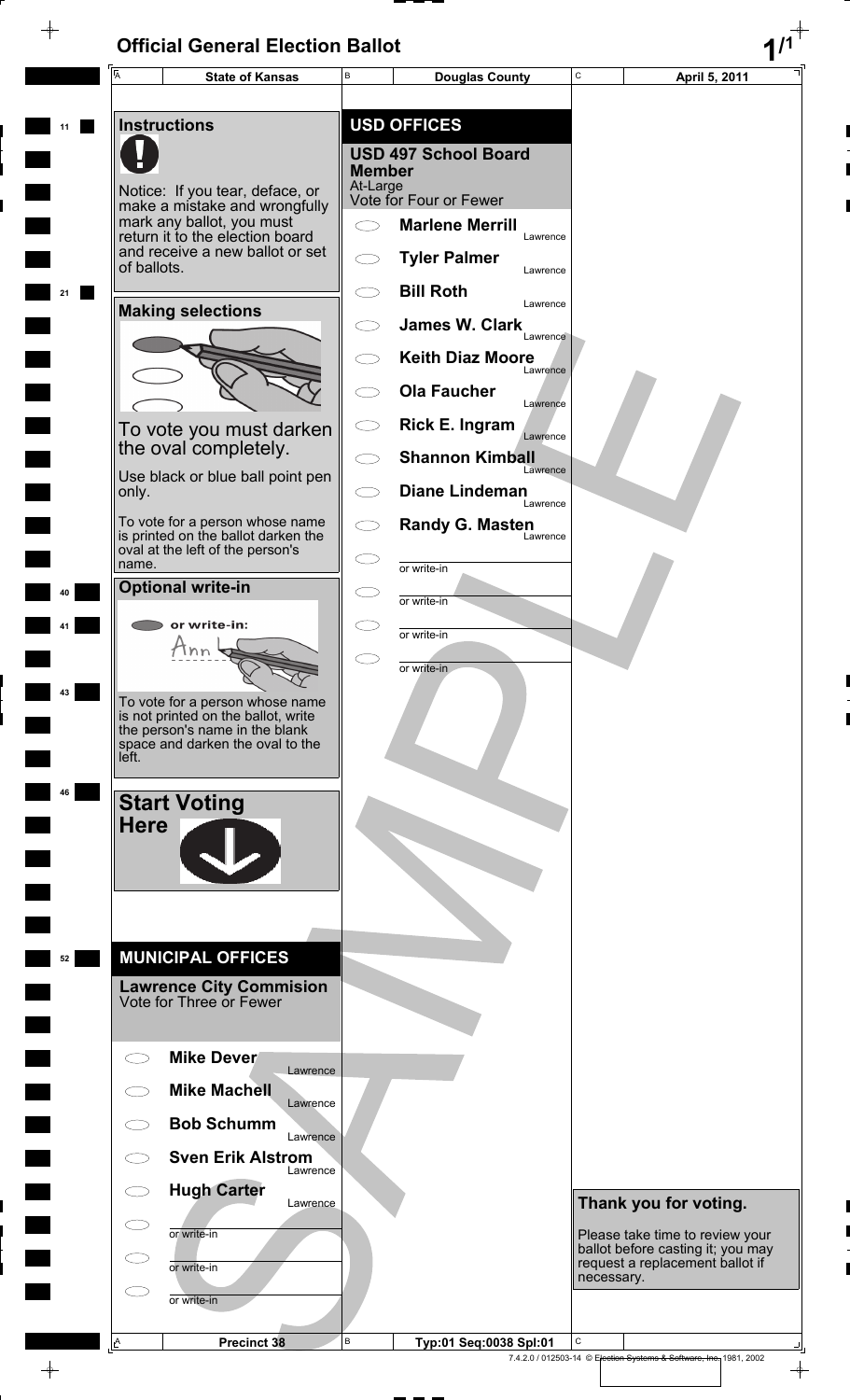$\overline{\phantom{a}}$ 

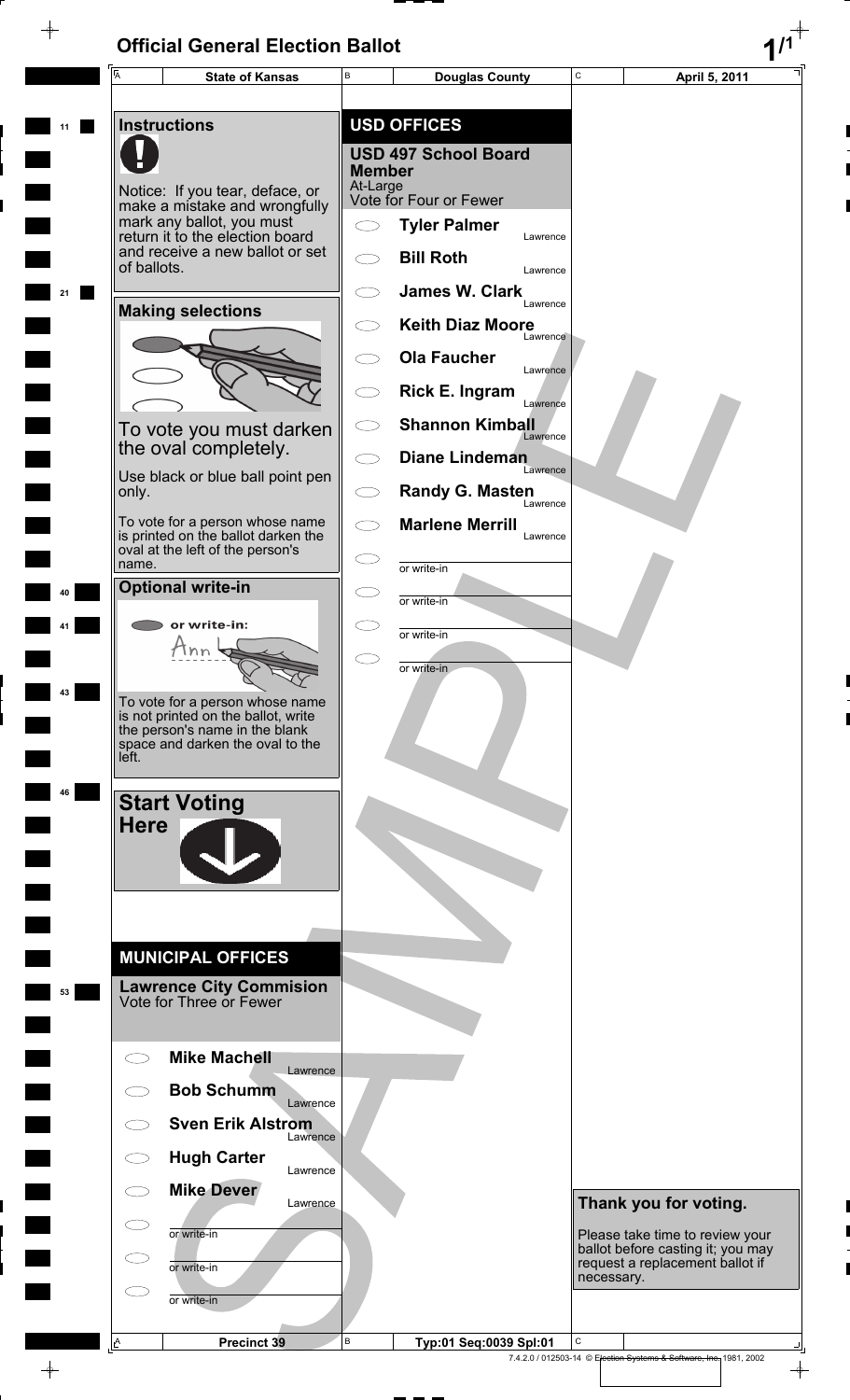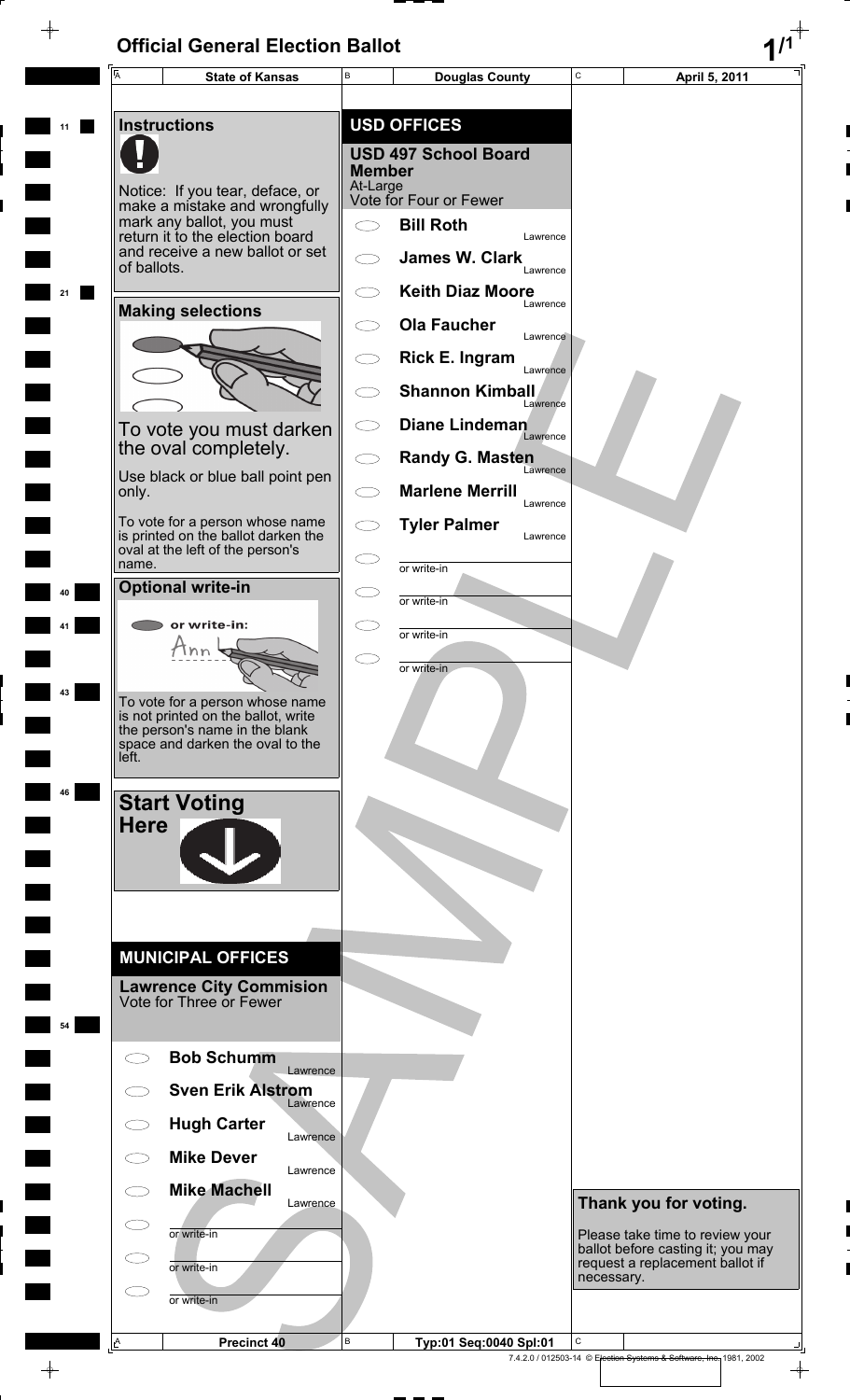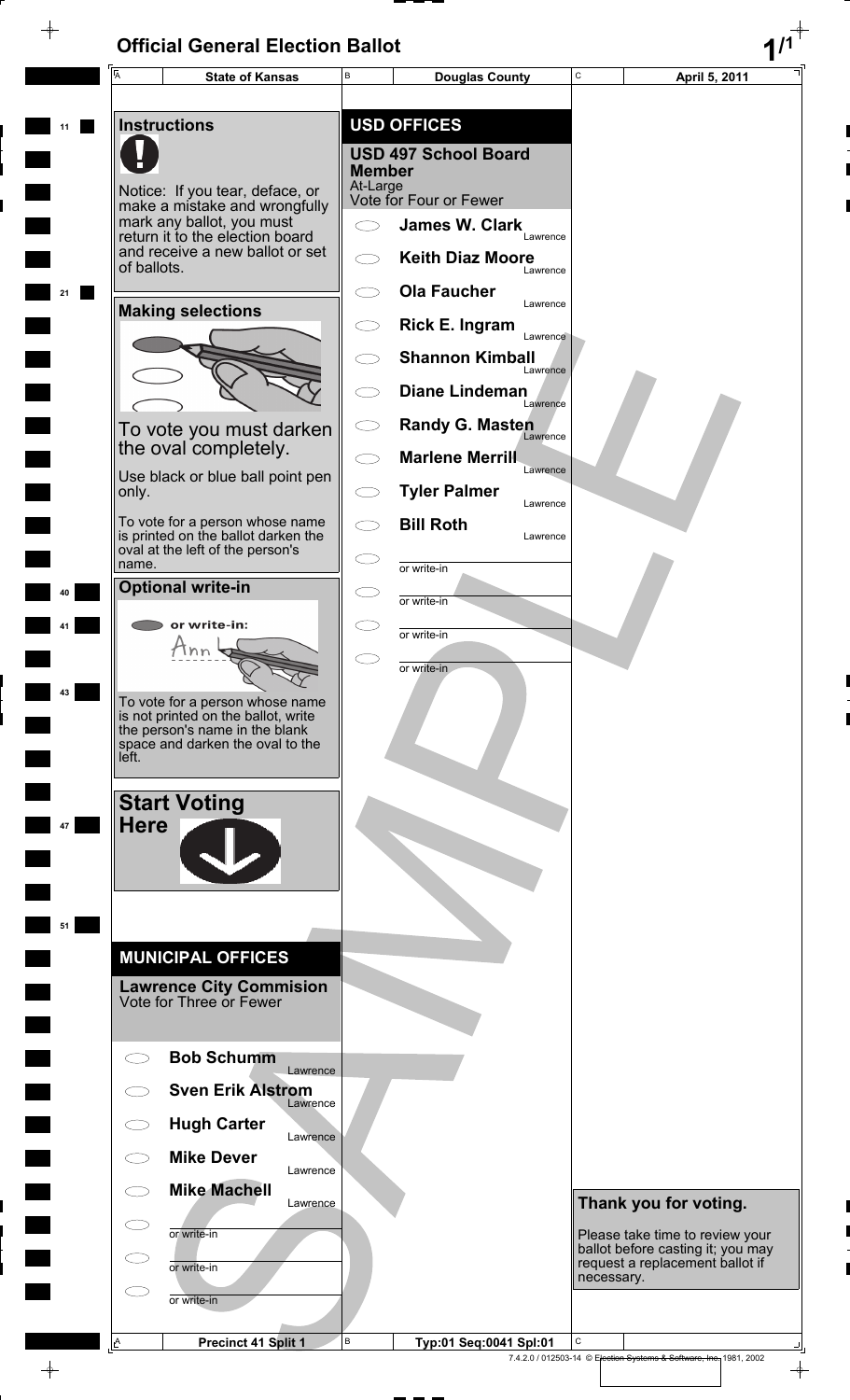#### **Official General Election Ballot 1/1**  $\overline{\phi}$ C **State of Kansas** B **Douglas County** C **April 5, 2011** A B **11 Instructions** Notice: If you tear, deface, or make a mistake and wrongfully mark any ballot, you must return it to the election board and receive a new ballot or set of ballots. **21 Making selections 22** To vote you must darken the oval completely. Use black or blue ball point pen only. To vote for a person whose name is printed on the ballot darken the oval at the left of the person's name. **Optional write-in 40** or write-in: **41**  $\tan \frac{1}{3}$ **43** To vote for a person whose name is not printed on the ballot, write the person's name in the blank space and darken the oval to the left. **Start Voting Here 47 51 DRAINAGE DISTRICT OFFICES Douglas County Kaw Drainage District** Vote for Three or Fewer **Michael D. Heck**  $\bigcirc$ Lawrence **John A. Naramore** Lawrence  $\bigcirc$ **Charles Taylor**  $\bigcirc$ **Lawrence**  $\bigcirc$ or write-in **Thank you for voting.** or write-in Please take time to review your ballot before casting it; you may  $\subset$ request a replacement ballot if or write-in necessary. **62 Precinct 41 Split 2 B** Typ:01 Seq:0041 Spl:02 B  $\overline{\phantom{a}}$ A

7.4.2.0 / 012503-14 © Election Systems & Software, Inc. 1981, 2002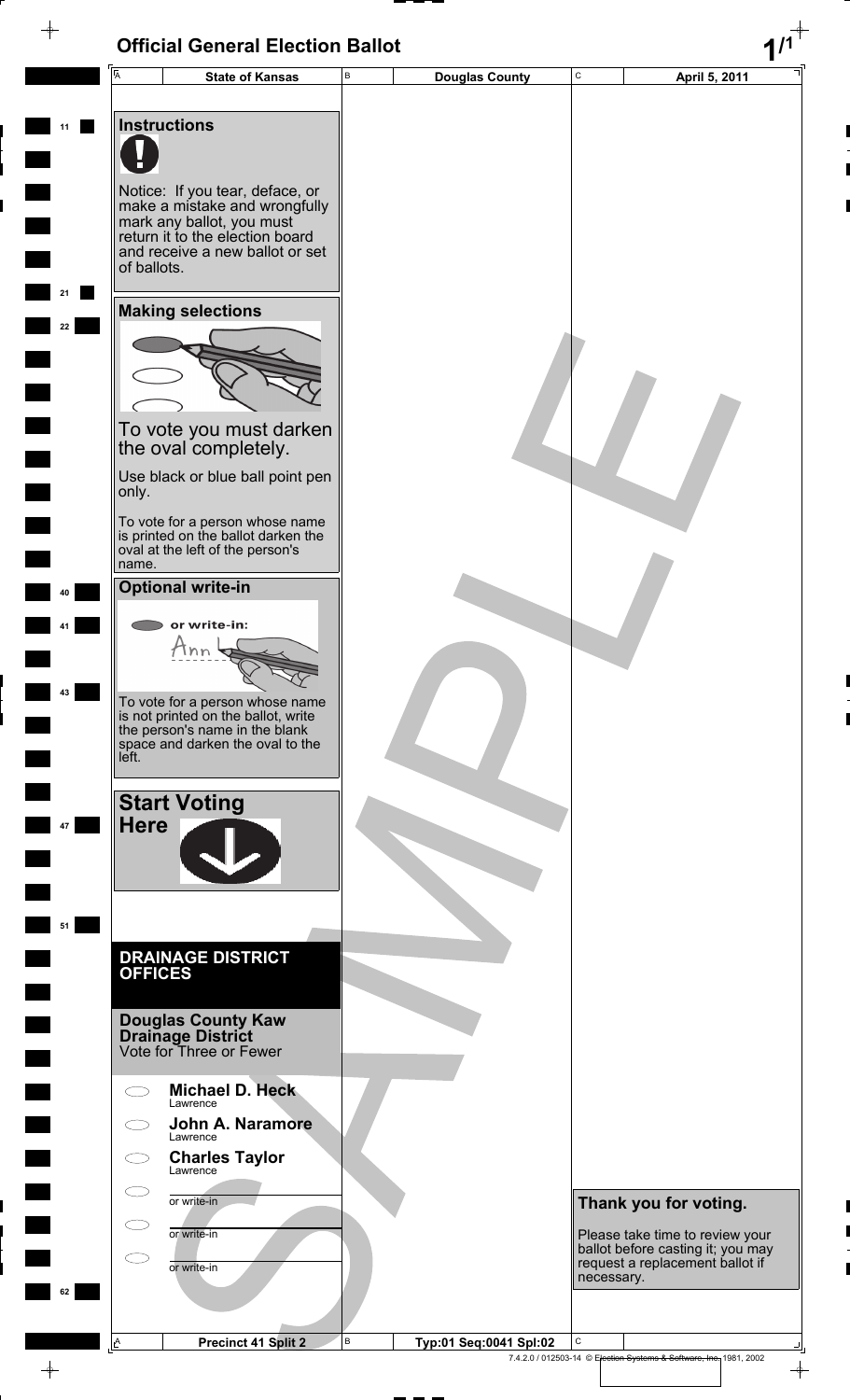$\overline{\phantom{a}}$ 

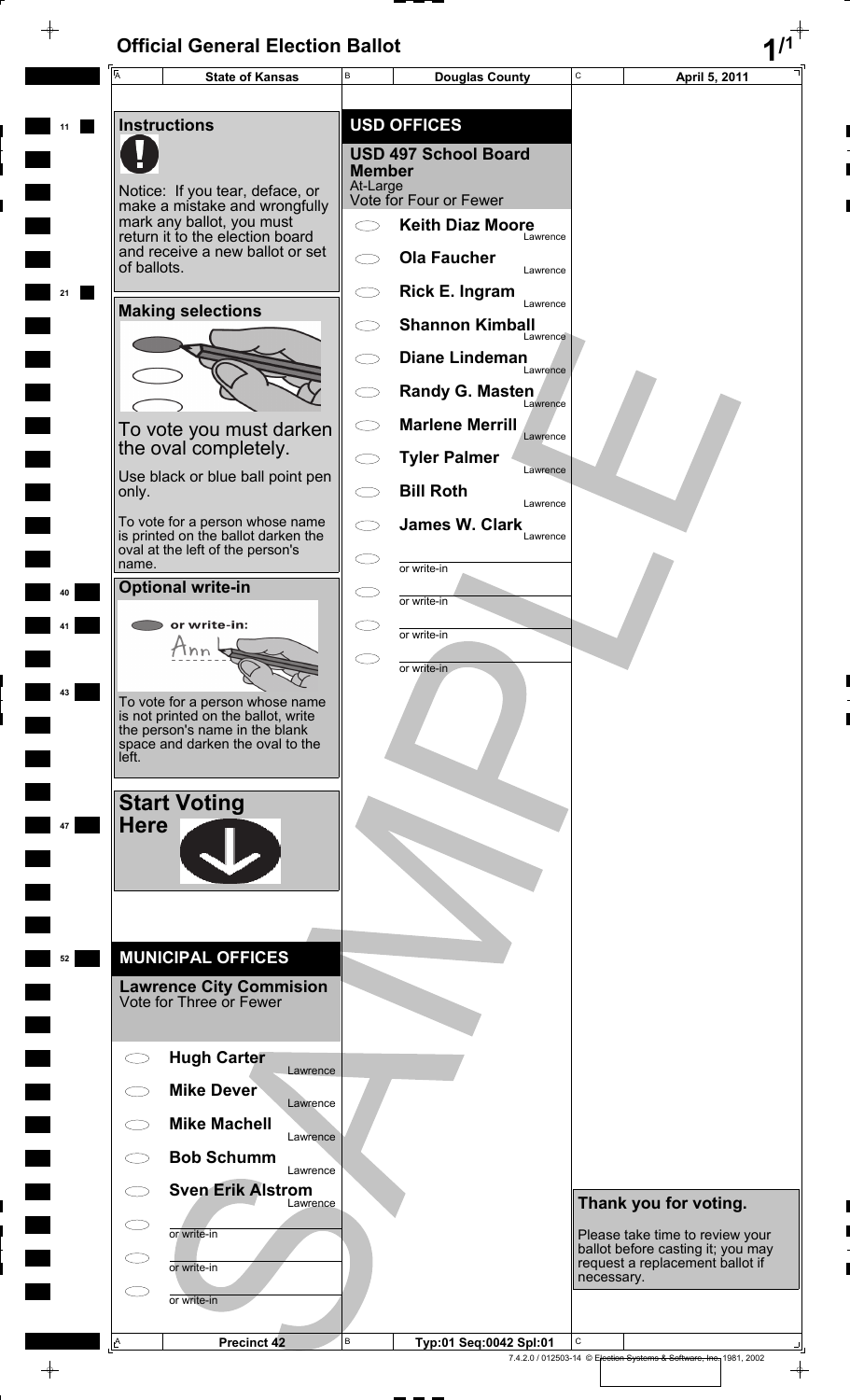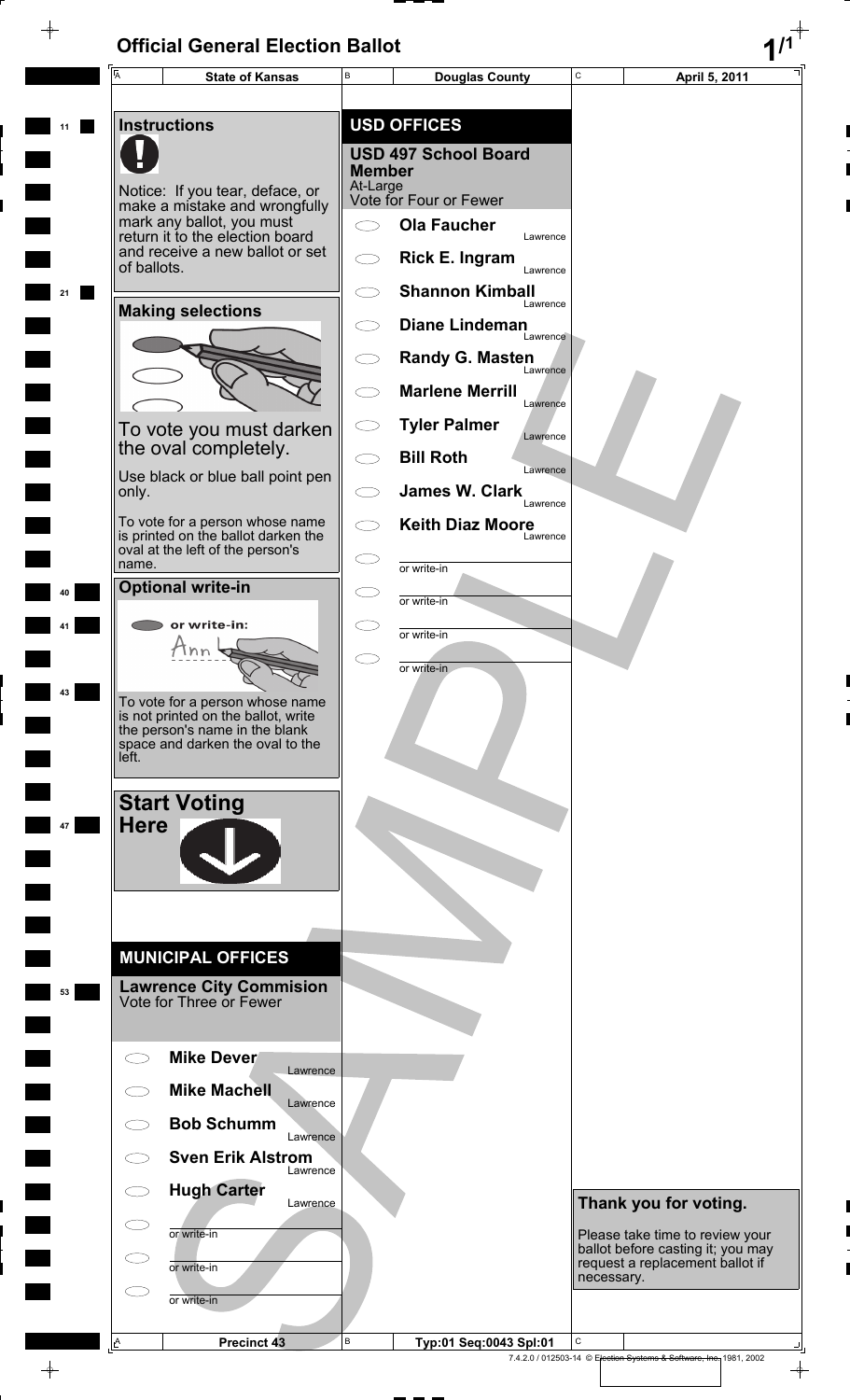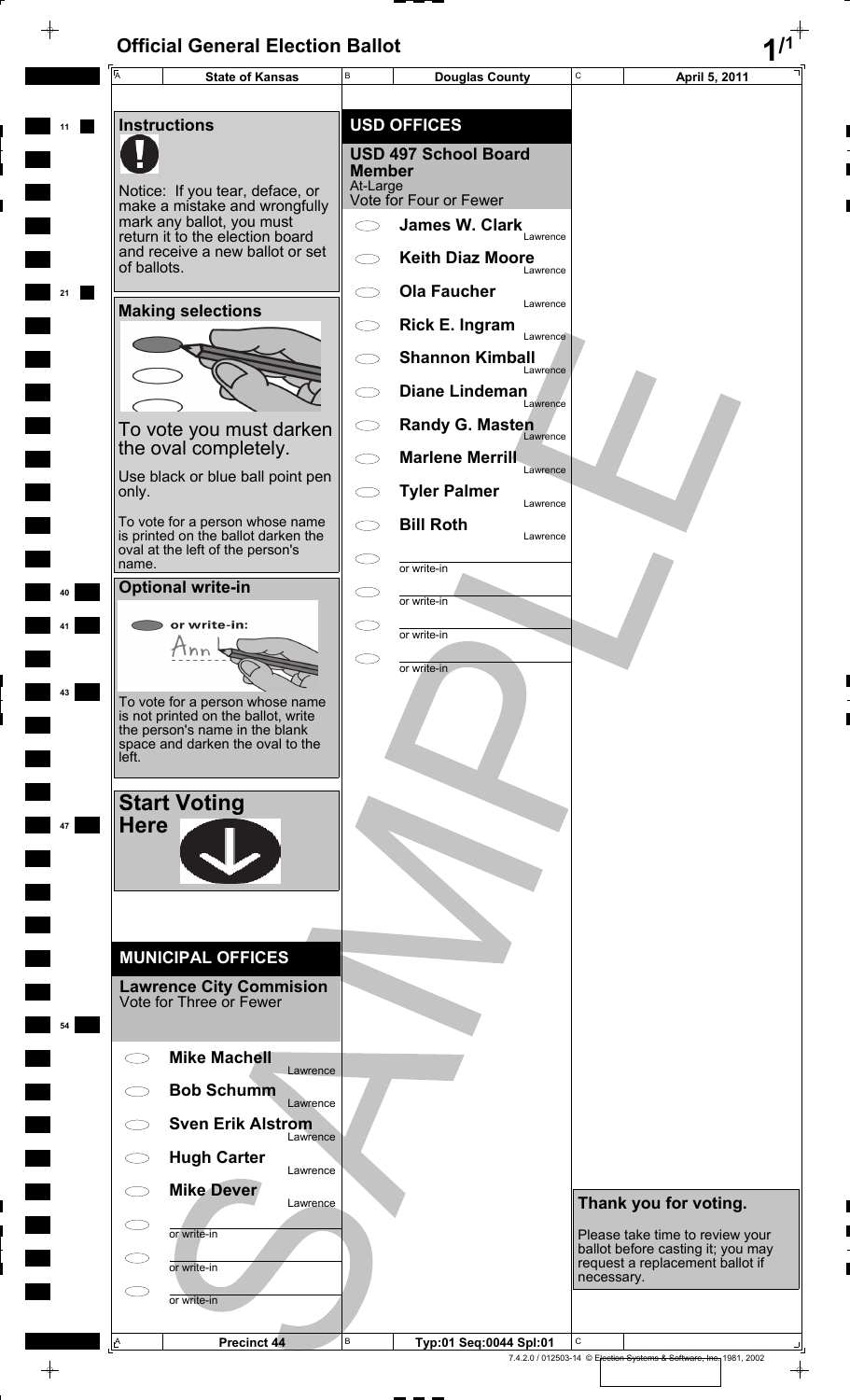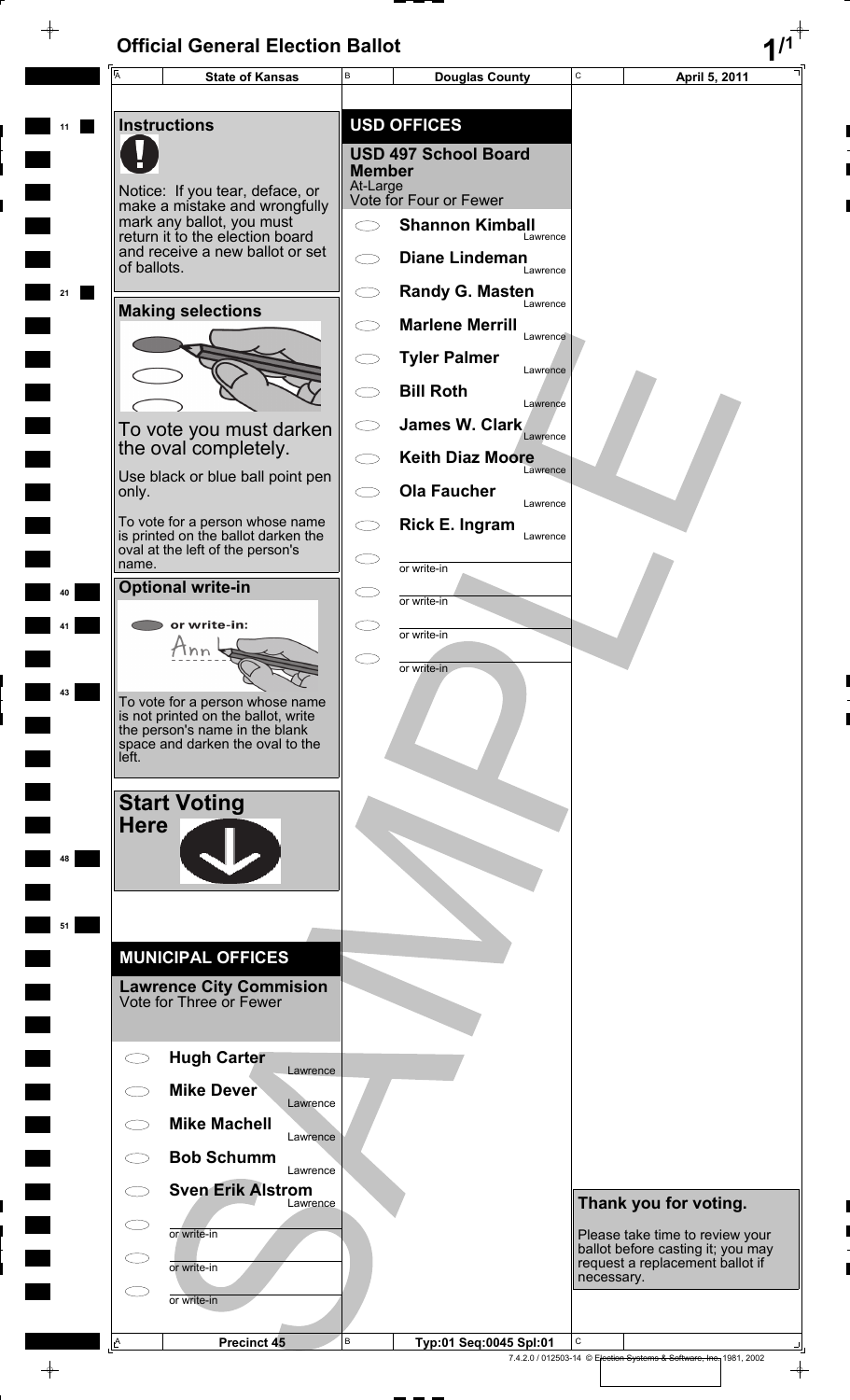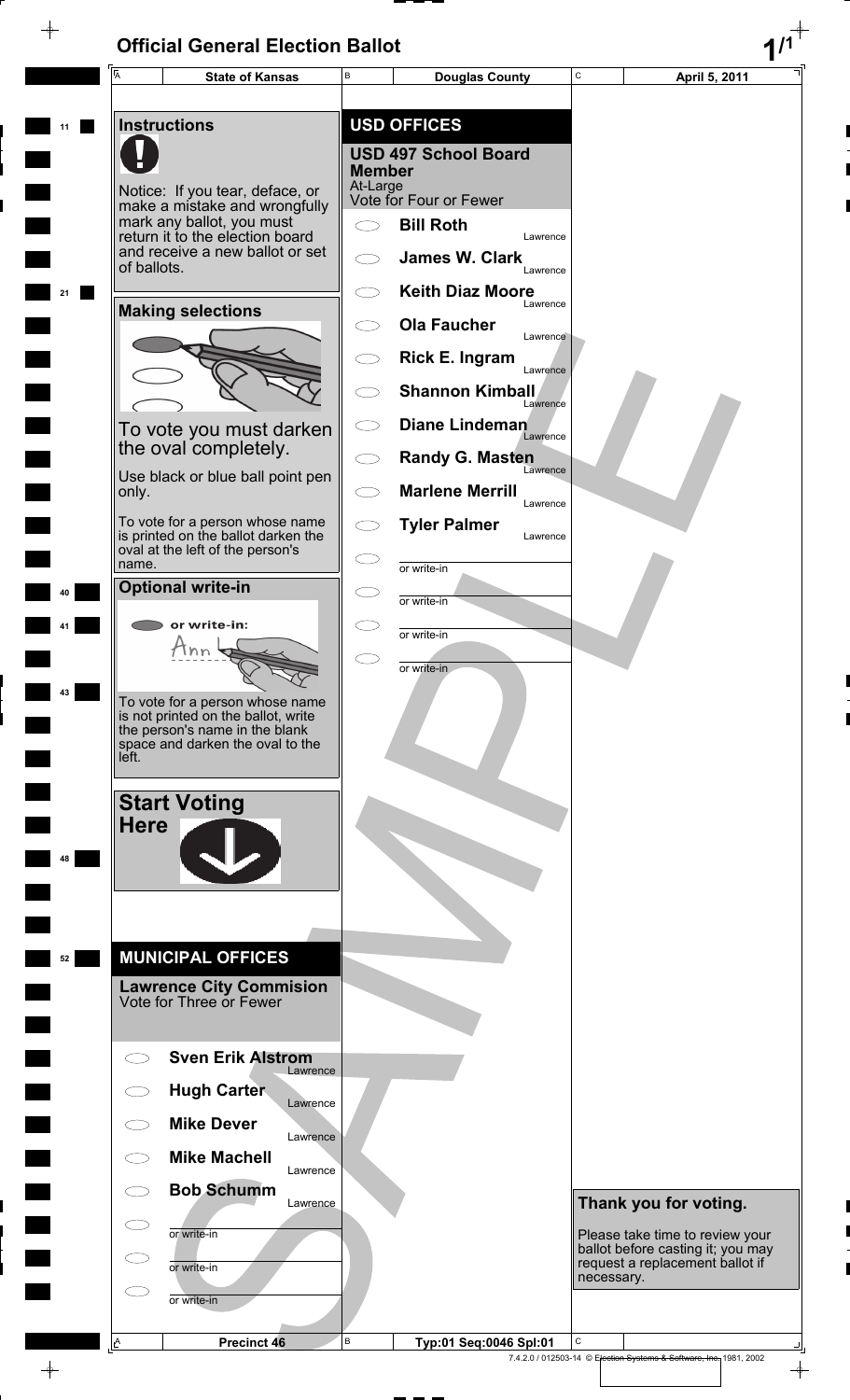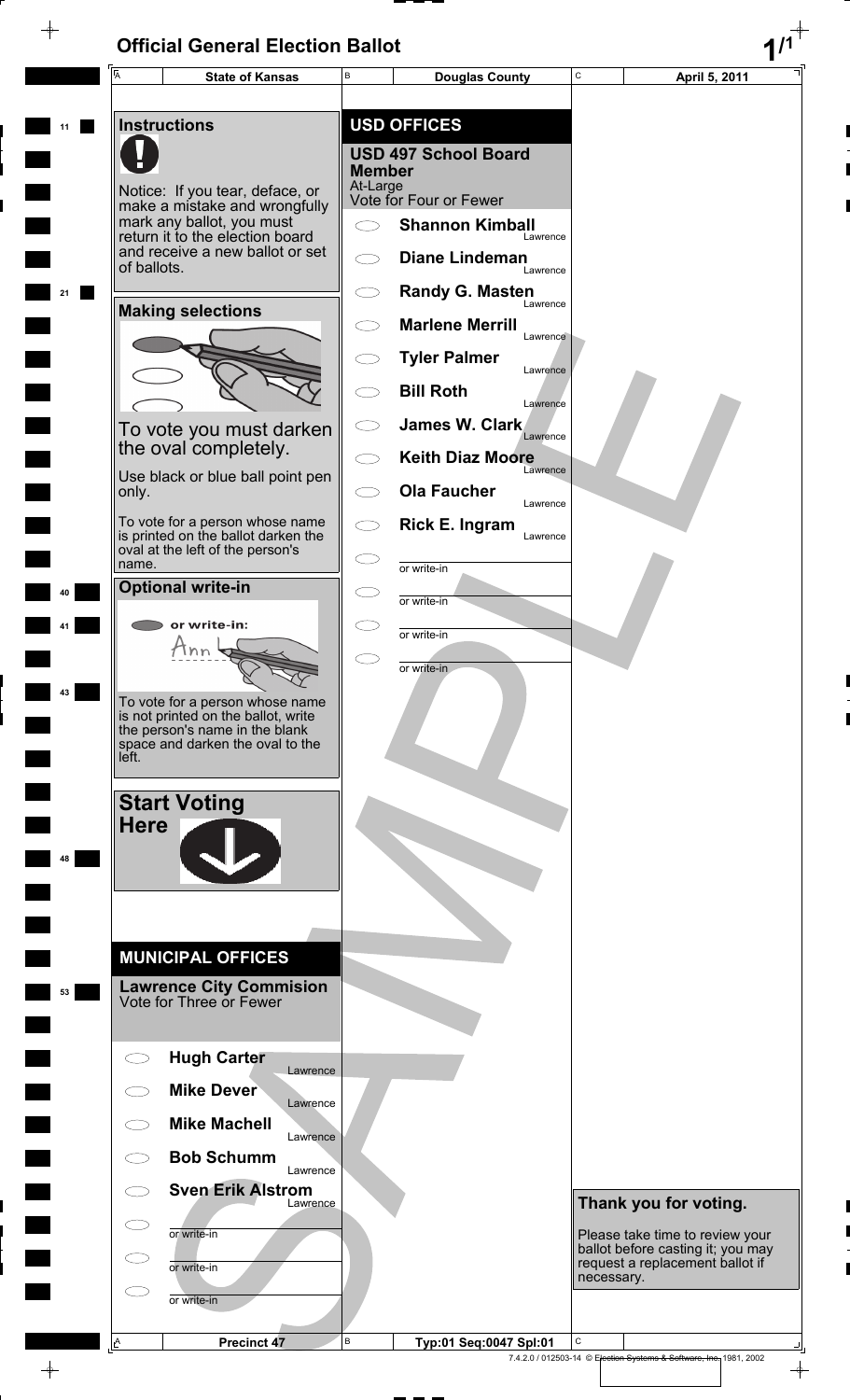$\overline{\phantom{a}}$ 

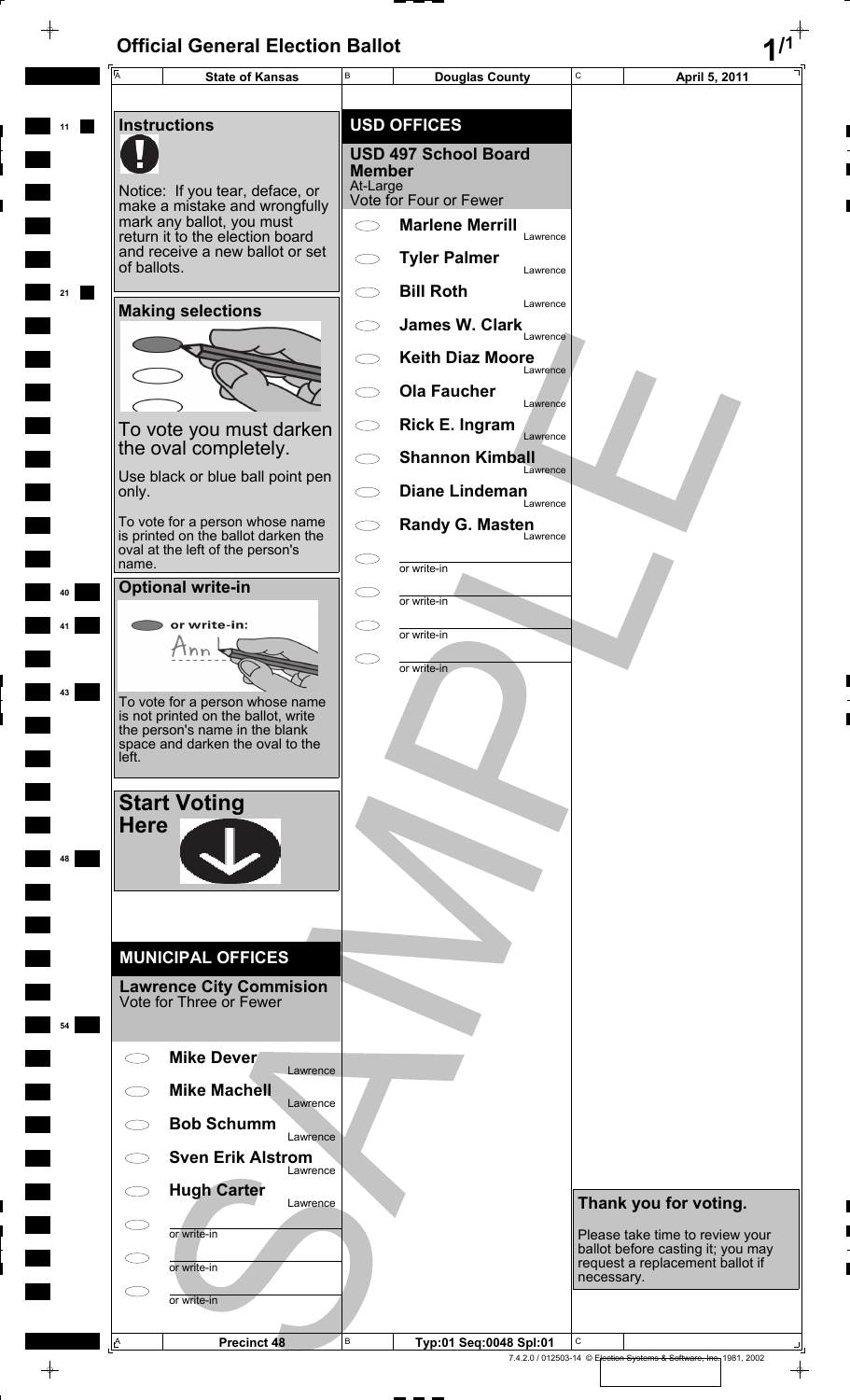$\overline{\phantom{a}}$ 

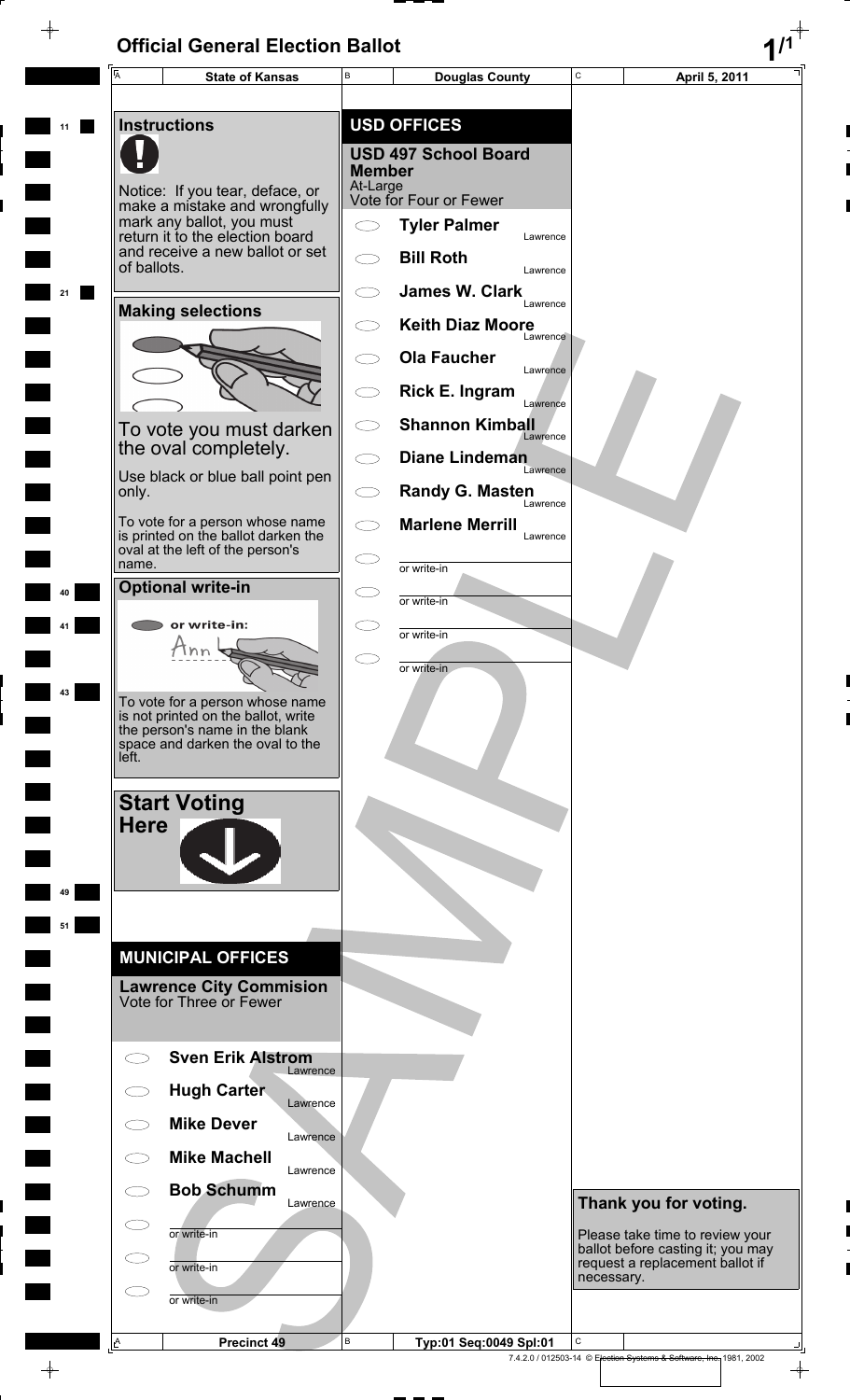$\rightarrow$ 

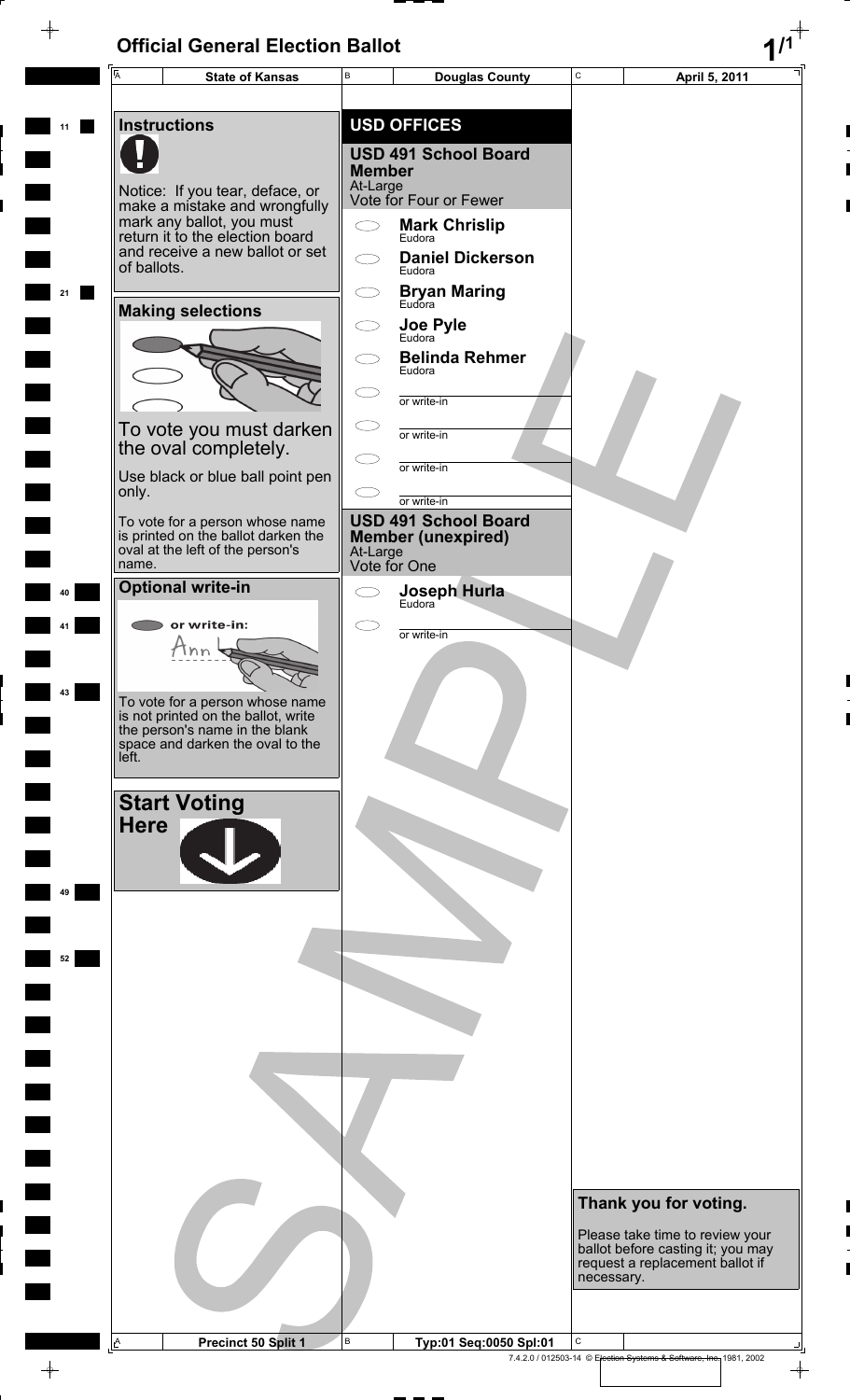E,

 $\frac{1}{\sqrt{2}}$ 

|    | A           | <b>State of Kansas</b>                                                                          | В             | <b>Douglas County</b>                                    | $\mathsf C$ | April 5, 2011                                                                   |
|----|-------------|-------------------------------------------------------------------------------------------------|---------------|----------------------------------------------------------|-------------|---------------------------------------------------------------------------------|
|    |             | <b>Instructions</b>                                                                             |               | <b>MUNICIPAL OFFICES</b>                                 |             |                                                                                 |
|    |             |                                                                                                 |               | <b>Eudora City Council</b>                               |             |                                                                                 |
|    |             |                                                                                                 |               | Vote for Three or Fewer                                  |             |                                                                                 |
|    |             | Notice: If you tear, deface, or<br>make a mistake and wrongfully                                |               |                                                          |             |                                                                                 |
|    |             | mark any ballot, you must<br>return it to the election board<br>and receive a new ballot or set | C D           | <b>Chris B. Fiedler</b><br>Eudora                        |             |                                                                                 |
|    | of ballots. |                                                                                                 |               | John A. Fiore<br>Eudora                                  |             |                                                                                 |
|    |             | <b>Making selections</b>                                                                        |               | <b>Ruth Hughs</b><br>Eudora                              |             |                                                                                 |
| 22 |             |                                                                                                 |               | <b>Kenneth L. Massey</b><br>Eudora                       |             |                                                                                 |
|    |             |                                                                                                 |               | <b>Maria Nelson</b><br>Eudora                            |             |                                                                                 |
|    |             |                                                                                                 |               | Jerry Trober, Sr.                                        |             |                                                                                 |
|    |             | To vote you must darken<br>the oval completely.                                                 |               | or write-in                                              |             |                                                                                 |
|    |             | Use black or blue ball point pen                                                                |               | or write-in                                              |             |                                                                                 |
|    | only.       |                                                                                                 |               | or write-in                                              |             |                                                                                 |
|    |             | To vote for a person whose name<br>is printed on the ballot darken the                          |               | <b>USD OFFICES</b>                                       |             |                                                                                 |
|    | name.       | oval at the left of the person's                                                                | <b>Member</b> | <b>USD 491 School Board</b>                              |             |                                                                                 |
|    |             | <b>Optional write-in</b>                                                                        | At-Large      | Vote for Four or Fewer                                   |             |                                                                                 |
|    |             | or write-in:                                                                                    |               | <b>Mark Chrislip</b><br>Eudora                           |             |                                                                                 |
|    |             | nn                                                                                              |               | <b>Daniel Dickerson</b><br>Eudora                        |             |                                                                                 |
| 43 |             | To vote for a person whose name                                                                 |               | <b>Bryan Maring</b><br>Eudora                            |             |                                                                                 |
|    |             | is not printed on the ballot, write<br>the person's name in the blank                           |               | <b>Joe Pyle</b><br>Eudora                                |             |                                                                                 |
|    | left.       | space and darken the oval to the                                                                |               | <b>Belinda Rehmer</b><br>Eudora                          |             |                                                                                 |
|    |             | <b>Start Voting</b>                                                                             |               | or write-in                                              |             |                                                                                 |
|    | <b>Here</b> |                                                                                                 |               | or write-in                                              |             |                                                                                 |
|    |             |                                                                                                 |               | or write-in                                              |             |                                                                                 |
| 49 |             |                                                                                                 |               | or write-in                                              |             |                                                                                 |
|    |             |                                                                                                 |               | <b>USD 491 School Board</b><br><b>Member (unexpired)</b> |             |                                                                                 |
| 52 |             |                                                                                                 | At-Large      | Vote for One                                             |             |                                                                                 |
|    |             |                                                                                                 |               | <b>Joseph Hurla</b><br>Eudora                            |             |                                                                                 |
|    |             |                                                                                                 |               | or write-in                                              |             |                                                                                 |
|    |             |                                                                                                 |               |                                                          |             |                                                                                 |
|    |             |                                                                                                 |               |                                                          |             |                                                                                 |
|    |             |                                                                                                 |               |                                                          |             |                                                                                 |
|    |             |                                                                                                 |               |                                                          |             |                                                                                 |
|    |             |                                                                                                 |               |                                                          |             |                                                                                 |
|    |             |                                                                                                 |               |                                                          |             | Thank you for voting.<br>Please take time to review your                        |
|    |             |                                                                                                 |               |                                                          |             | ballot before casting it; you may<br>request a replacement ballot if            |
| 62 |             |                                                                                                 |               |                                                          | necessary.  |                                                                                 |
|    |             |                                                                                                 |               |                                                          |             |                                                                                 |
|    | <u>A</u>    | <b>Precinct 50 Split 2</b>                                                                      | В             | Typ:01 Seq:0050 Spl:02                                   | С           | $\sqcup$<br>7.4.2.0 / 012503-14 © Election Systems & Software, Inc., 1981, 2002 |
|    |             |                                                                                                 |               |                                                          |             | $\rightarrow$                                                                   |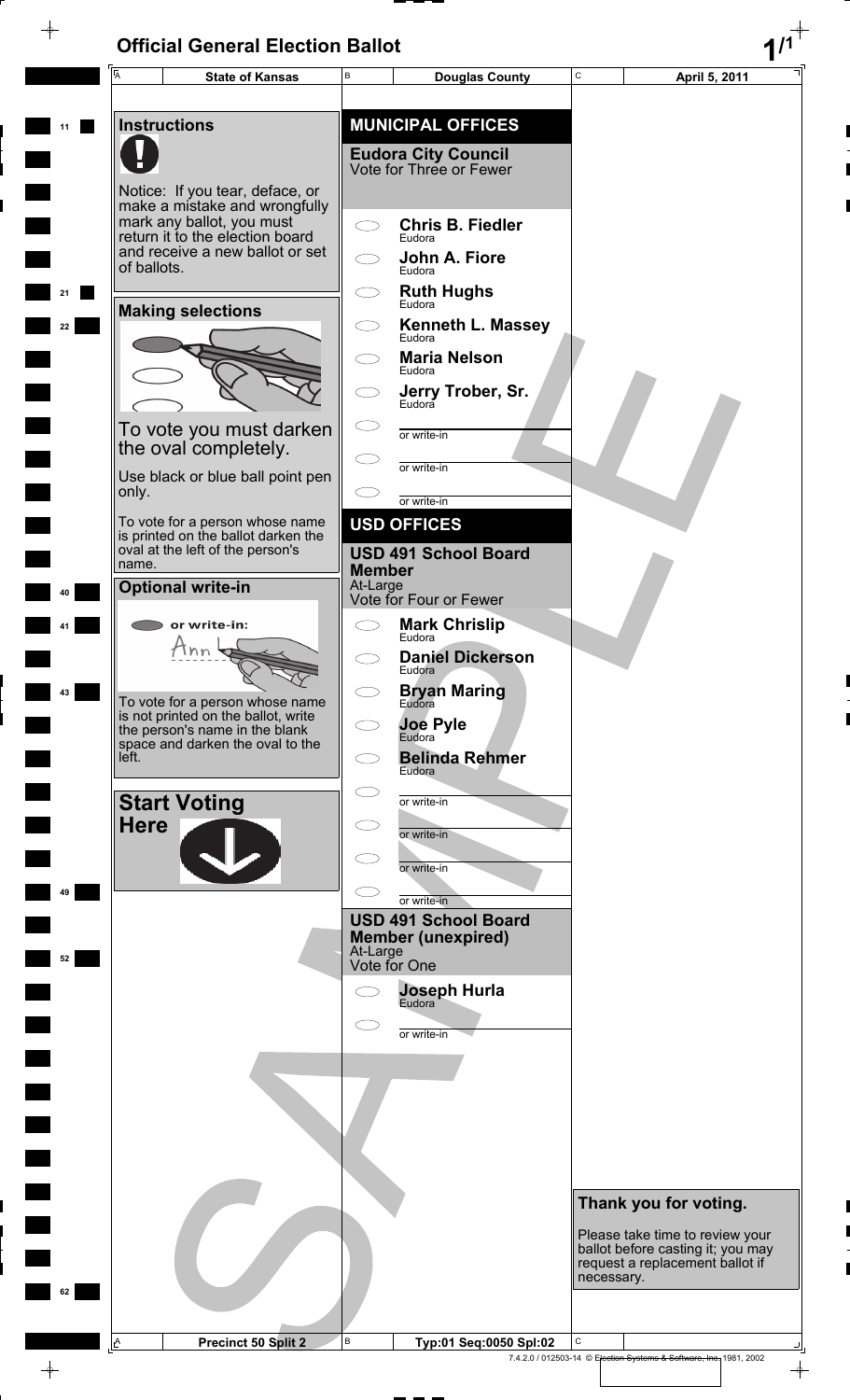$\rightarrow$ 



 $\color{red} \phi$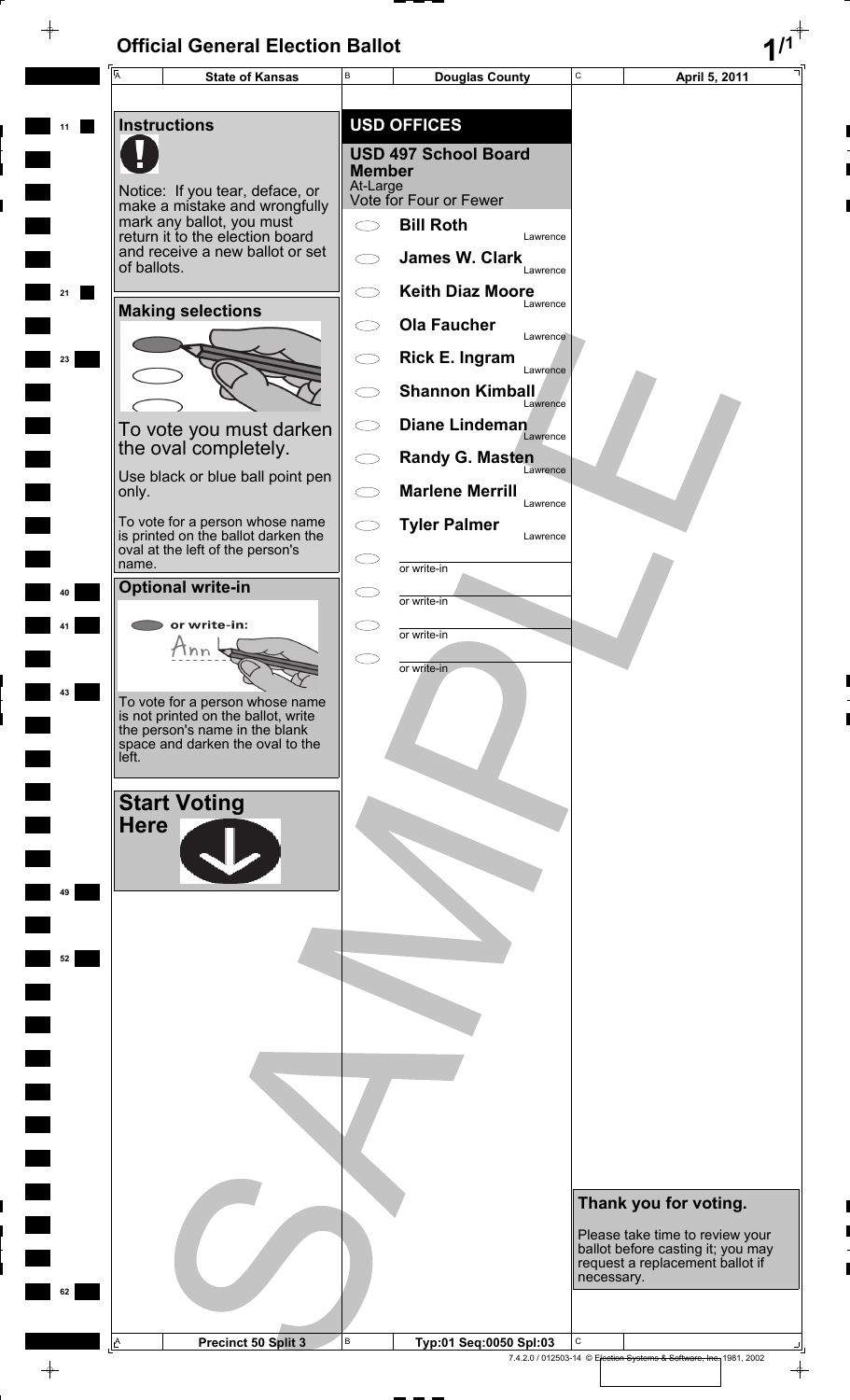| $\overline{\mathsf{A}}$  | B<br><b>State of Kansas</b>                                            | <b>Douglas County</b> | C          | April 5, 2011                                                        |
|--------------------------|------------------------------------------------------------------------|-----------------------|------------|----------------------------------------------------------------------|
|                          |                                                                        |                       |            |                                                                      |
| <b>Instructions</b>      |                                                                        |                       |            |                                                                      |
|                          |                                                                        |                       |            |                                                                      |
|                          |                                                                        |                       |            |                                                                      |
|                          | Notice: If you tear, deface, or                                        |                       |            |                                                                      |
|                          | make a mistake and wrongfully<br>mark any ballot, you must             |                       |            |                                                                      |
|                          | return it to the election board                                        |                       |            |                                                                      |
| of ballots.              | and receive a new ballot or set                                        |                       |            |                                                                      |
|                          |                                                                        |                       |            |                                                                      |
|                          | <b>Making selections</b>                                               |                       |            |                                                                      |
|                          |                                                                        |                       |            |                                                                      |
|                          |                                                                        |                       |            |                                                                      |
|                          |                                                                        |                       |            |                                                                      |
|                          |                                                                        |                       |            |                                                                      |
|                          | To vote you must darken                                                |                       |            |                                                                      |
|                          | the oval completely.                                                   |                       |            |                                                                      |
| only.                    | Use black or blue ball point pen                                       |                       |            |                                                                      |
|                          |                                                                        |                       |            |                                                                      |
|                          | To vote for a person whose name<br>is printed on the ballot darken the |                       |            |                                                                      |
| name.                    | oval at the left of the person's                                       |                       |            |                                                                      |
| <b>Optional write-in</b> |                                                                        |                       |            |                                                                      |
|                          |                                                                        |                       |            |                                                                      |
|                          | or write-in:                                                           |                       |            |                                                                      |
|                          | Ann                                                                    |                       |            |                                                                      |
|                          |                                                                        |                       |            |                                                                      |
|                          | To vote for a person whose name<br>is not printed on the ballot, write |                       |            |                                                                      |
|                          | the person's name in the blank<br>space and darken the oval to the     |                       |            |                                                                      |
| left.                    |                                                                        |                       |            |                                                                      |
|                          |                                                                        |                       |            |                                                                      |
| <b>Start Voting</b>      |                                                                        |                       |            |                                                                      |
| <b>Here</b>              |                                                                        |                       |            |                                                                      |
|                          |                                                                        |                       |            |                                                                      |
|                          |                                                                        |                       |            |                                                                      |
|                          |                                                                        |                       |            |                                                                      |
|                          |                                                                        |                       |            |                                                                      |
| <b>OFFICES</b>           | <b>DRAINAGE DISTRICT</b>                                               |                       |            |                                                                      |
|                          |                                                                        |                       |            |                                                                      |
|                          | <b>Wakarusa Kaw Drainage</b>                                           |                       |            |                                                                      |
| <b>District</b>          |                                                                        |                       |            |                                                                      |
|                          | Vote for Three or Fewer                                                |                       |            |                                                                      |
|                          | or write-in                                                            |                       |            |                                                                      |
|                          |                                                                        |                       |            |                                                                      |
|                          | or write-in                                                            |                       |            |                                                                      |
|                          | or write-in                                                            |                       |            |                                                                      |
|                          |                                                                        |                       |            |                                                                      |
|                          |                                                                        |                       |            | Thank you for voting.                                                |
|                          |                                                                        |                       |            | Please take time to review your<br>ballot before casting it; you may |
|                          |                                                                        |                       |            | request a replacement ballot if                                      |
|                          |                                                                        |                       | necessary. |                                                                      |
|                          |                                                                        |                       |            |                                                                      |
|                          |                                                                        |                       |            |                                                                      |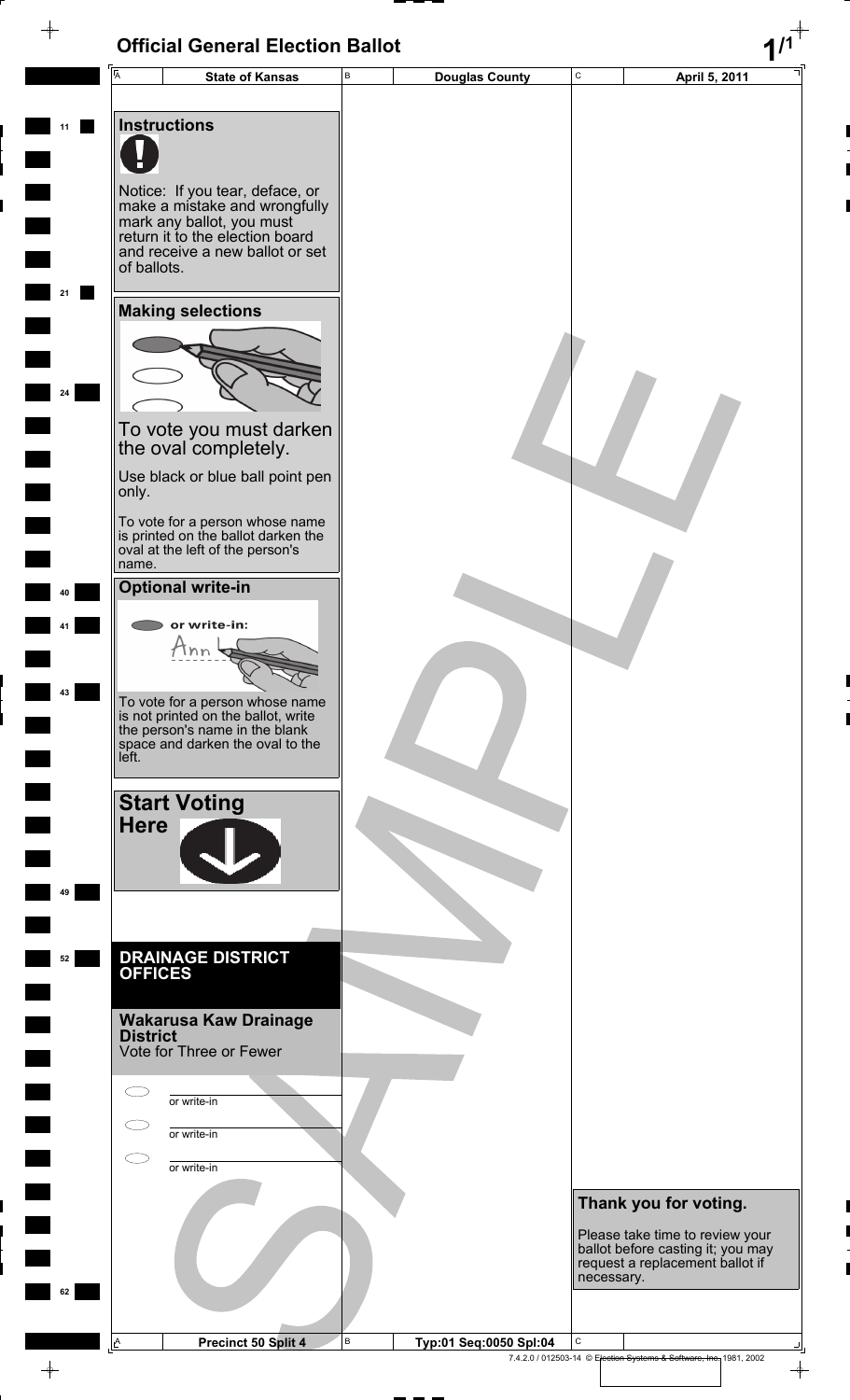$\rightarrow$ 

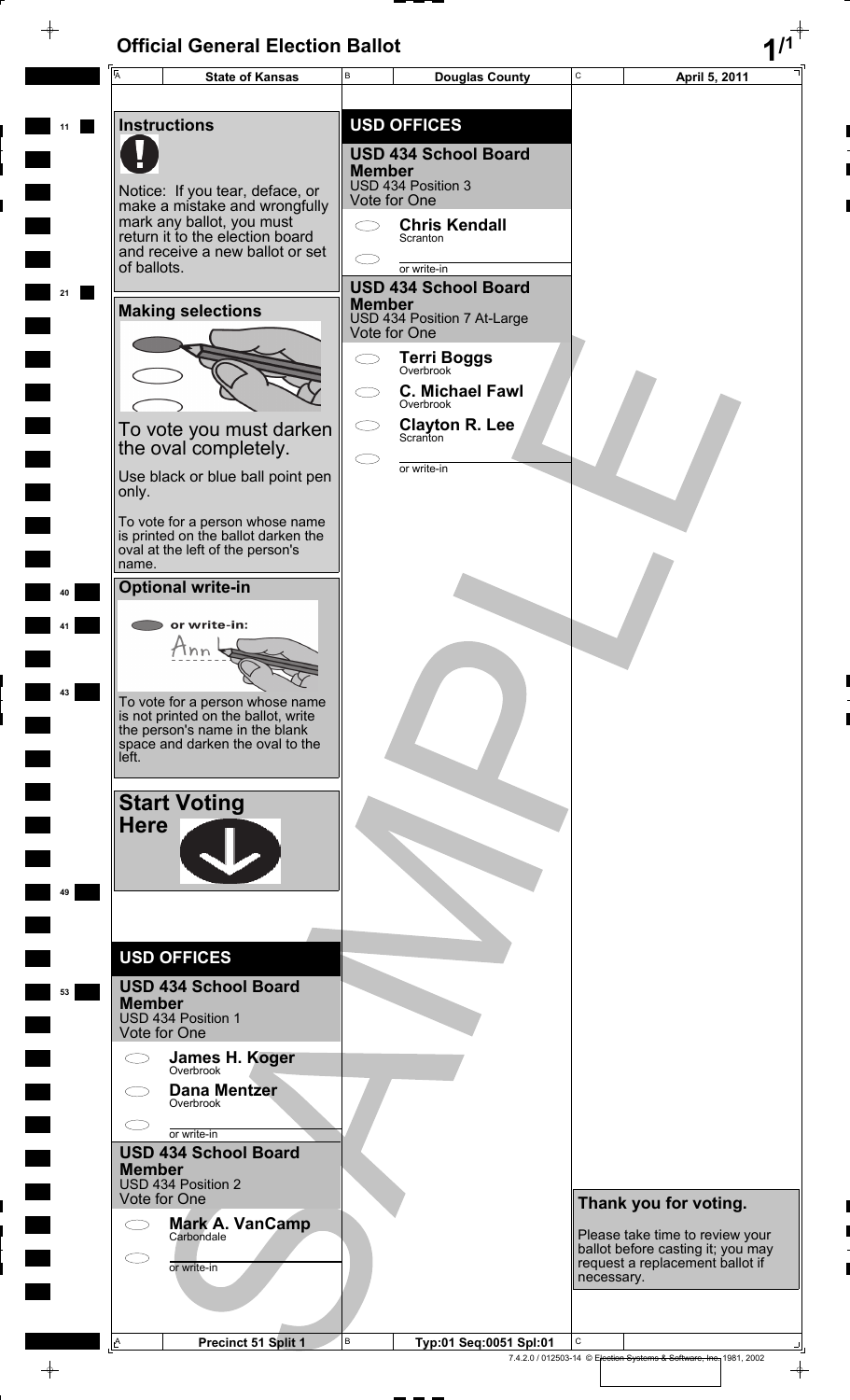$\rightarrow$ 

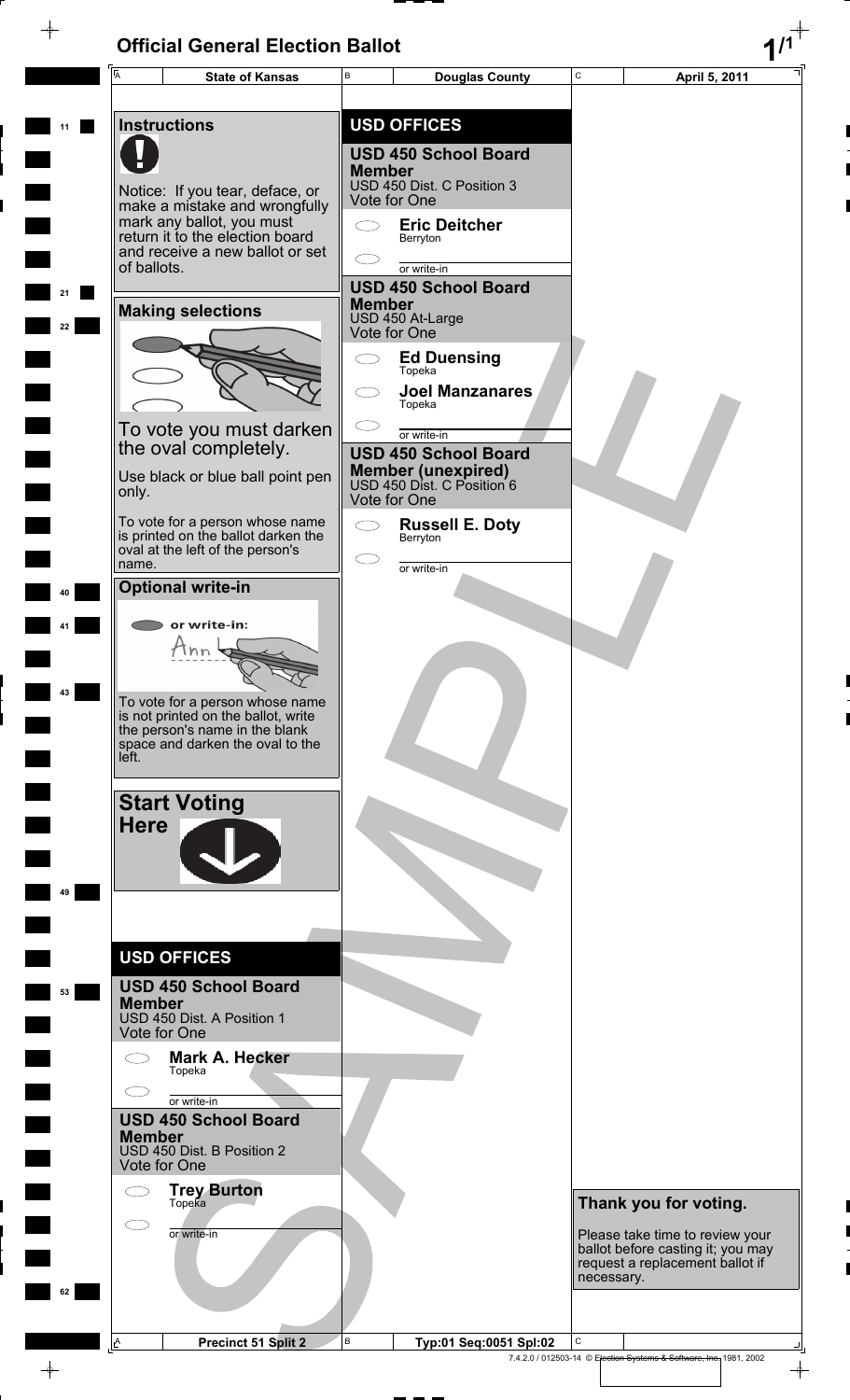$\rightarrow$ 



 $\color{red}\phi$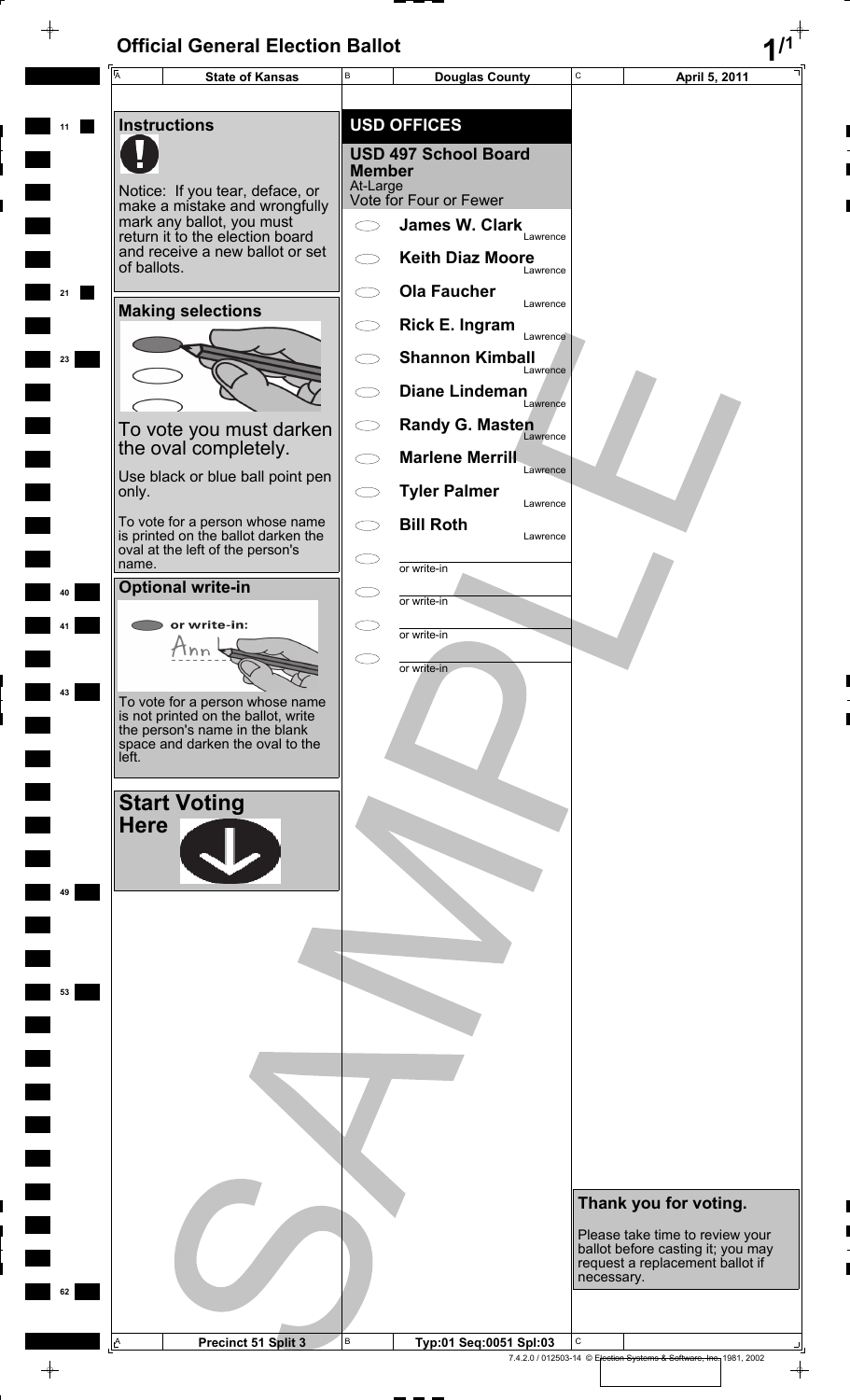$\rightarrow$ 

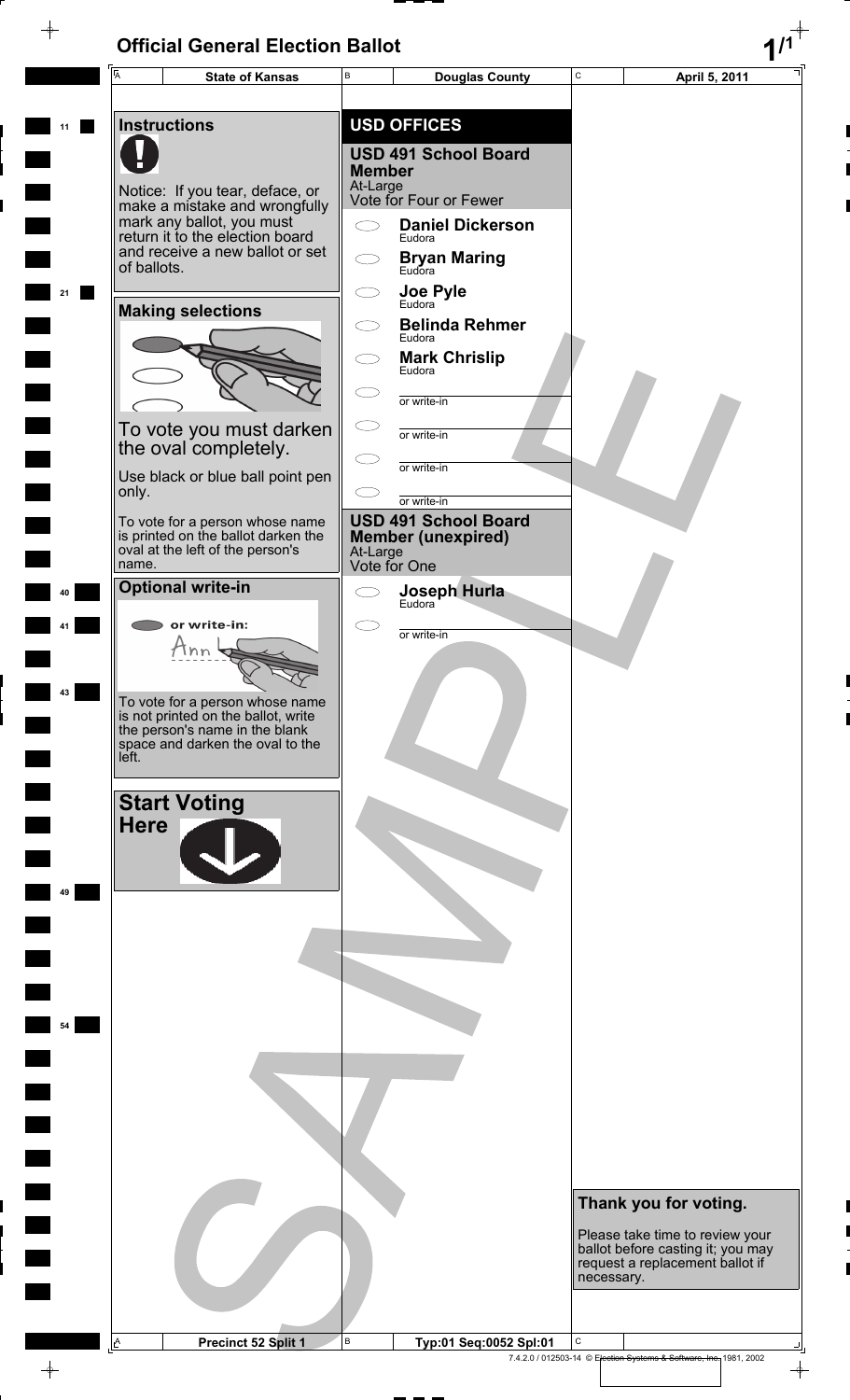$\rightarrow$ 



 $\color{red}\phi$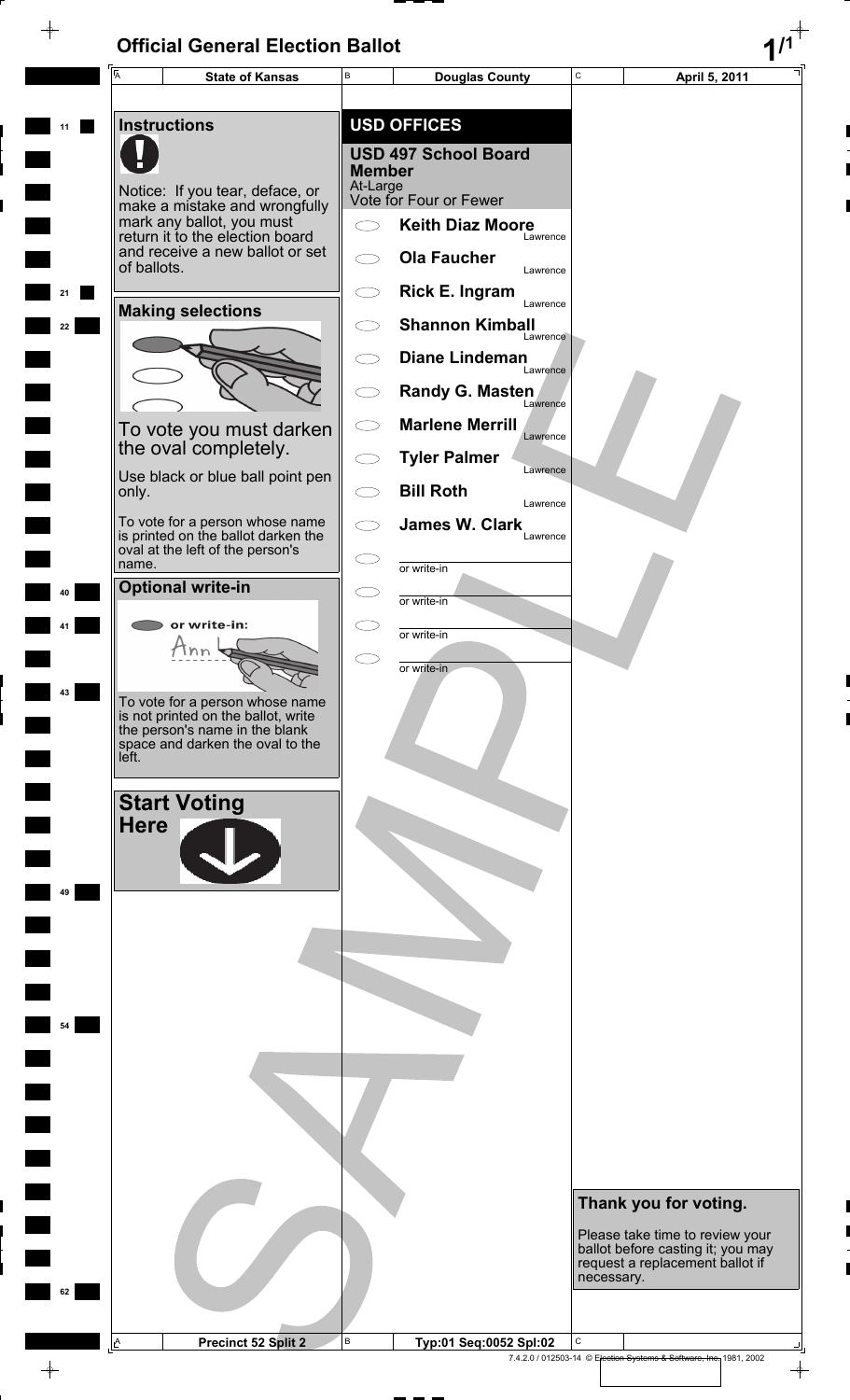Г

 $\frac{1}{\sqrt{2}}$ 

|    | $\overline{\mathsf{A}}$                                                                                                                                             | <b>State of Kansas</b>                                                                                     | В                       | <b>Douglas County</b>                                                             | C          | April 5, 2011                                                                                           |
|----|---------------------------------------------------------------------------------------------------------------------------------------------------------------------|------------------------------------------------------------------------------------------------------------|-------------------------|-----------------------------------------------------------------------------------|------------|---------------------------------------------------------------------------------------------------------|
|    |                                                                                                                                                                     | <b>Instructions</b>                                                                                        |                         | <b>MUNICIPAL OFFICES</b><br><b>Eudora City Council</b><br>Vote for Three or Fewer |            |                                                                                                         |
|    | Notice: If you tear, deface, or<br>make a mistake and wrongfully<br>mark any ballot, you must<br>return it to the election board<br>and receive a new ballot or set |                                                                                                            | John A. Fiore<br>Eudora |                                                                                   |            |                                                                                                         |
|    | of ballots.                                                                                                                                                         |                                                                                                            |                         | <b>Ruth Hughs</b><br>Eudora<br><b>Kenneth L. Massey</b>                           |            |                                                                                                         |
|    |                                                                                                                                                                     | <b>Making selections</b>                                                                                   |                         | Eudora<br><b>Maria Nelson</b><br>Fudora                                           |            |                                                                                                         |
| 23 |                                                                                                                                                                     |                                                                                                            |                         | Jerry Trober, Sr.                                                                 |            |                                                                                                         |
|    |                                                                                                                                                                     |                                                                                                            |                         | <b>Chris B. Fiedler</b><br>Eudora                                                 |            |                                                                                                         |
|    |                                                                                                                                                                     | To vote you must darken<br>the oval completely.                                                            |                         | or write-in                                                                       |            |                                                                                                         |
|    | only.                                                                                                                                                               | Use black or blue ball point pen                                                                           |                         | or write-in<br>or write-in                                                        |            |                                                                                                         |
|    | name.                                                                                                                                                               | To vote for a person whose name<br>is printed on the ballot darken the<br>oval at the left of the person's | <b>Member</b>           | <b>USD OFFICES</b><br><b>USD 491 School Board</b>                                 |            |                                                                                                         |
|    |                                                                                                                                                                     | <b>Optional write-in</b>                                                                                   | At-Large                | Vote for Four or Fewer                                                            |            |                                                                                                         |
|    |                                                                                                                                                                     | or write-in:<br>nn                                                                                         |                         | <b>Daniel Dickerson</b><br>Eudora                                                 |            |                                                                                                         |
| 43 |                                                                                                                                                                     |                                                                                                            |                         | <b>Bryan Maring</b><br>Eudora<br><b>Joe Pyle</b>                                  |            |                                                                                                         |
|    |                                                                                                                                                                     | To vote for a person whose name<br>is not printed on the ballot, write<br>the person's name in the blank   |                         | Eudora<br><b>Belinda Rehmer</b><br>Eudora                                         |            |                                                                                                         |
|    | left.                                                                                                                                                               | space and darken the oval to the                                                                           |                         | <b>Mark Chrislip</b><br>Eudora                                                    |            |                                                                                                         |
|    |                                                                                                                                                                     | <b>Start Voting</b>                                                                                        |                         | or write-in                                                                       |            |                                                                                                         |
|    | <b>Here</b>                                                                                                                                                         |                                                                                                            |                         | or write-in                                                                       |            |                                                                                                         |
| 49 |                                                                                                                                                                     |                                                                                                            |                         | or write-in<br>or write-in                                                        |            |                                                                                                         |
|    |                                                                                                                                                                     |                                                                                                            | At-Large                | <b>USD 491 School Board</b><br><b>Member (unexpired)</b><br>Vote for One          |            |                                                                                                         |
|    |                                                                                                                                                                     |                                                                                                            |                         | <b>Joseph Hurla</b><br>Eudora                                                     |            |                                                                                                         |
| 54 |                                                                                                                                                                     |                                                                                                            |                         | or write-in                                                                       |            |                                                                                                         |
|    |                                                                                                                                                                     |                                                                                                            |                         |                                                                                   |            |                                                                                                         |
|    |                                                                                                                                                                     |                                                                                                            |                         |                                                                                   |            |                                                                                                         |
|    |                                                                                                                                                                     |                                                                                                            |                         |                                                                                   |            | Thank you for voting.                                                                                   |
| 62 |                                                                                                                                                                     |                                                                                                            |                         |                                                                                   | necessary. | Please take time to review your<br>ballot before casting it; you may<br>request a replacement ballot if |
|    | A                                                                                                                                                                   | Precinct 52 Split 3                                                                                        | В                       | Typ:01 Seq:0052 Spl:03                                                            | С          | 7.4.2.0 / 012503-14 © Election Systems & Software, Inc., 1981, 2002<br>$\rightarrow$                    |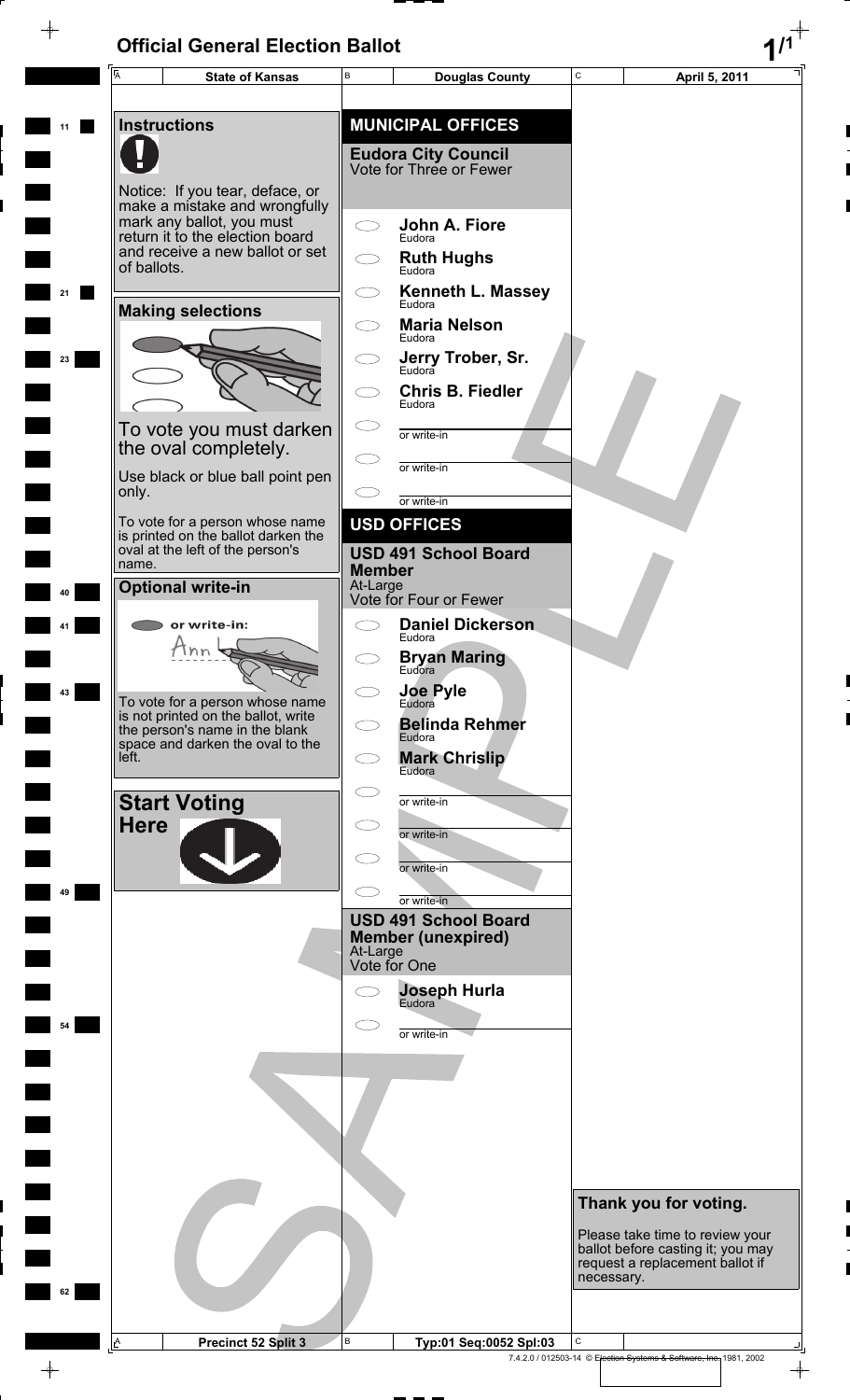| $\overline{\mathsf{A}}$   | B<br><b>State of Kansas</b>                                            | <b>Douglas County</b>  | C          | April 5, 2011                                                        |
|---------------------------|------------------------------------------------------------------------|------------------------|------------|----------------------------------------------------------------------|
|                           |                                                                        |                        |            |                                                                      |
| <b>Instructions</b>       |                                                                        |                        |            |                                                                      |
|                           |                                                                        |                        |            |                                                                      |
|                           |                                                                        |                        |            |                                                                      |
|                           | Notice: If you tear, deface, or<br>make a mistake and wrongfully       |                        |            |                                                                      |
|                           | mark any ballot, you must                                              |                        |            |                                                                      |
|                           | return it to the election board<br>and receive a new ballot or set     |                        |            |                                                                      |
| of ballots.               |                                                                        |                        |            |                                                                      |
|                           |                                                                        |                        |            |                                                                      |
|                           | <b>Making selections</b>                                               |                        |            |                                                                      |
|                           |                                                                        |                        |            |                                                                      |
|                           |                                                                        |                        |            |                                                                      |
|                           |                                                                        |                        |            |                                                                      |
|                           | To vote you must darken                                                |                        |            |                                                                      |
|                           | the oval completely.                                                   |                        |            |                                                                      |
|                           | Use black or blue ball point pen                                       |                        |            |                                                                      |
| only.                     |                                                                        |                        |            |                                                                      |
|                           | To vote for a person whose name<br>is printed on the ballot darken the |                        |            |                                                                      |
| name.                     | oval at the left of the person's                                       |                        |            |                                                                      |
|                           | <b>Optional write-in</b>                                               |                        |            |                                                                      |
|                           |                                                                        |                        |            |                                                                      |
|                           | or write-in:<br>Ann                                                    |                        |            |                                                                      |
|                           |                                                                        |                        |            |                                                                      |
|                           |                                                                        |                        |            |                                                                      |
|                           | To vote for a person whose name<br>is not printed on the ballot, write |                        |            |                                                                      |
|                           | the person's name in the blank<br>space and darken the oval to the     |                        |            |                                                                      |
| left.                     |                                                                        |                        |            |                                                                      |
|                           | <b>Start Voting</b>                                                    |                        |            |                                                                      |
| <b>Here</b>               |                                                                        |                        |            |                                                                      |
|                           |                                                                        |                        |            |                                                                      |
|                           |                                                                        |                        |            |                                                                      |
|                           |                                                                        |                        |            |                                                                      |
|                           |                                                                        |                        |            |                                                                      |
|                           | <b>DRAINAGE DISTRICT</b>                                               |                        |            |                                                                      |
| <b>OFFICES</b>            |                                                                        |                        |            |                                                                      |
|                           | <b>Wakarusa Kaw Drainage</b>                                           |                        |            |                                                                      |
| <b>District</b>           |                                                                        |                        |            |                                                                      |
|                           | Vote for Three or Fewer                                                |                        |            |                                                                      |
|                           | or write-in                                                            |                        |            |                                                                      |
|                           |                                                                        |                        |            |                                                                      |
|                           | or write-in                                                            |                        |            |                                                                      |
|                           | or write-in                                                            |                        |            |                                                                      |
|                           |                                                                        |                        |            | Thank you for voting.                                                |
|                           |                                                                        |                        |            |                                                                      |
|                           |                                                                        |                        |            | Please take time to review your<br>ballot before casting it; you may |
|                           |                                                                        |                        | necessary. | request a replacement ballot if                                      |
|                           |                                                                        |                        |            |                                                                      |
|                           |                                                                        |                        |            |                                                                      |
| $\mathbb{L}^{\mathsf{A}}$ | $\,$ B<br>Precinct 52 Split 4                                          | Typ:01 Seq:0052 Spl:04 | С          |                                                                      |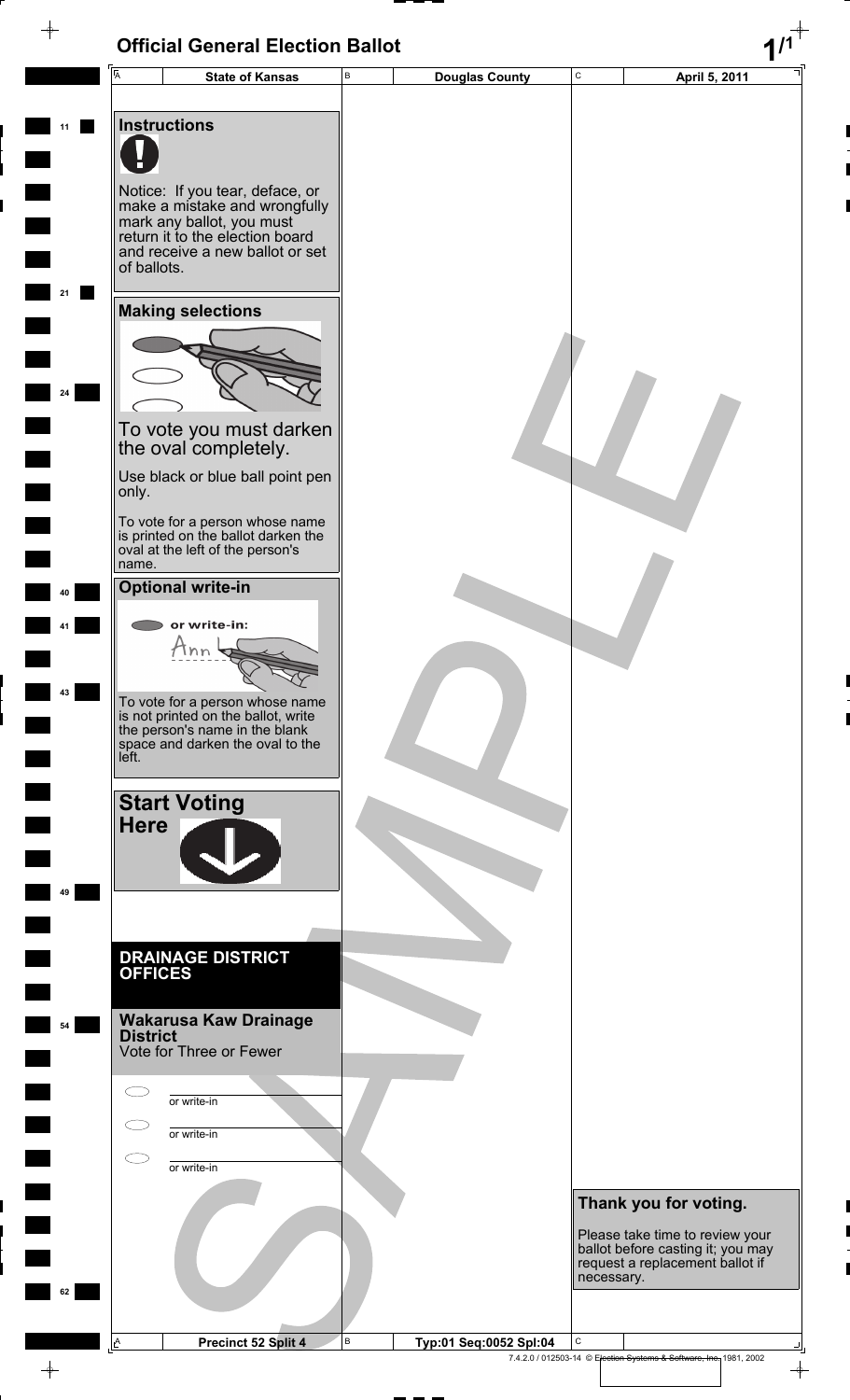$\rightarrow$ 

 $\rightarrow$ 

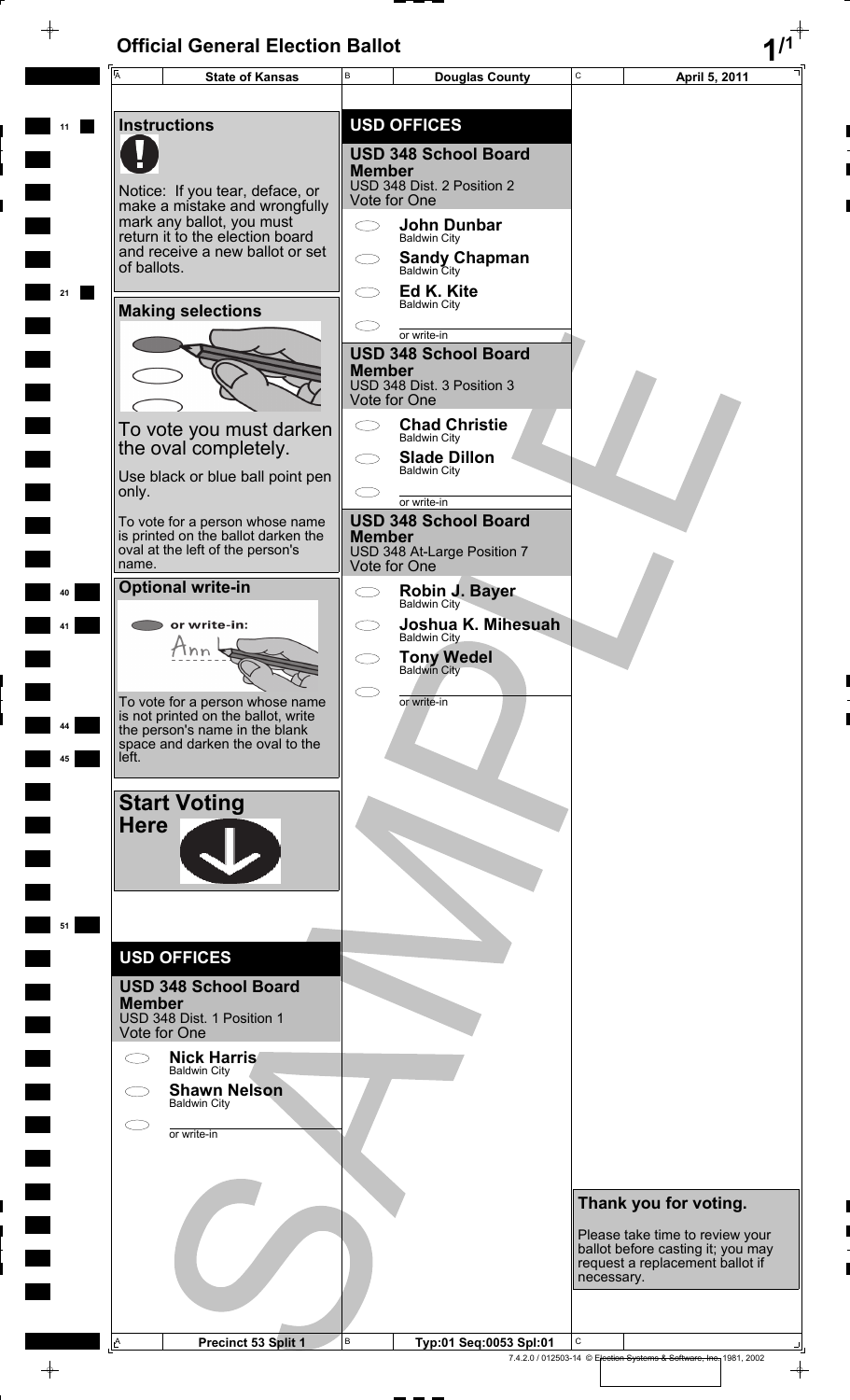$\overline{\phantom{a}}$ 

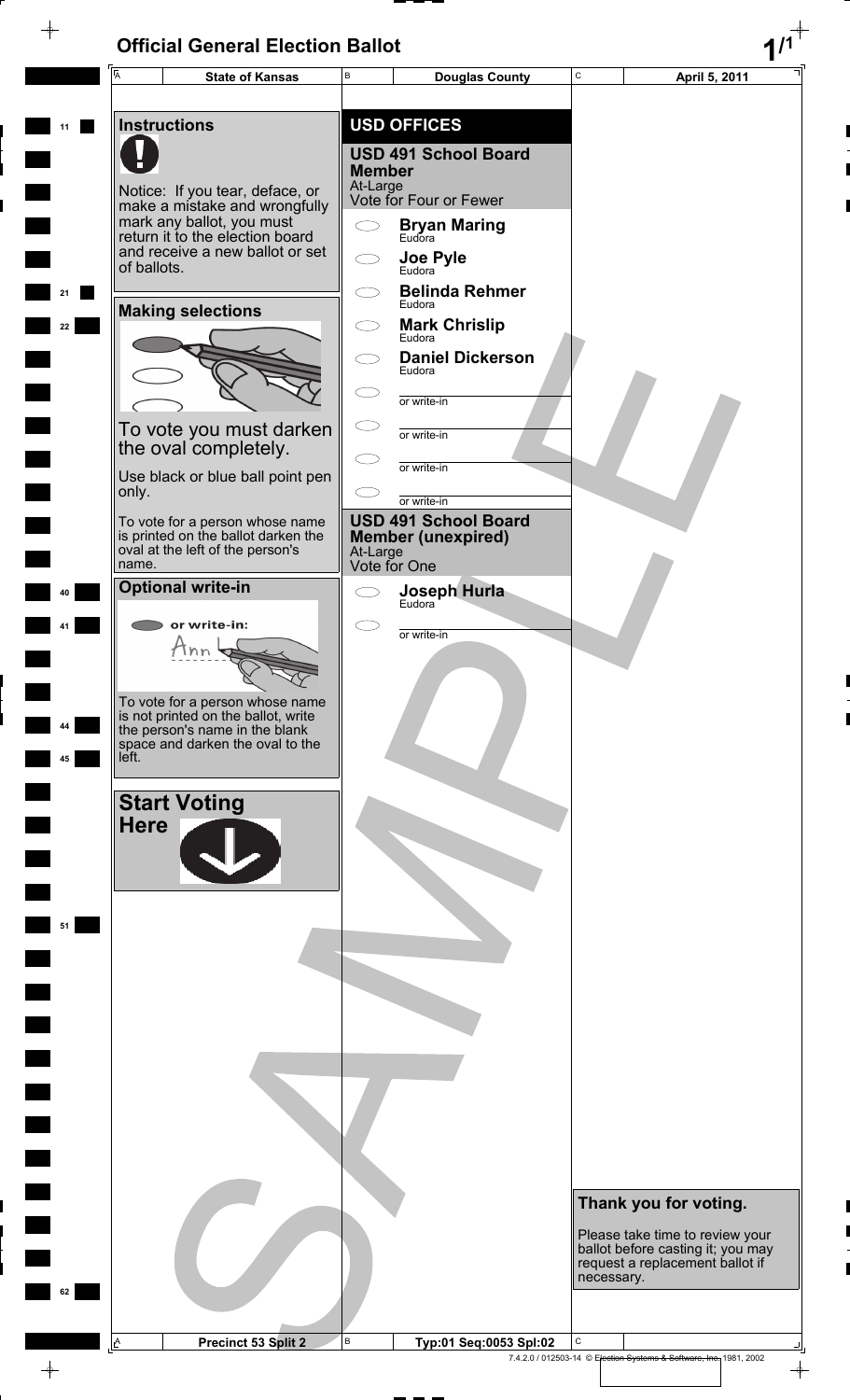$\rightarrow$ 



 $\color{red}\phi$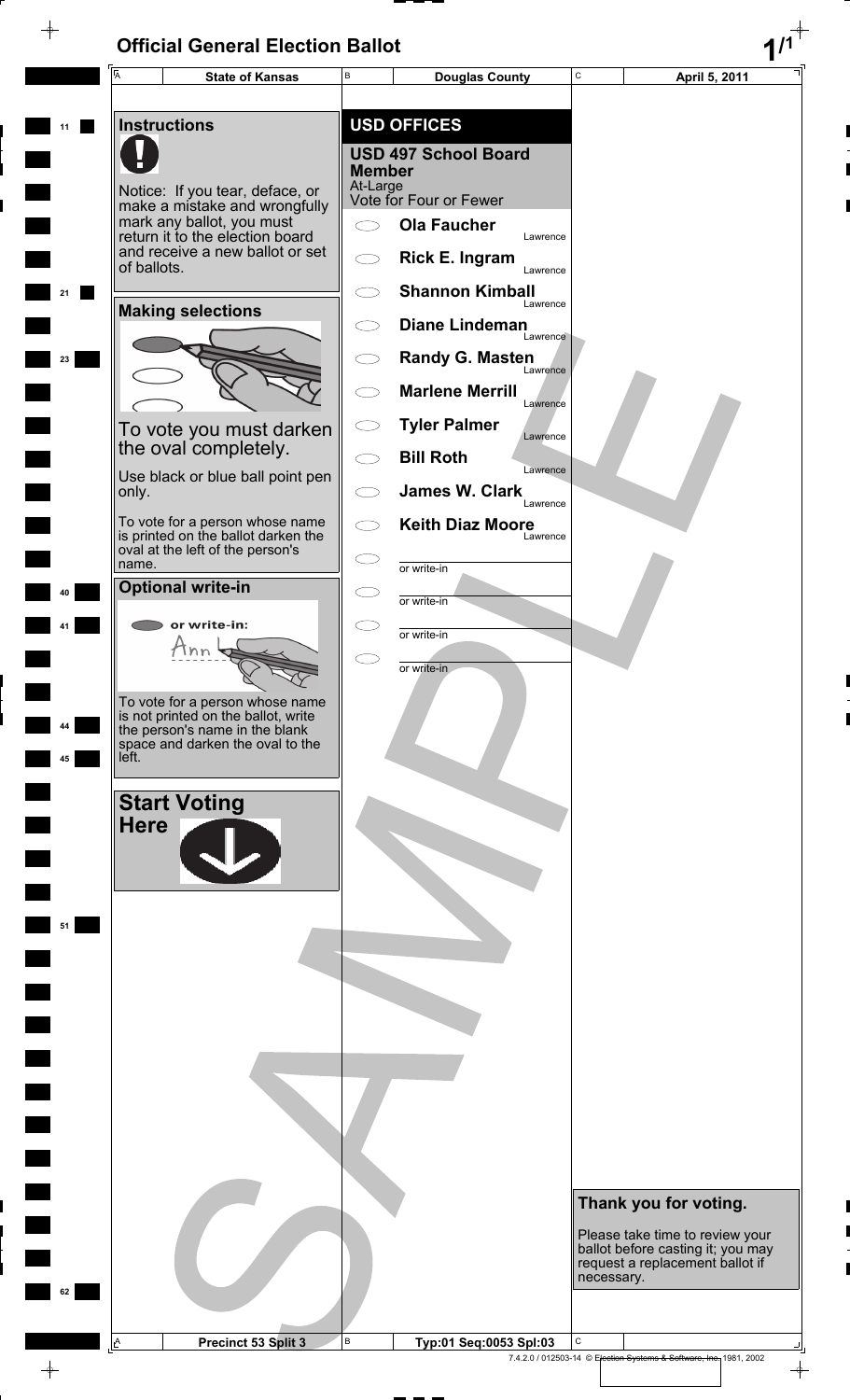$\rightarrow$ 

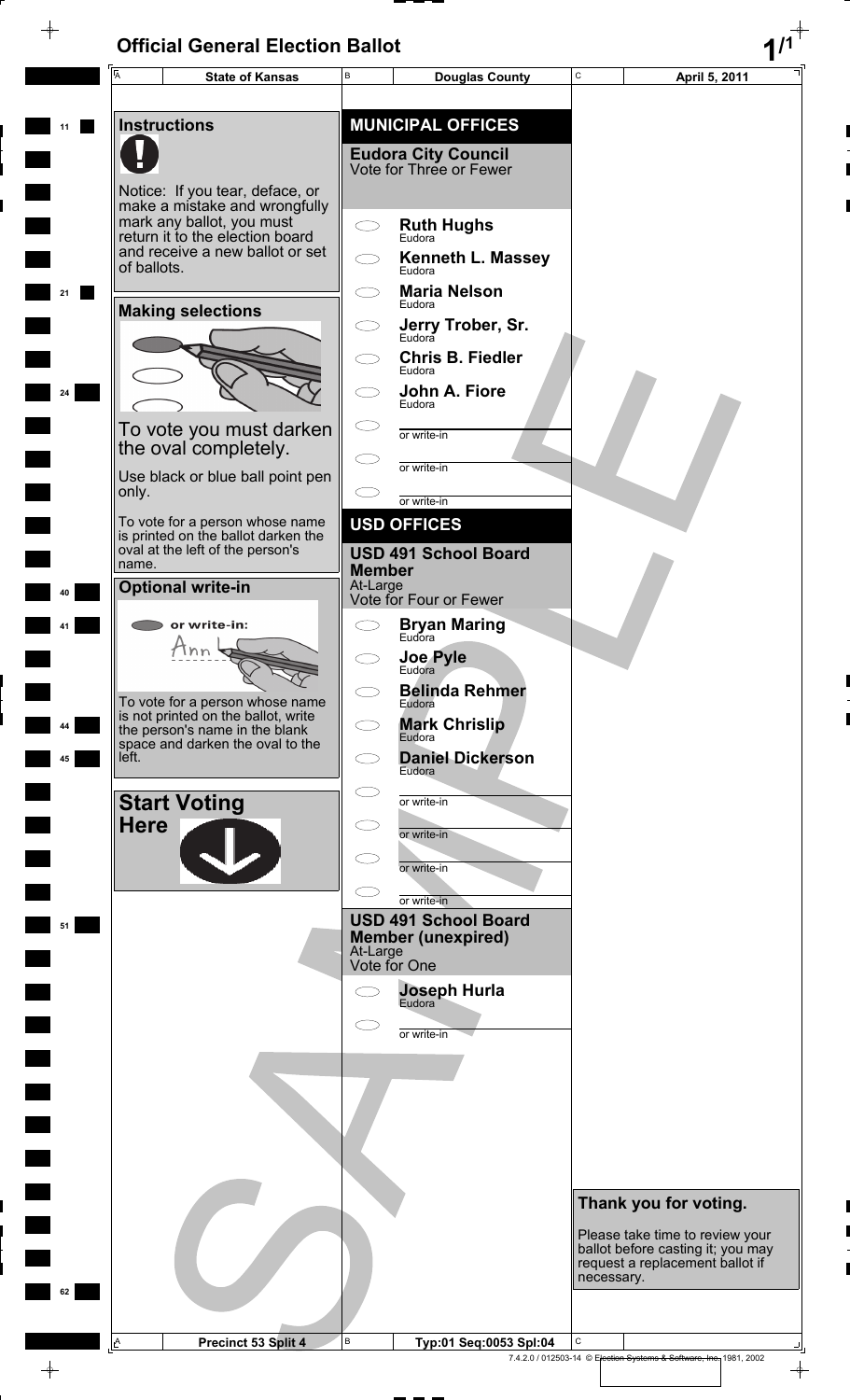|          | Ā                                                                                                                                                                                  |                        | В |                        | C           |                                                                                                                                  |
|----------|------------------------------------------------------------------------------------------------------------------------------------------------------------------------------------|------------------------|---|------------------------|-------------|----------------------------------------------------------------------------------------------------------------------------------|
|          |                                                                                                                                                                                    | <b>State of Kansas</b> |   | <b>Douglas County</b>  |             | April 5, 2011                                                                                                                    |
| 11       | <b>Instructions</b>                                                                                                                                                                |                        |   |                        |             |                                                                                                                                  |
|          | Notice: If you tear, deface, or<br>make a mistake and wrongfully<br>mark any ballot, you must<br>return it to the election board<br>and receive a new ballot or set<br>of ballots. |                        |   |                        |             |                                                                                                                                  |
| 21       | <b>Making selections</b>                                                                                                                                                           |                        |   |                        |             |                                                                                                                                  |
|          |                                                                                                                                                                                    |                        |   |                        |             |                                                                                                                                  |
| 25       | To vote you must darken<br>the oval completely.                                                                                                                                    |                        |   |                        |             |                                                                                                                                  |
|          | Use black or blue ball point pen<br>only.                                                                                                                                          |                        |   |                        |             |                                                                                                                                  |
|          | To vote for a person whose name<br>is printed on the ballot darken the<br>oval at the left of the person's<br>name.                                                                |                        |   |                        |             |                                                                                                                                  |
| 40       | <b>Optional write-in</b>                                                                                                                                                           |                        |   |                        |             |                                                                                                                                  |
| 41       | or write-in:<br>Tnn                                                                                                                                                                |                        |   |                        |             |                                                                                                                                  |
| 44<br>45 | To vote for a person whose name<br>is not printed on the ballot, write<br>the person's name in the blank<br>space and darken the oval to the<br>left.                              |                        |   |                        |             |                                                                                                                                  |
|          | <b>Start Voting</b><br><b>Here</b>                                                                                                                                                 |                        |   |                        |             |                                                                                                                                  |
| 51       |                                                                                                                                                                                    |                        |   |                        |             |                                                                                                                                  |
|          | <b>DRAINAGE DISTRICT</b><br><b>OFFICES</b>                                                                                                                                         |                        |   |                        |             |                                                                                                                                  |
|          | <b>Wakarusa Haskell Eudora</b><br><b>Drainage District</b><br>Vote for Three or Fewer                                                                                              |                        |   |                        |             |                                                                                                                                  |
|          | or write-in                                                                                                                                                                        |                        |   |                        |             |                                                                                                                                  |
|          | or write-in                                                                                                                                                                        |                        |   |                        |             |                                                                                                                                  |
|          | or write-in                                                                                                                                                                        |                        |   |                        |             |                                                                                                                                  |
|          |                                                                                                                                                                                    |                        |   |                        |             | Thank you for voting.<br>Please take time to review your<br>ballot before casting it; you may<br>request a replacement ballot if |
| 62       |                                                                                                                                                                                    |                        |   |                        | necessary.  |                                                                                                                                  |
|          | A<br>Precinct 53 Split 5                                                                                                                                                           |                        | B | Typ:01 Seq:0053 Spl:05 | $\mathbf C$ |                                                                                                                                  |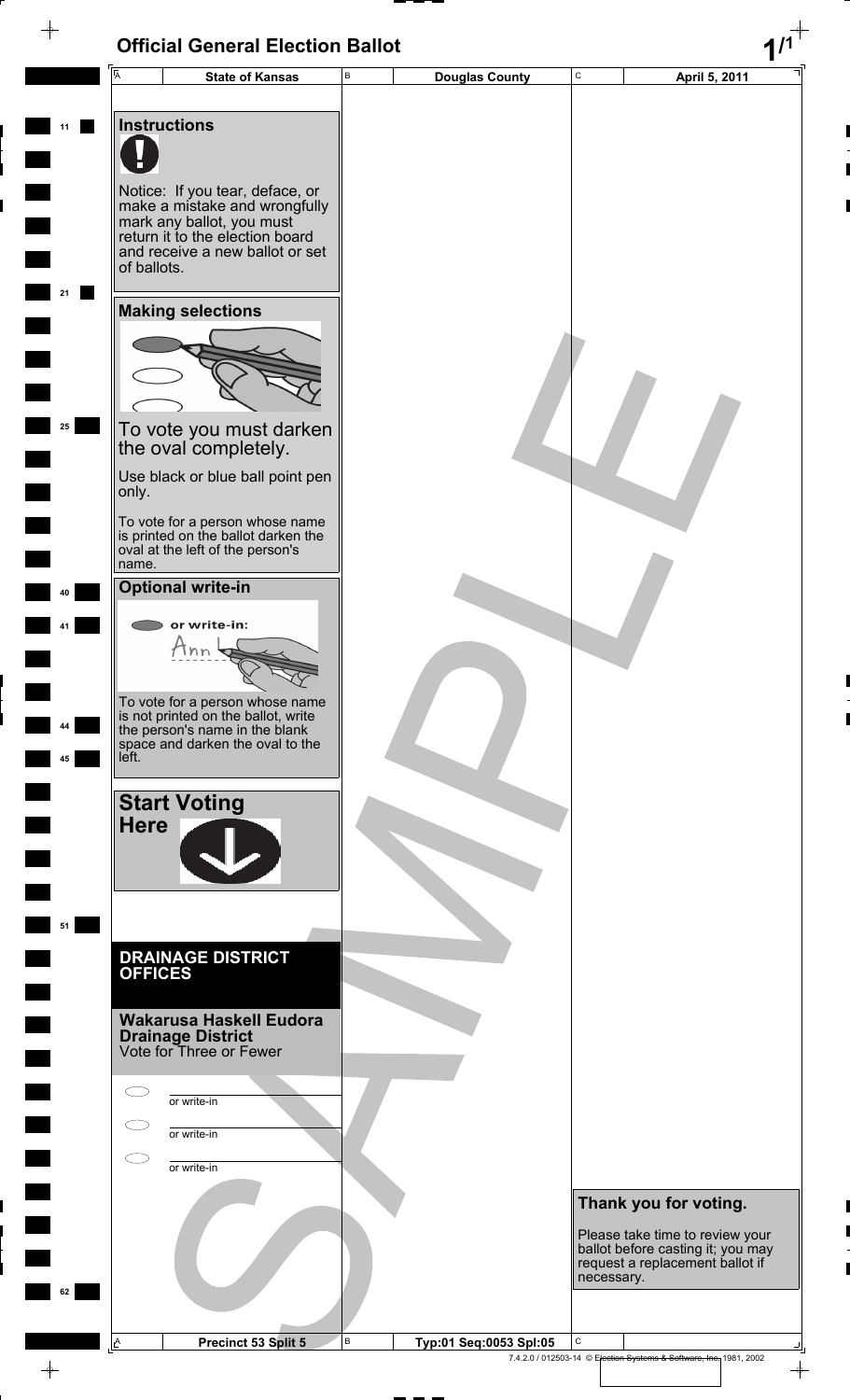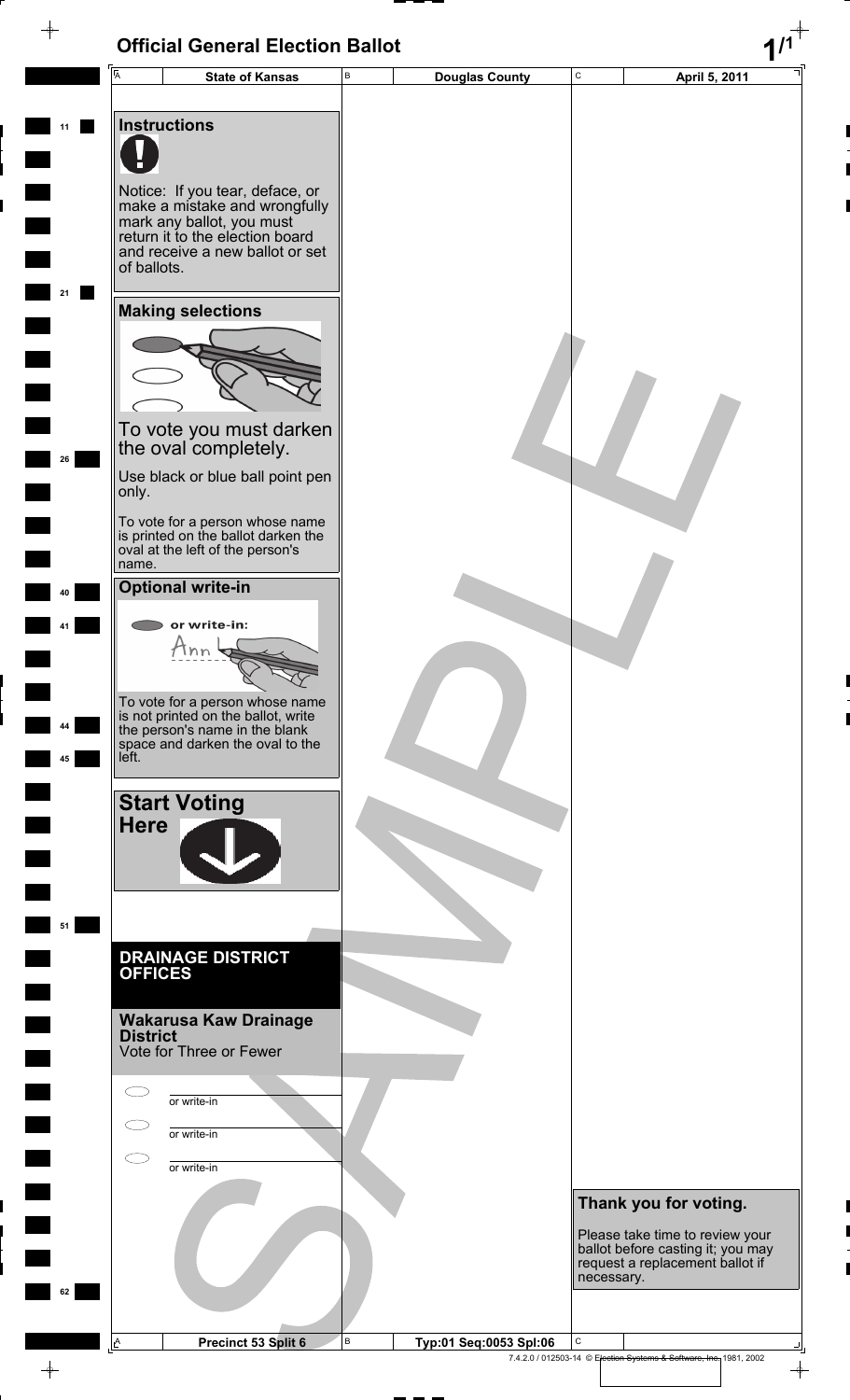$\rightarrow$ 

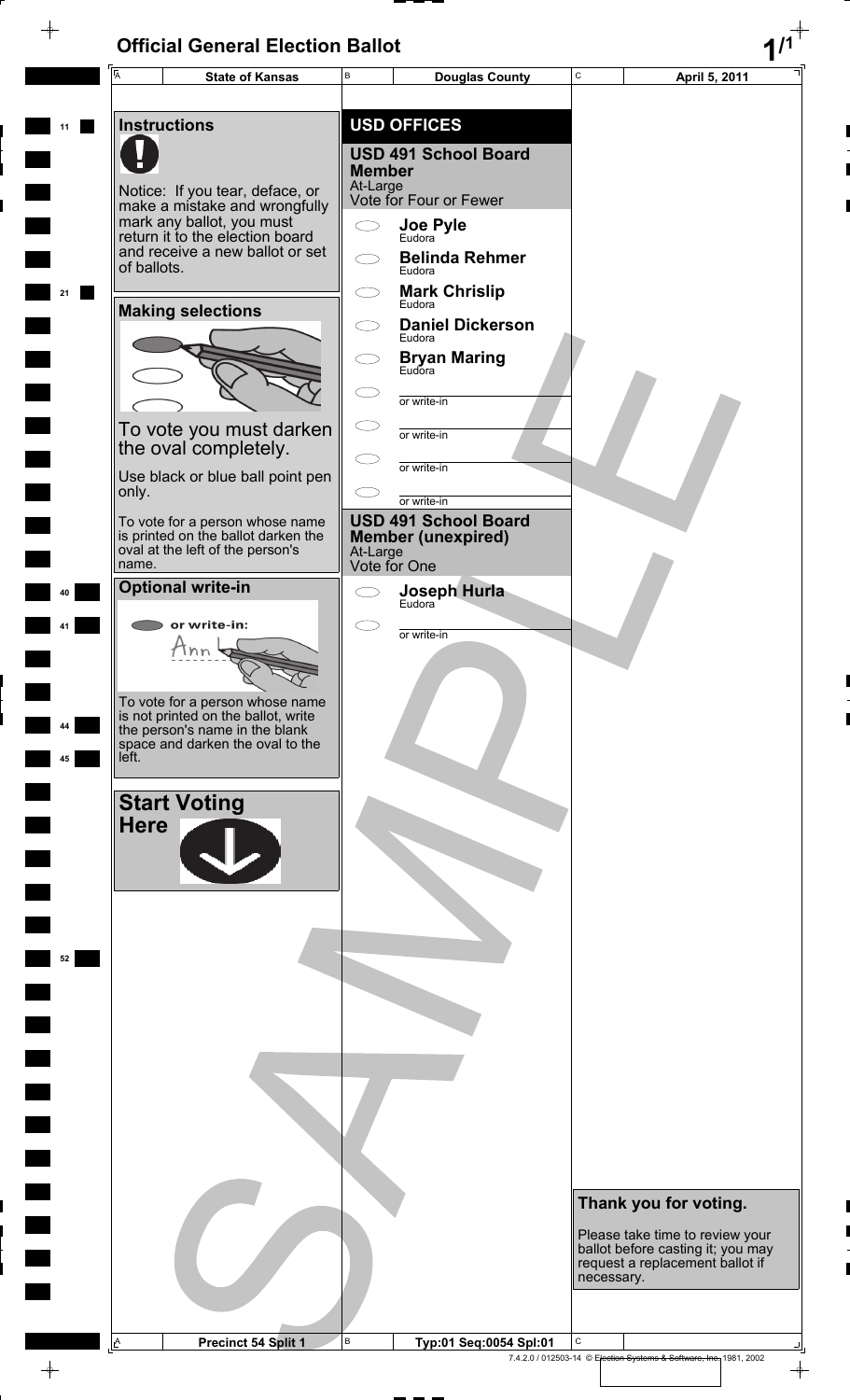E,

 $\frac{1}{\sqrt{2}}$ 

|    | ĪĀ                                                                                                                                                                                 | <b>State of Kansas</b>                                                                                                                       | B                         | <b>Douglas County</b>                                 | C          | April 5, 2011                                                                                           |
|----|------------------------------------------------------------------------------------------------------------------------------------------------------------------------------------|----------------------------------------------------------------------------------------------------------------------------------------------|---------------------------|-------------------------------------------------------|------------|---------------------------------------------------------------------------------------------------------|
|    |                                                                                                                                                                                    | <b>Instructions</b>                                                                                                                          |                           | <b>MUNICIPAL OFFICES</b>                              |            |                                                                                                         |
|    |                                                                                                                                                                                    |                                                                                                                                              |                           | <b>Eudora City Council</b><br>Vote for Three or Fewer |            |                                                                                                         |
|    | Notice: If you tear, deface, or<br>make a mistake and wrongfully<br>mark any ballot, you must<br>return it to the election board<br>and receive a new ballot or set<br>of ballots. |                                                                                                                                              |                           |                                                       |            |                                                                                                         |
|    |                                                                                                                                                                                    |                                                                                                                                              |                           | <b>Kenneth L. Massey</b><br>Eudora                    |            |                                                                                                         |
|    |                                                                                                                                                                                    |                                                                                                                                              |                           | <b>Maria Nelson</b><br>Eudora                         |            |                                                                                                         |
|    |                                                                                                                                                                                    |                                                                                                                                              |                           | Jerry Trober, Sr.<br>Eudora                           |            |                                                                                                         |
| 22 |                                                                                                                                                                                    | <b>Making selections</b>                                                                                                                     |                           | <b>Chris B. Fiedler</b><br>Eudora                     |            |                                                                                                         |
|    |                                                                                                                                                                                    |                                                                                                                                              |                           | John A. Fiore<br>Eudora                               |            |                                                                                                         |
|    |                                                                                                                                                                                    |                                                                                                                                              |                           | <b>Ruth Hughs</b><br>Eudora                           |            |                                                                                                         |
|    |                                                                                                                                                                                    | To vote you must darken<br>the oval completely.                                                                                              |                           | or write-in                                           |            |                                                                                                         |
|    |                                                                                                                                                                                    | Use black or blue ball point pen                                                                                                             |                           | or write-in                                           |            |                                                                                                         |
|    | only.                                                                                                                                                                              | To vote for a person whose name                                                                                                              |                           | or write-in<br><b>USD OFFICES</b>                     |            |                                                                                                         |
|    | name.                                                                                                                                                                              | is printed on the ballot darken the<br>oval at the left of the person's                                                                      |                           | <b>USD 491 School Board</b>                           |            |                                                                                                         |
|    |                                                                                                                                                                                    | <b>Optional write-in</b>                                                                                                                     | <b>Member</b><br>At-Large | Vote for Four or Fewer                                |            |                                                                                                         |
|    |                                                                                                                                                                                    | or write-in:                                                                                                                                 |                           | Joe Pyle<br>Eudora                                    |            |                                                                                                         |
|    |                                                                                                                                                                                    | nn                                                                                                                                           |                           | <b>Belinda Rehmer</b><br>Eudora                       |            |                                                                                                         |
|    |                                                                                                                                                                                    | To vote for a person whose name<br>is not printed on the ballot, write<br>the person's name in the blank<br>space and darken the oval to the |                           | <b>Mark Chrislip</b><br>Eudora                        |            |                                                                                                         |
| 44 |                                                                                                                                                                                    |                                                                                                                                              |                           | <b>Daniel Dickerson</b><br>Eudora                     |            |                                                                                                         |
| 45 | left.                                                                                                                                                                              |                                                                                                                                              |                           | <b>Bryan Maring</b><br>Eudora                         |            |                                                                                                         |
|    |                                                                                                                                                                                    | <b>Start Voting</b>                                                                                                                          |                           | or write-in                                           |            |                                                                                                         |
|    | <b>Here</b>                                                                                                                                                                        |                                                                                                                                              |                           | or write-in                                           |            |                                                                                                         |
|    |                                                                                                                                                                                    |                                                                                                                                              |                           | or write-in                                           |            |                                                                                                         |
|    |                                                                                                                                                                                    |                                                                                                                                              |                           | or write-in<br><b>USD 491 School Board</b>            |            |                                                                                                         |
| 52 |                                                                                                                                                                                    |                                                                                                                                              | At-Large<br>Vote for One  | <b>Member (unexpired)</b>                             |            |                                                                                                         |
|    |                                                                                                                                                                                    |                                                                                                                                              |                           | <b>Joseph Hurla</b><br>Eudora                         |            |                                                                                                         |
|    |                                                                                                                                                                                    |                                                                                                                                              |                           | or write-in                                           |            |                                                                                                         |
|    |                                                                                                                                                                                    |                                                                                                                                              |                           |                                                       |            |                                                                                                         |
|    |                                                                                                                                                                                    |                                                                                                                                              |                           |                                                       |            |                                                                                                         |
|    |                                                                                                                                                                                    |                                                                                                                                              |                           |                                                       |            |                                                                                                         |
|    |                                                                                                                                                                                    |                                                                                                                                              |                           |                                                       |            |                                                                                                         |
|    |                                                                                                                                                                                    |                                                                                                                                              |                           |                                                       |            | Thank you for voting.                                                                                   |
|    |                                                                                                                                                                                    |                                                                                                                                              |                           |                                                       |            | Please take time to review your<br>ballot before casting it; you may<br>request a replacement ballot if |
| 62 |                                                                                                                                                                                    |                                                                                                                                              |                           |                                                       | necessary. |                                                                                                         |
|    |                                                                                                                                                                                    |                                                                                                                                              |                           |                                                       |            |                                                                                                         |
|    | ≜ا                                                                                                                                                                                 | <b>Precinct 54 Split 2</b>                                                                                                                   | В                         | Typ:01 Seq:0054 Spl:02                                | С          | 7.4.2.0 / 012503-14 © Election Systems & Software, Inc., 1981, 2002<br>$\rightarrow$                    |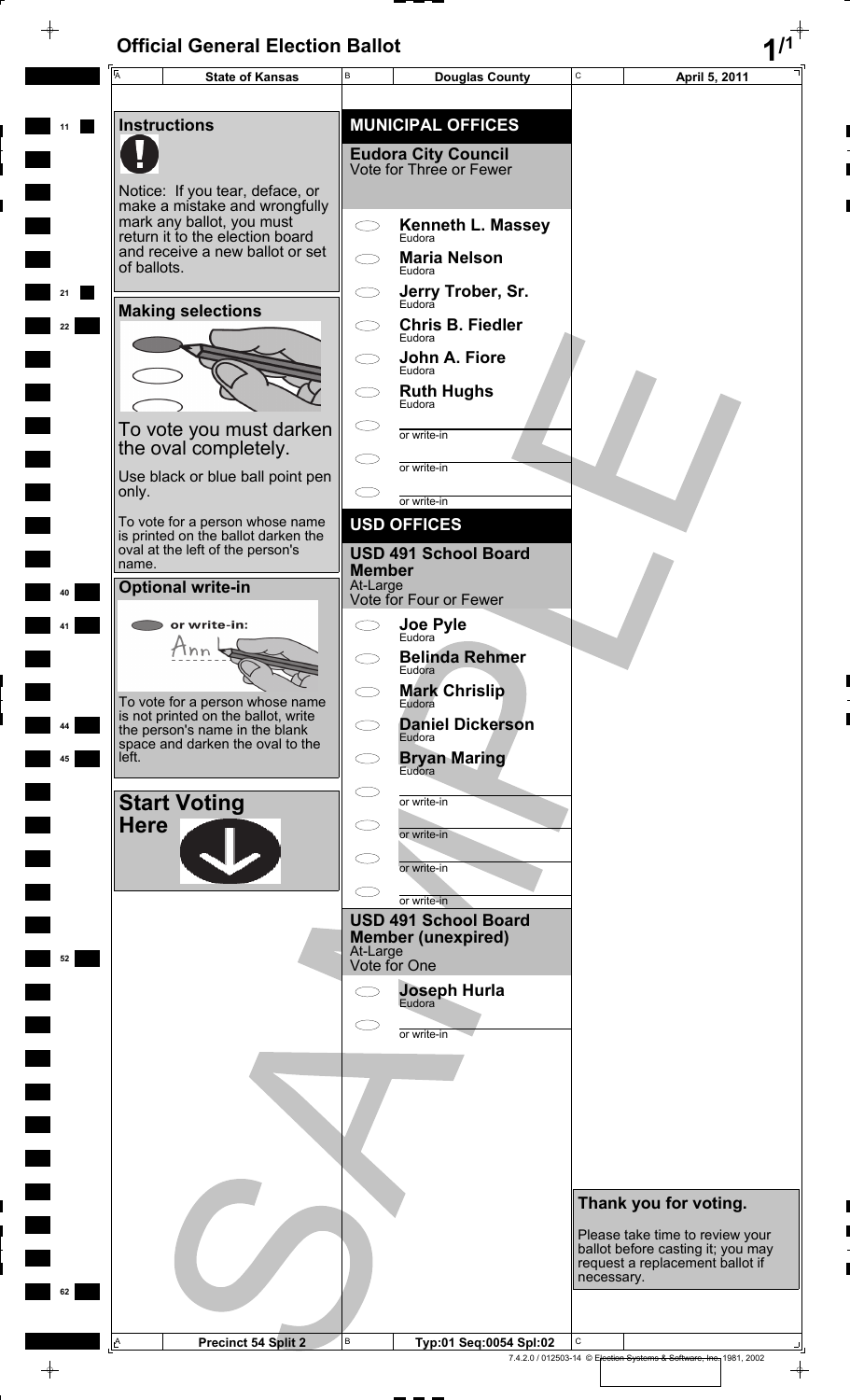$\rightarrow$ 



 $\overline{\phi}$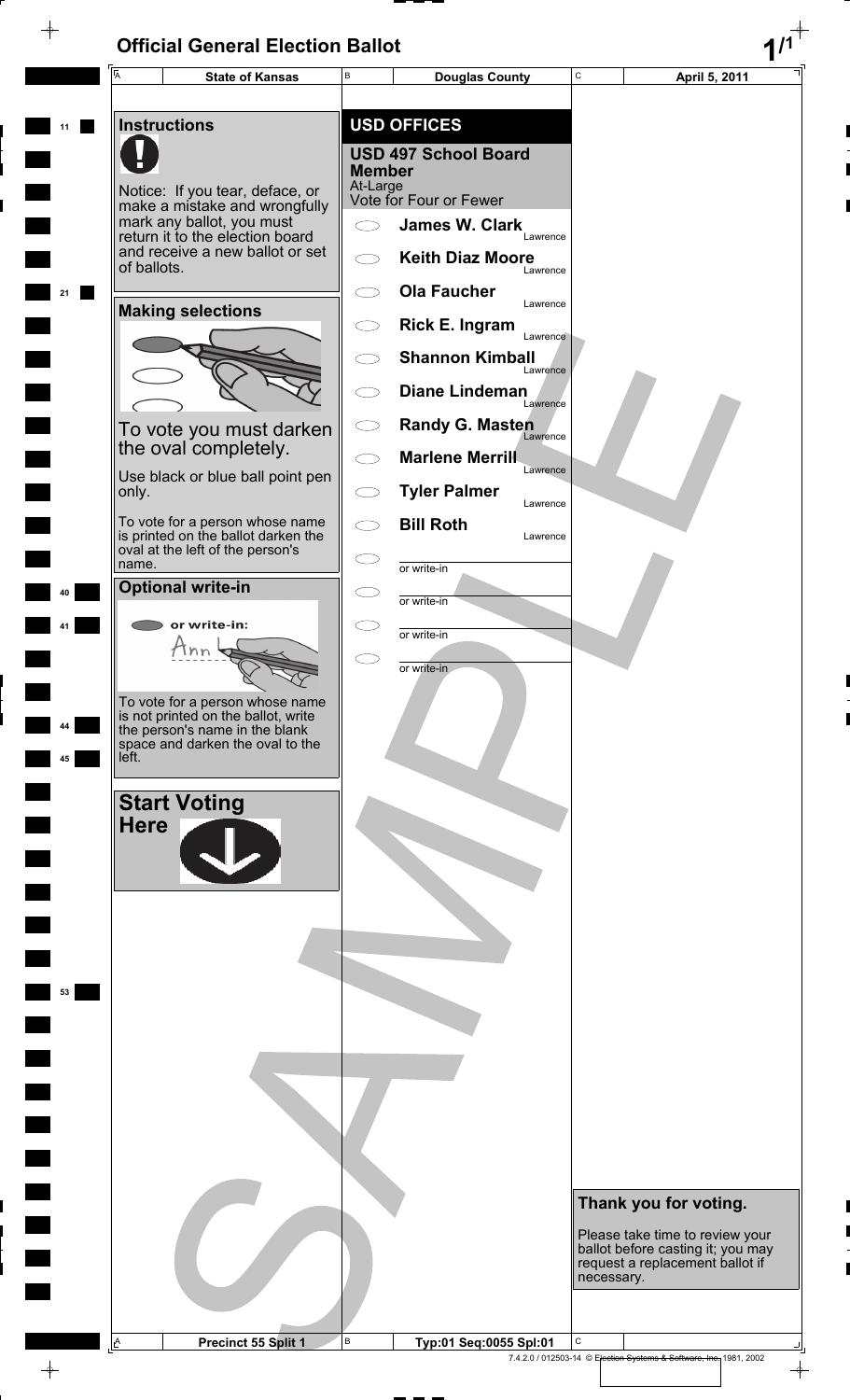#### **Official General Election Ballot 1/1**  $\overline{\phi}$ C **State of Kansas** B **Douglas County** C **April 5, 2011** A B **11 Instructions** Notice: If you tear, deface, or make a mistake and wrongfully mark any ballot, you must return it to the election board and receive a new ballot or set of ballots. **21 Making selections 22** To vote you must darken the oval completely. Use black or blue ball point pen only. To vote for a person whose name is printed on the ballot darken the oval at the left of the person's name. **Optional write-in 40** or write-in: **41**  $\tan \frac{1}{3}$ To vote for a person whose name is not printed on the ballot, write **44** the person's name in the blank space and darken the oval to the **45** left. **Start Voting Here DRAINAGE DISTRICT OFFICES 53 Douglas County Kaw Drainage District** Vote for Three or Fewer **Charles Taylor**  $\bigcirc$

Lawrence

Lawrence

 $\bigcirc$ 

 $\bigcirc$ 

 $\bigcirc$ 

 $\subset$ 

**Lawrence** 

or write-in

or write-in

or write-in

**62**

 $\rightarrow$ 

A

**Michael D. Heck**

**John A. Naramore**

B

**Thank you for voting.**

Please take time to review your ballot before casting it; you may request a replacement ballot if necessary.

**Precinct 55 Split 2 B** Typ:01 Seq:0055 Spl:02  $\overline{\phantom{a}}$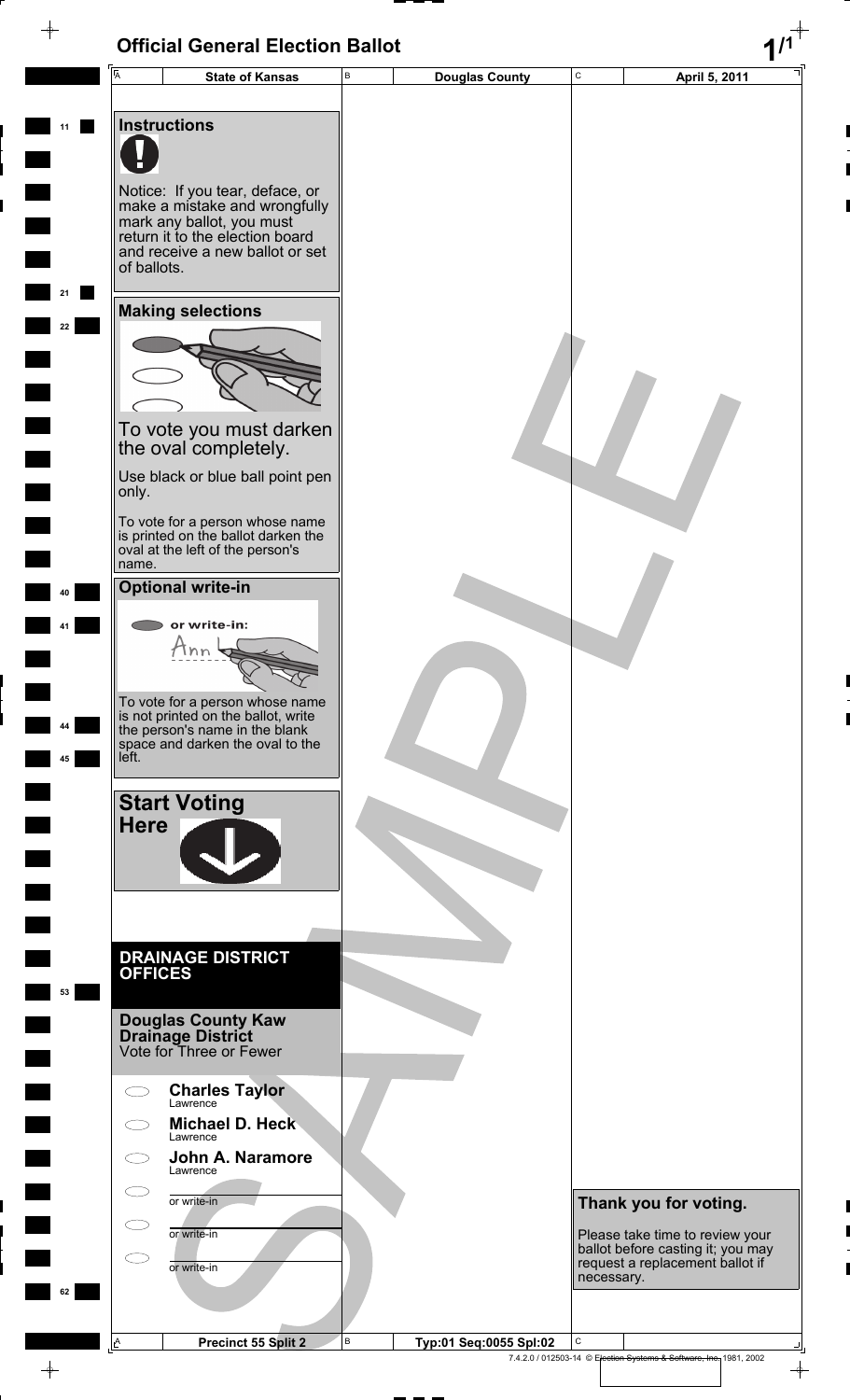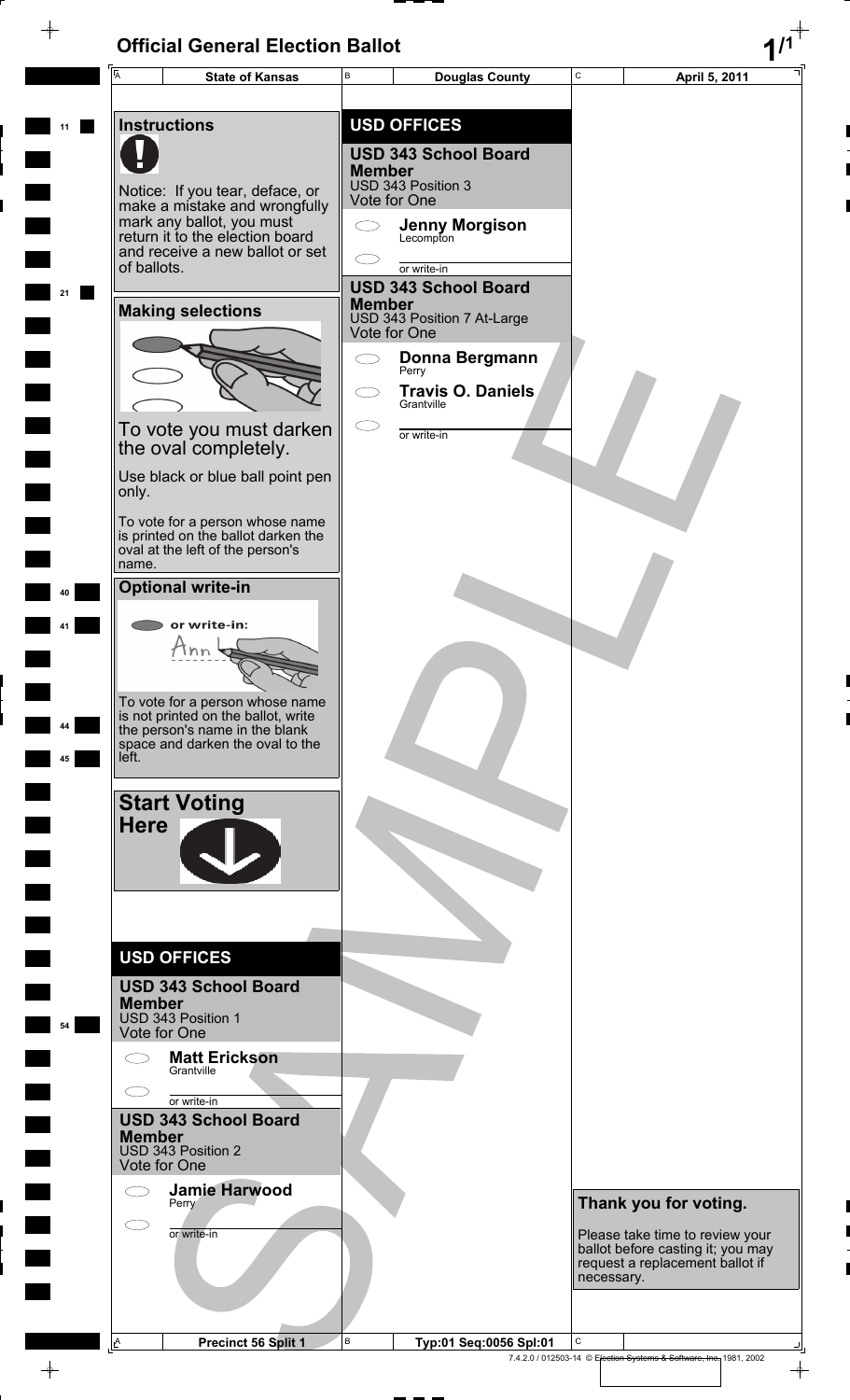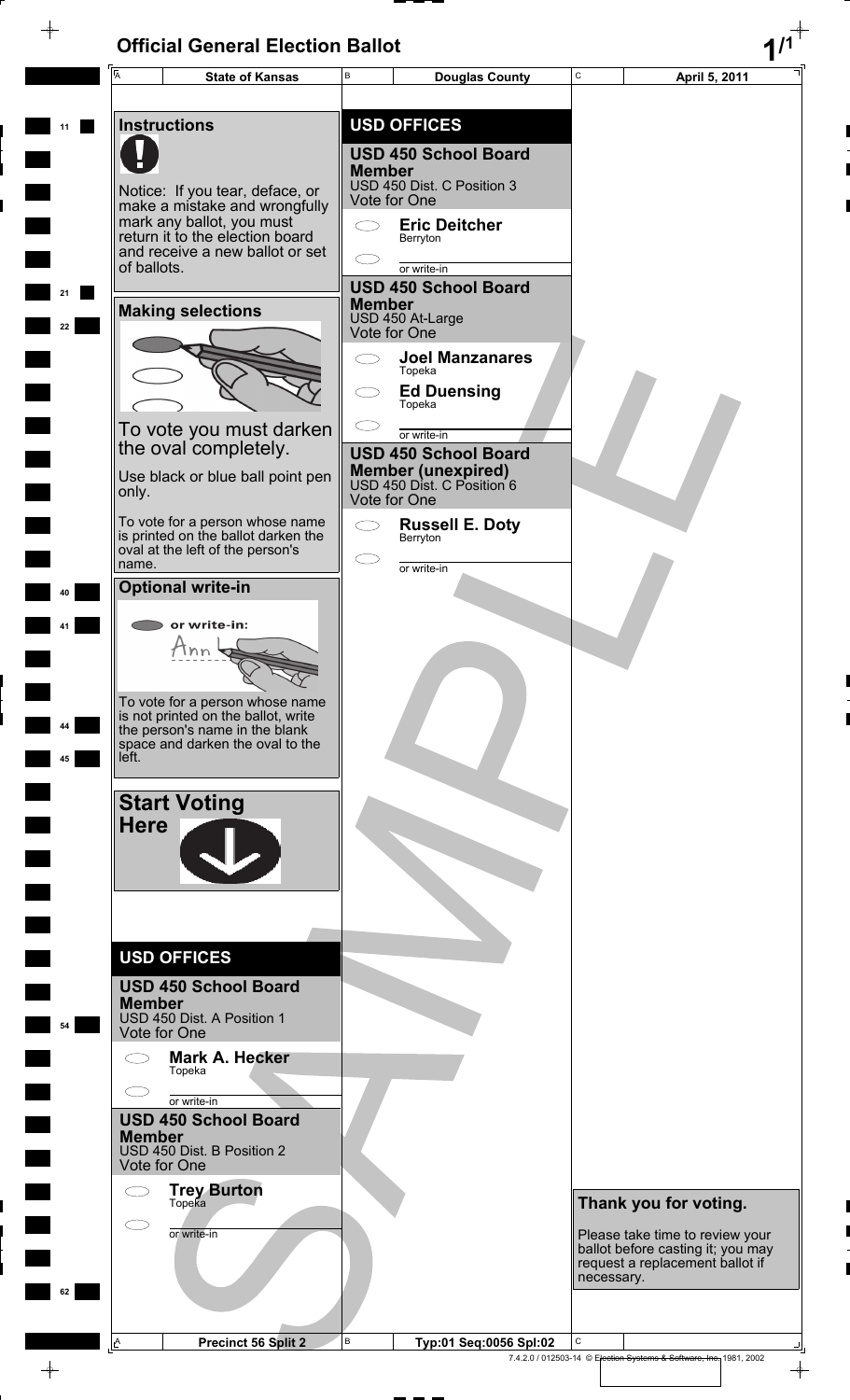$\rightarrow$ 



 $\color{red} \phi$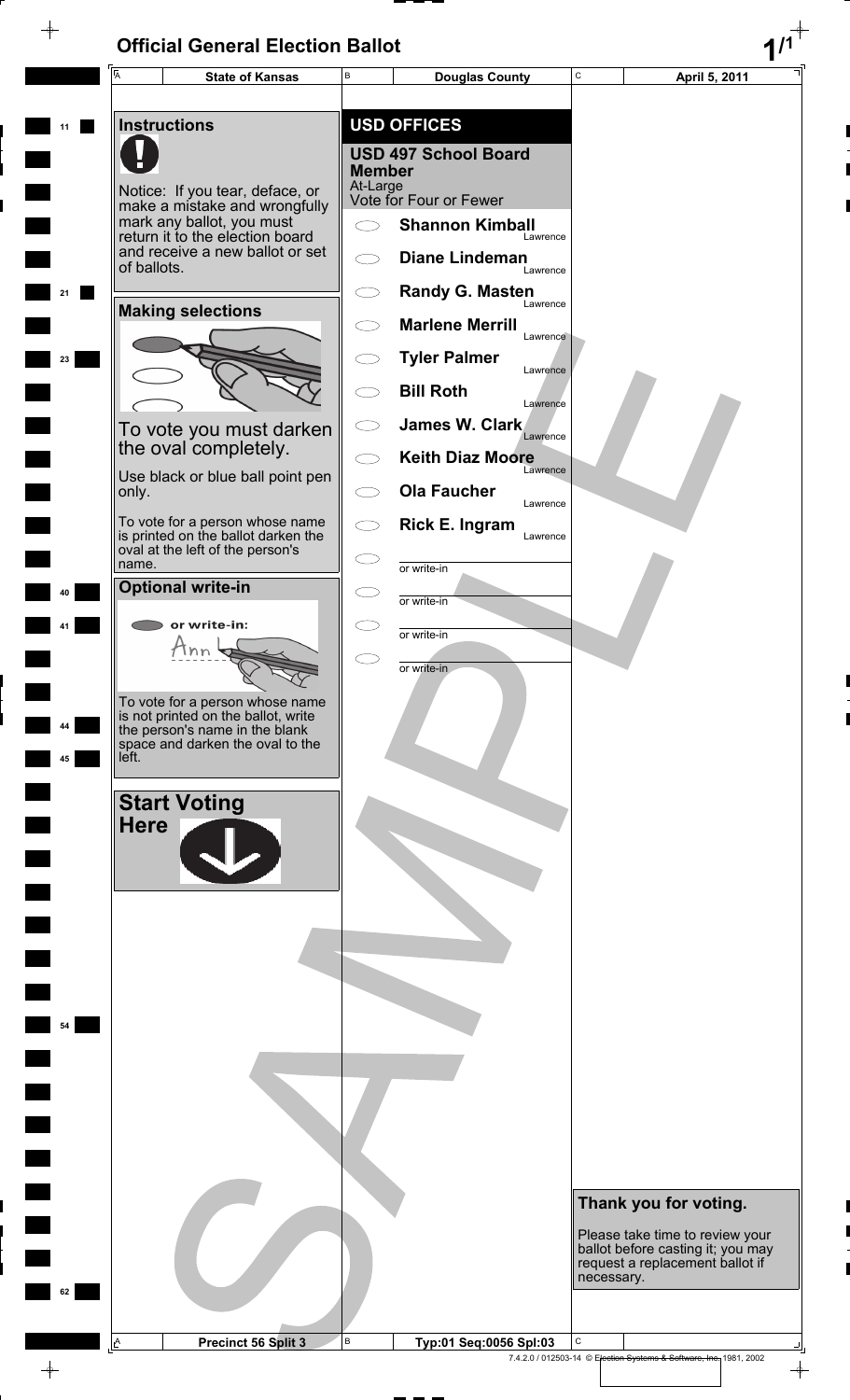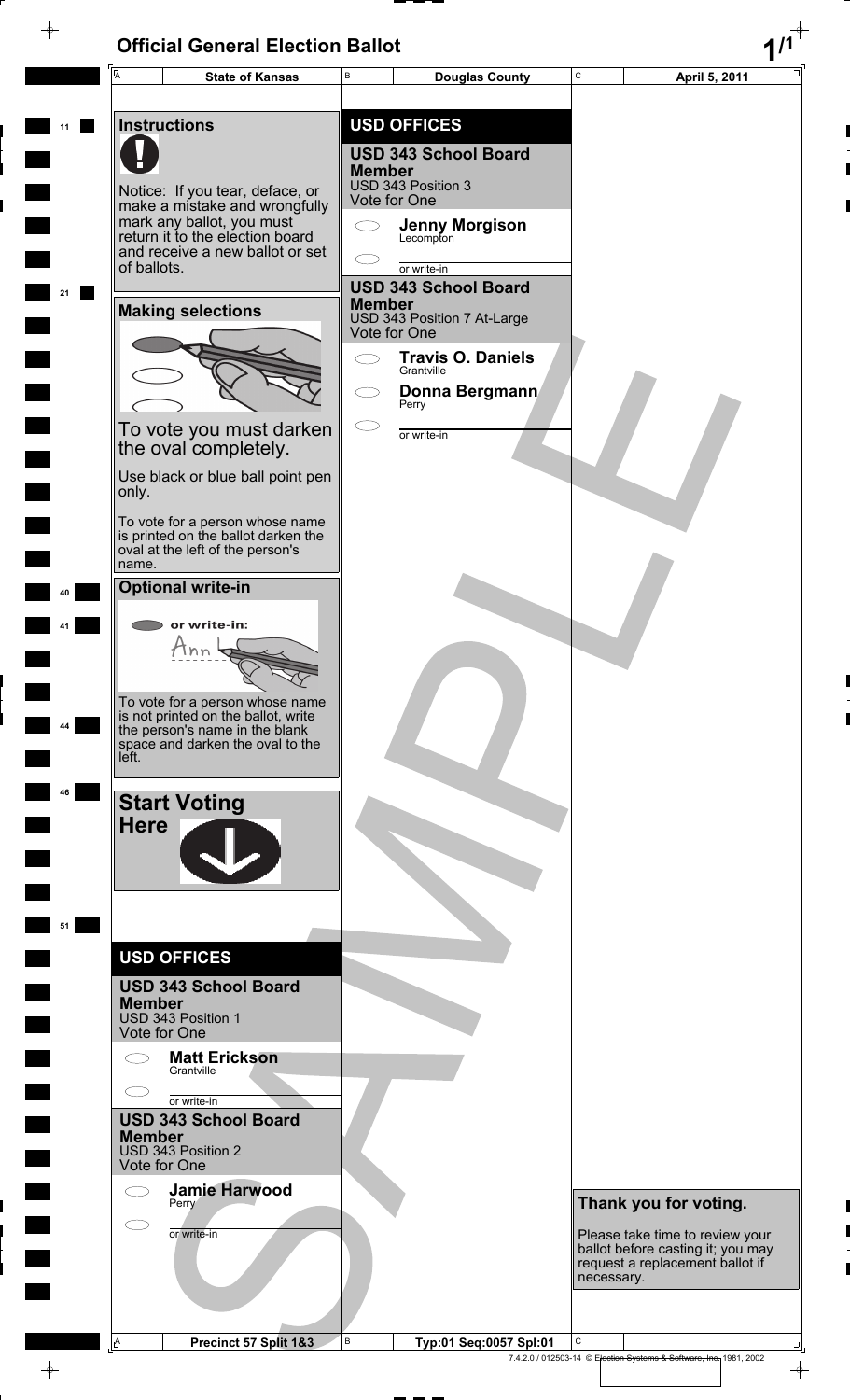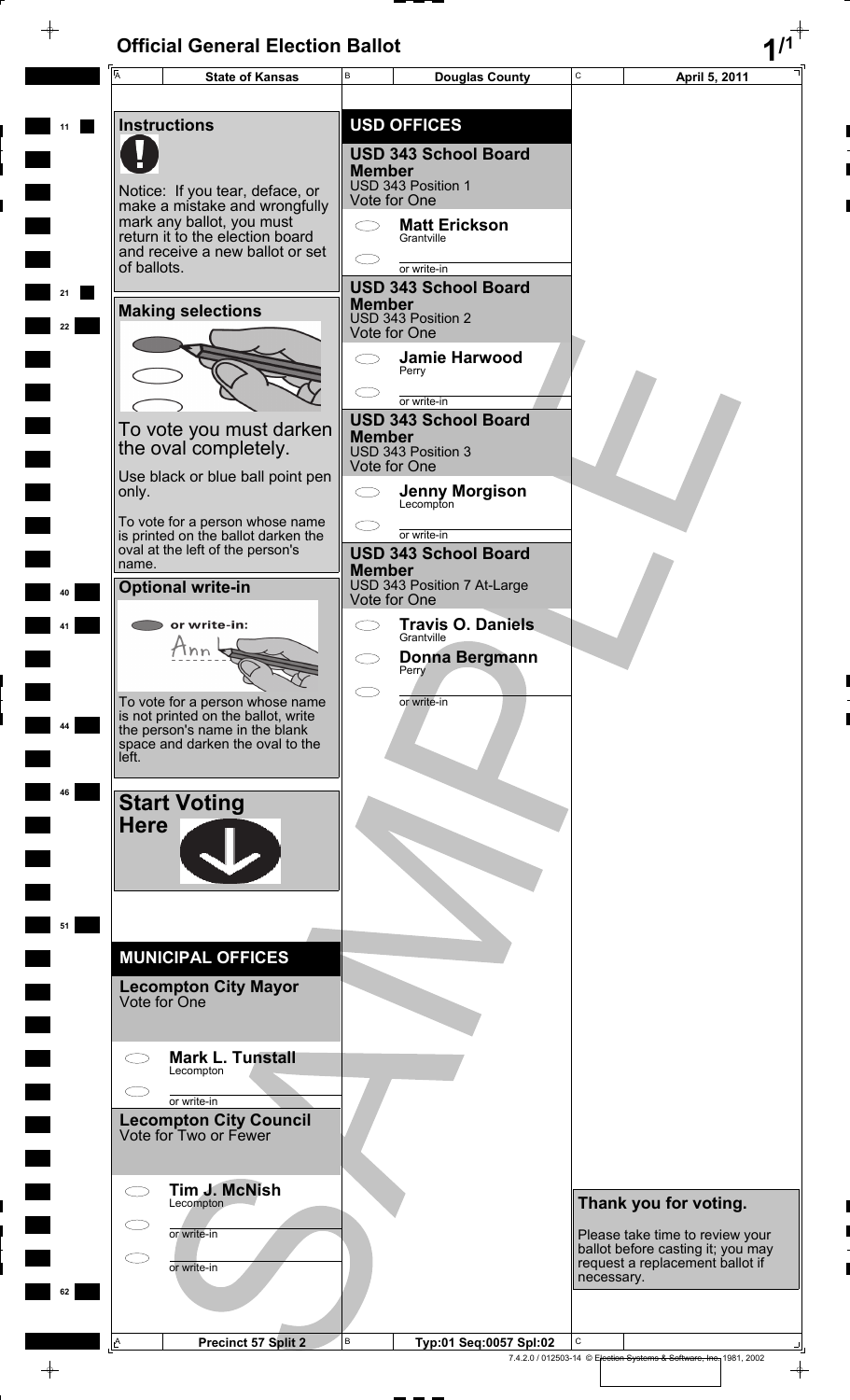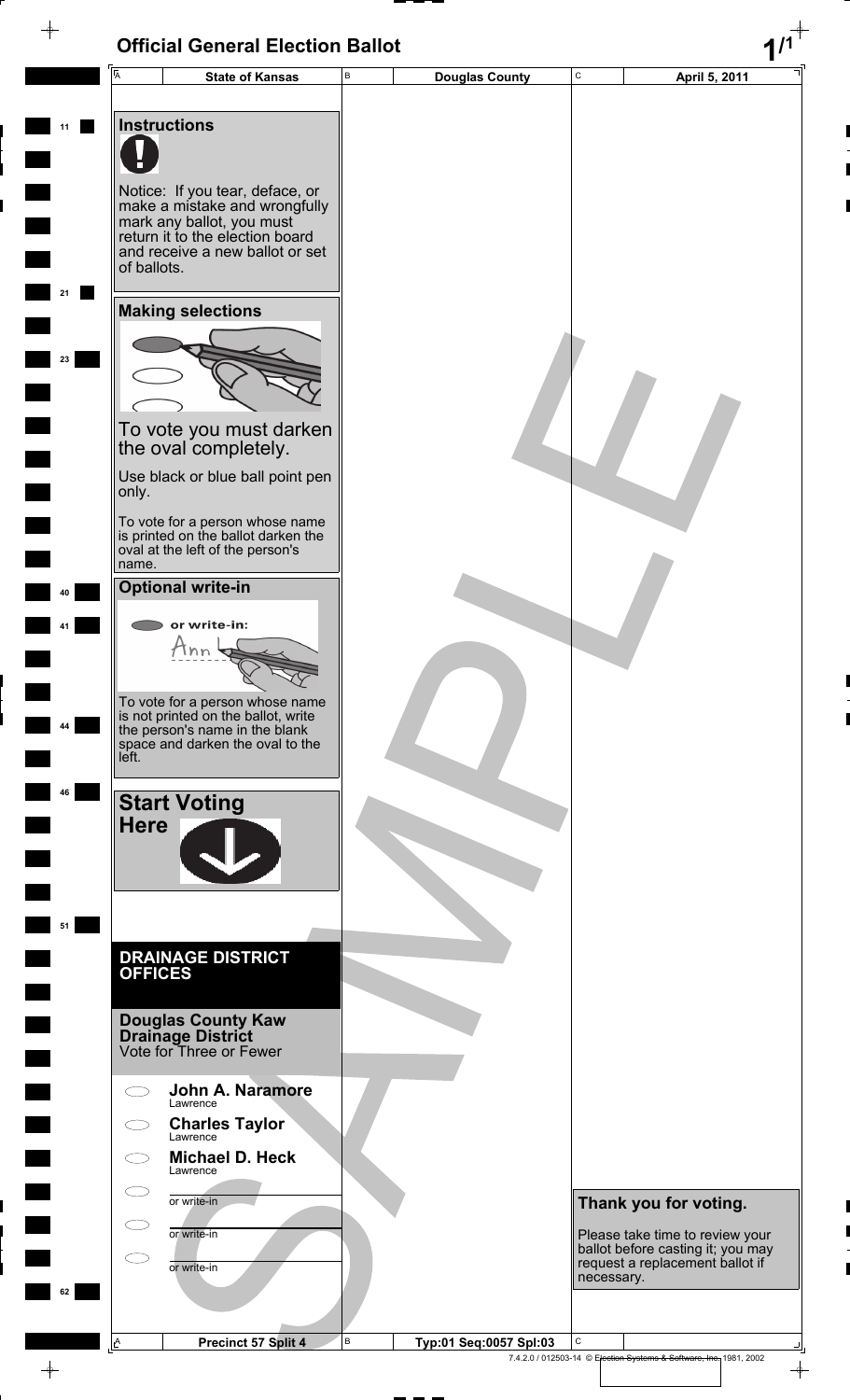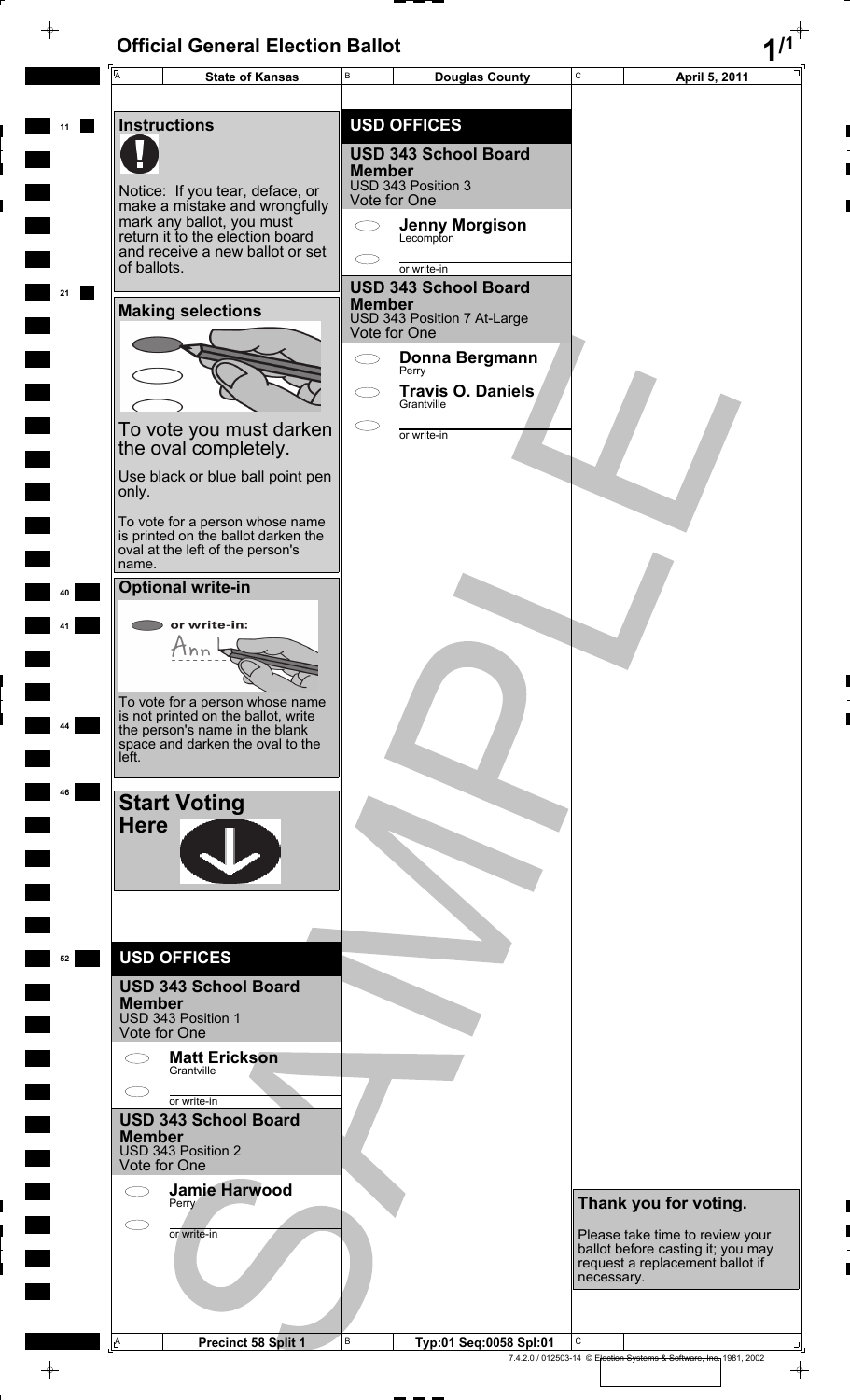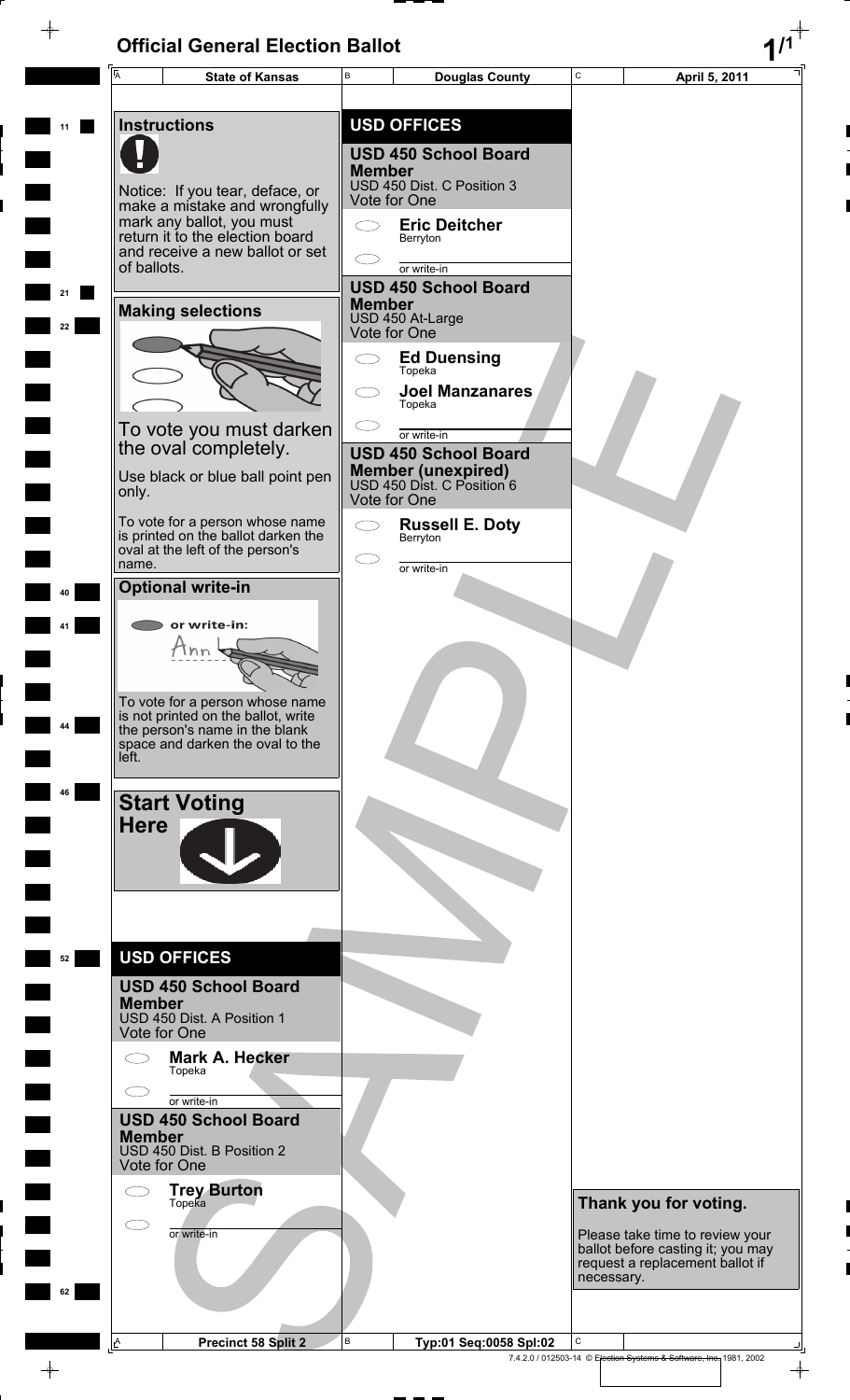$\rightarrow$ 

 $\rightarrow$ 

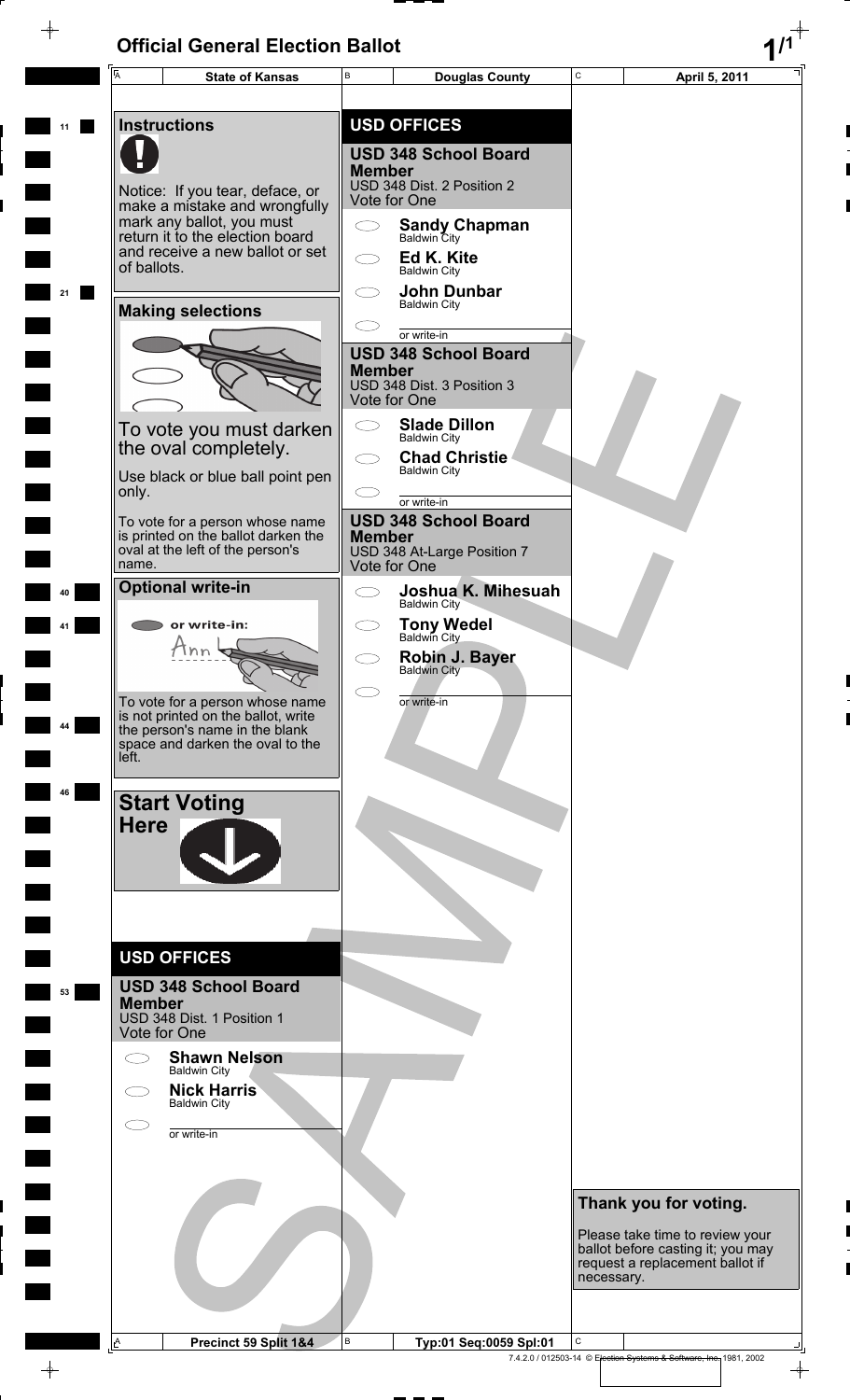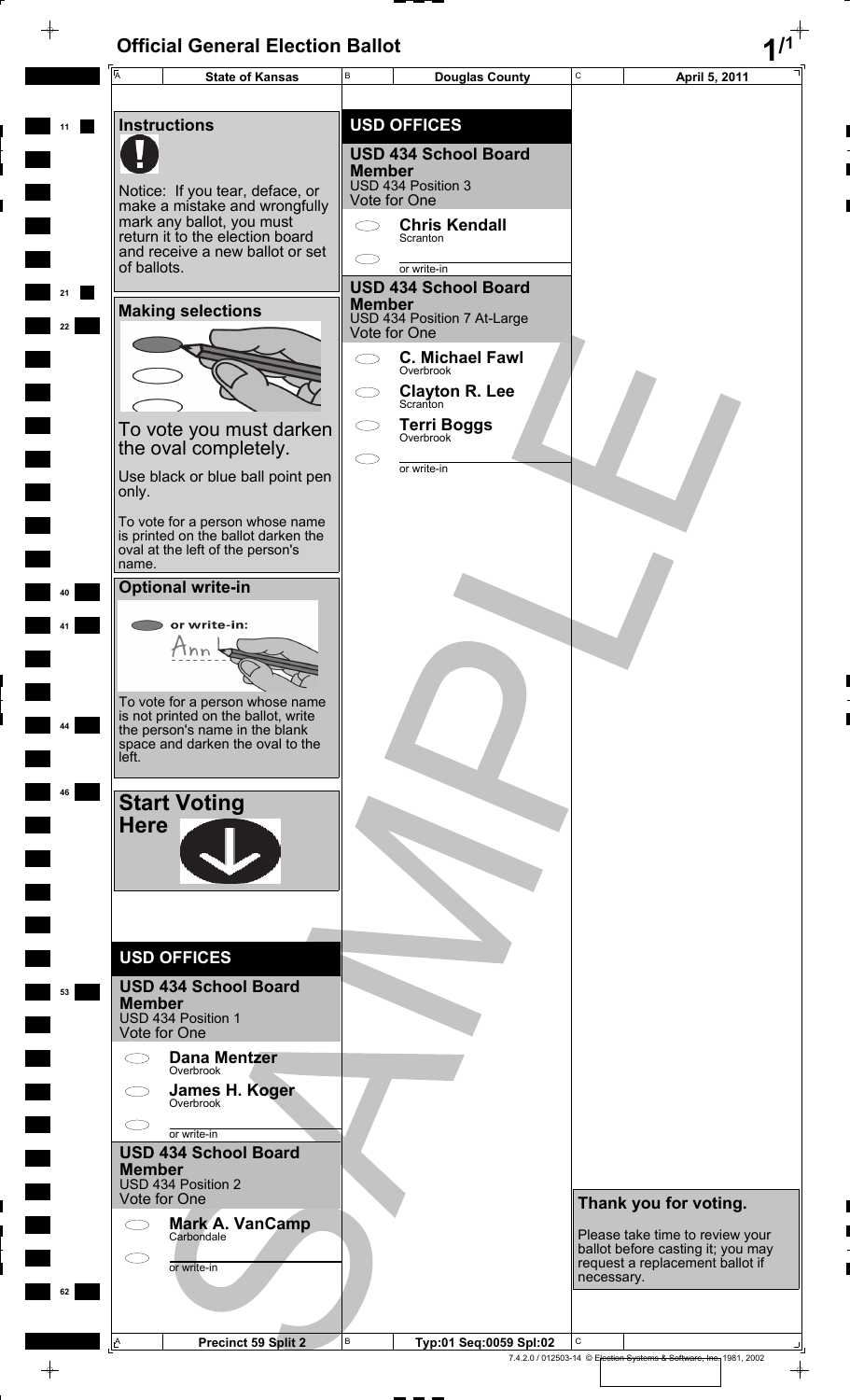$\rightarrow$ 



 $\overline{\phi}$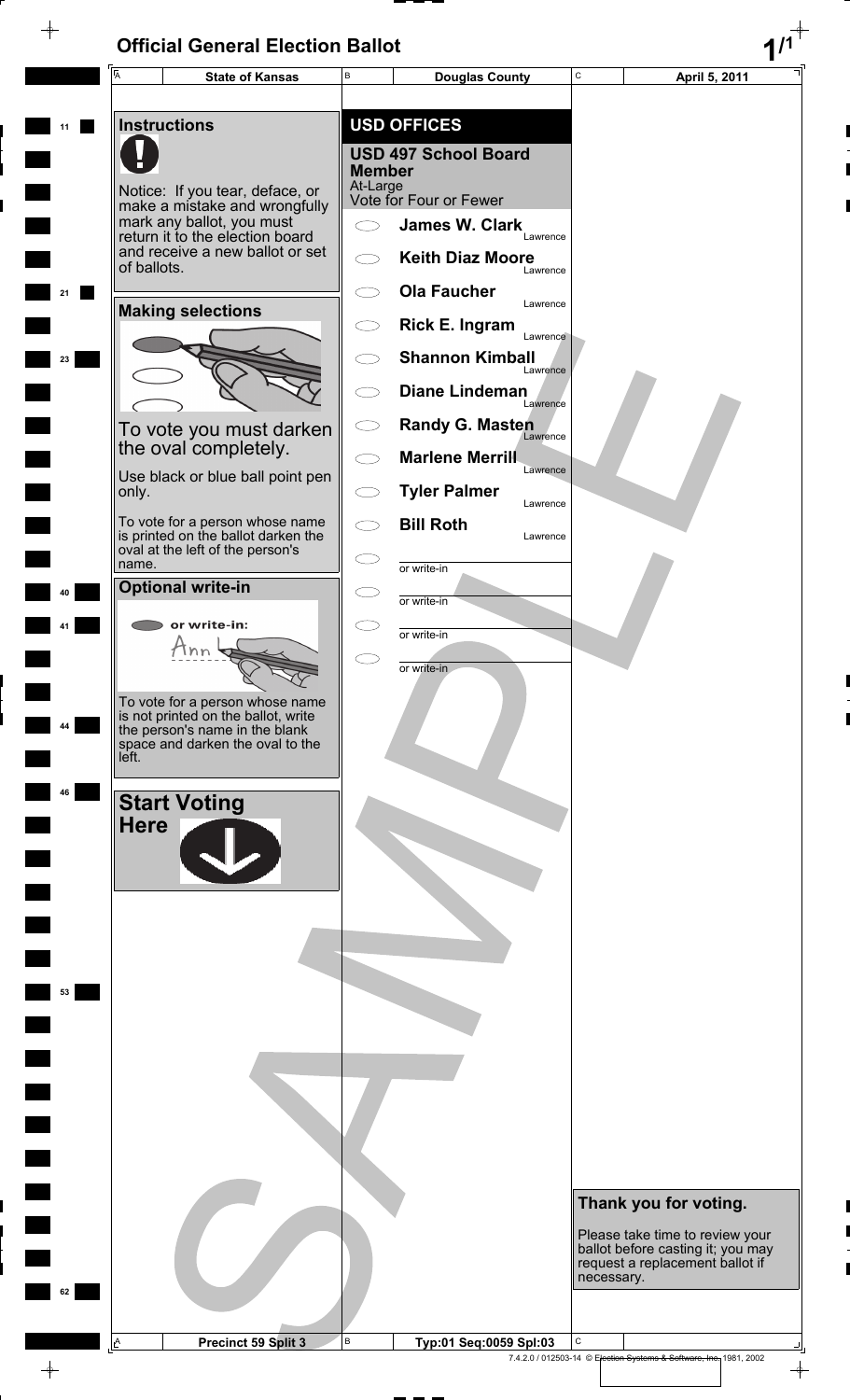$\overline{\phantom{a}}$ 

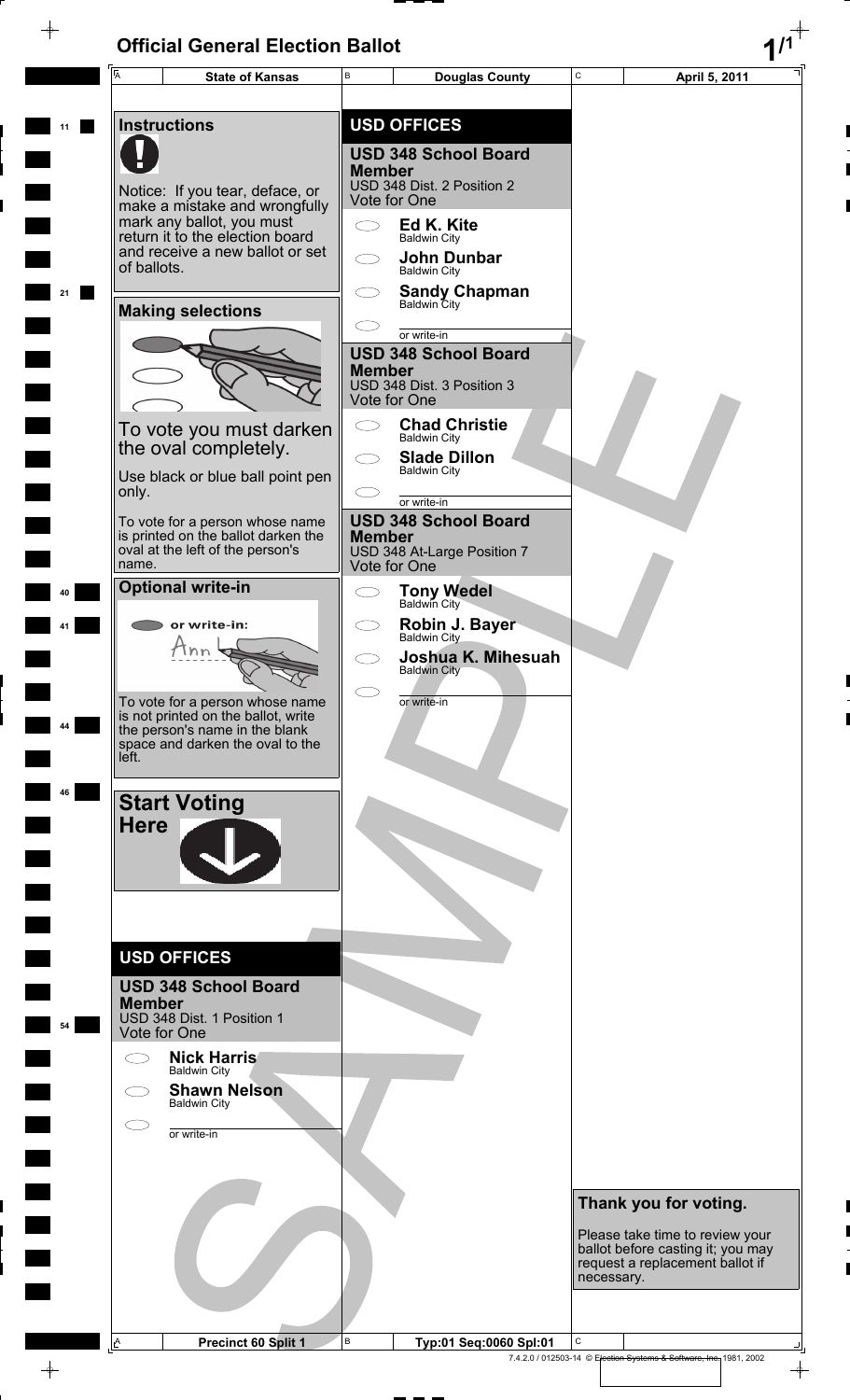$\phi$ 

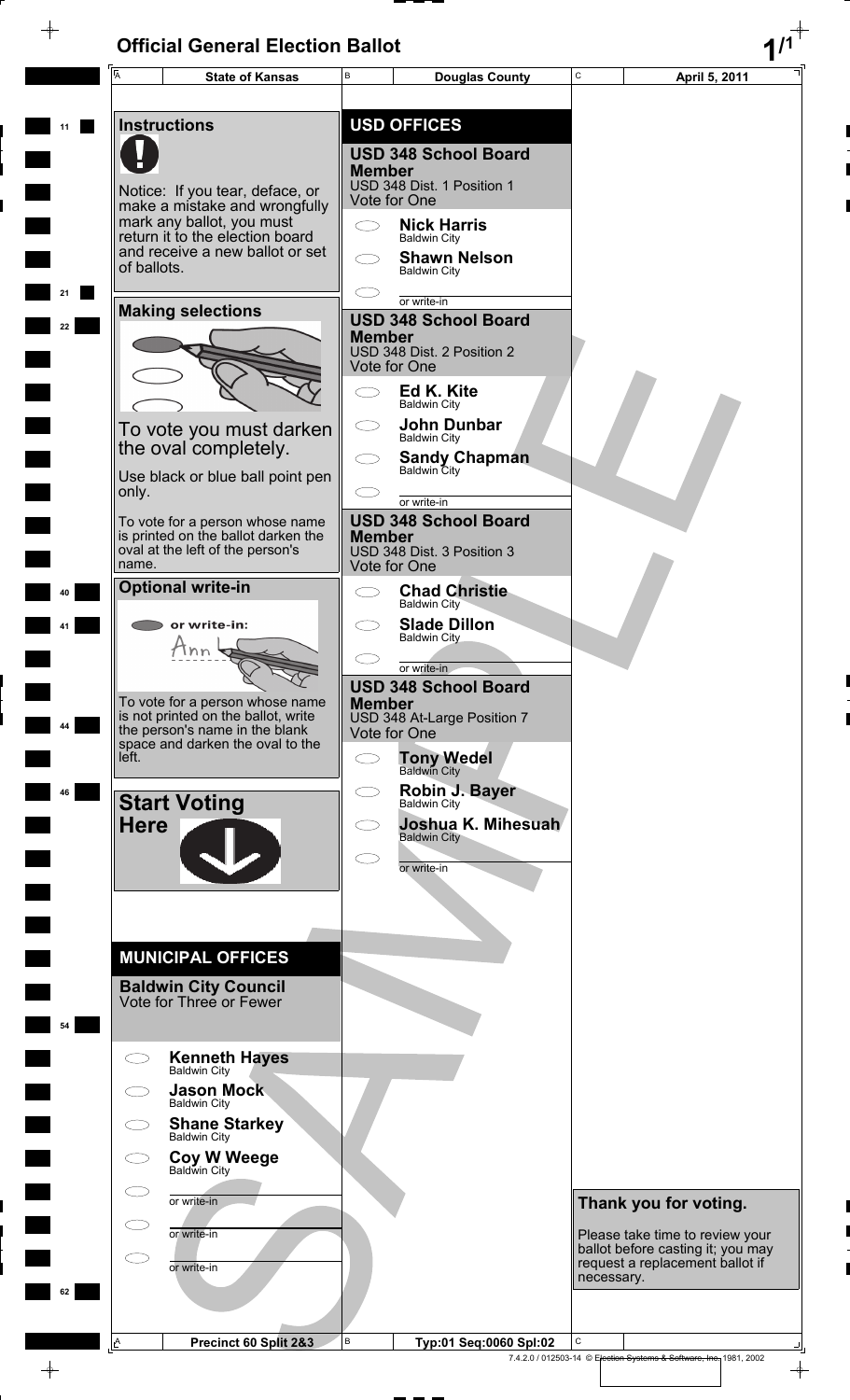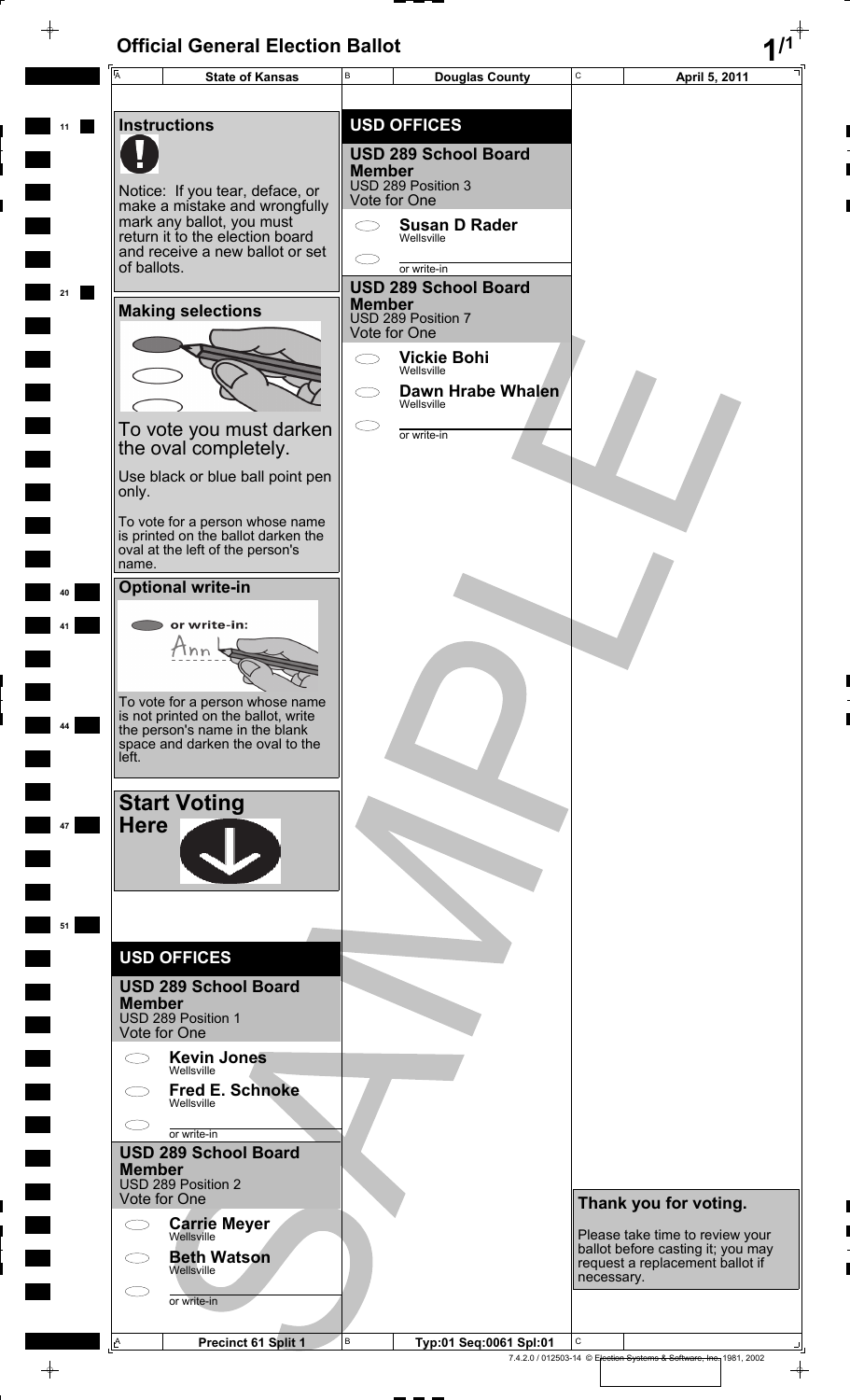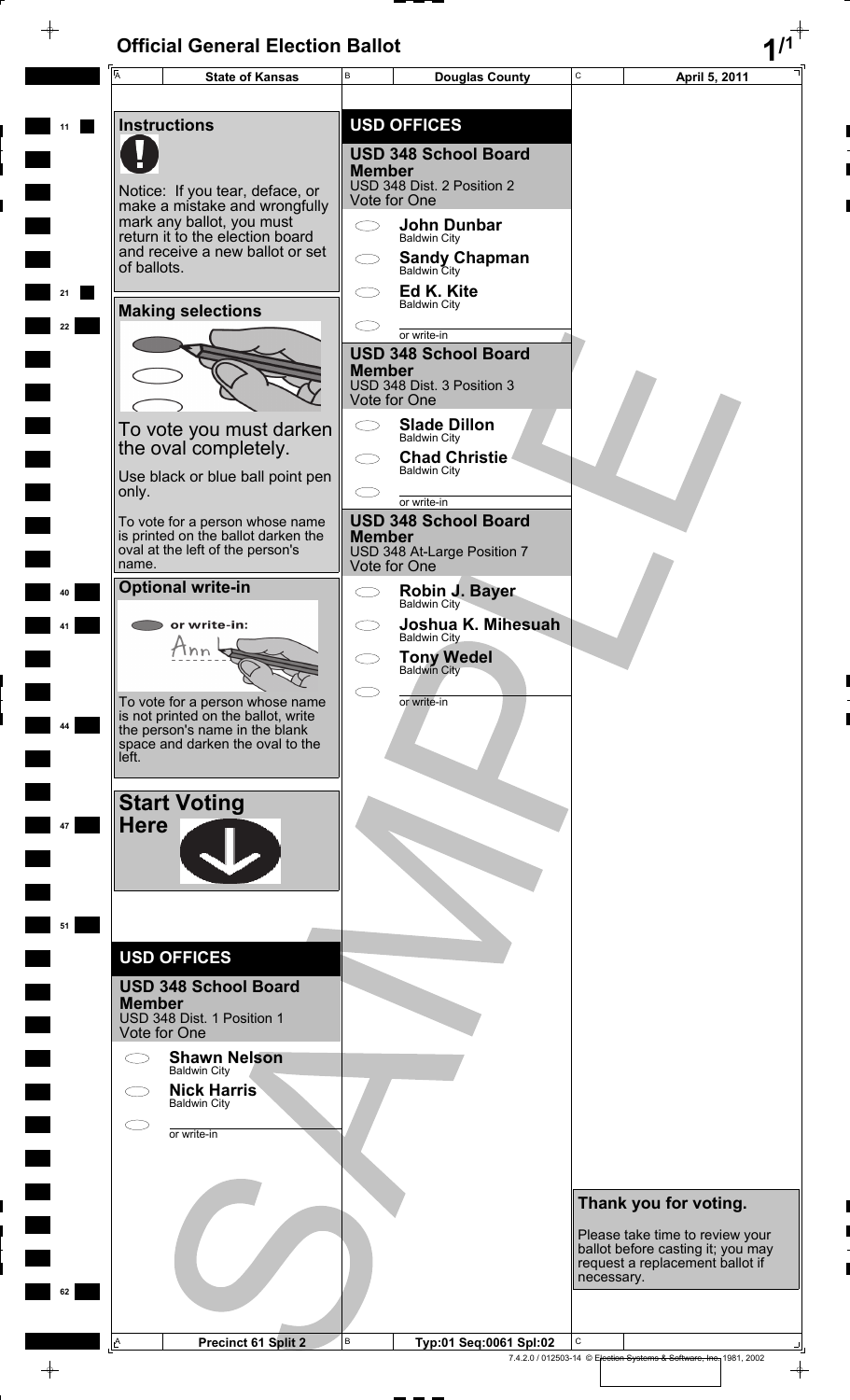$\phi$ 

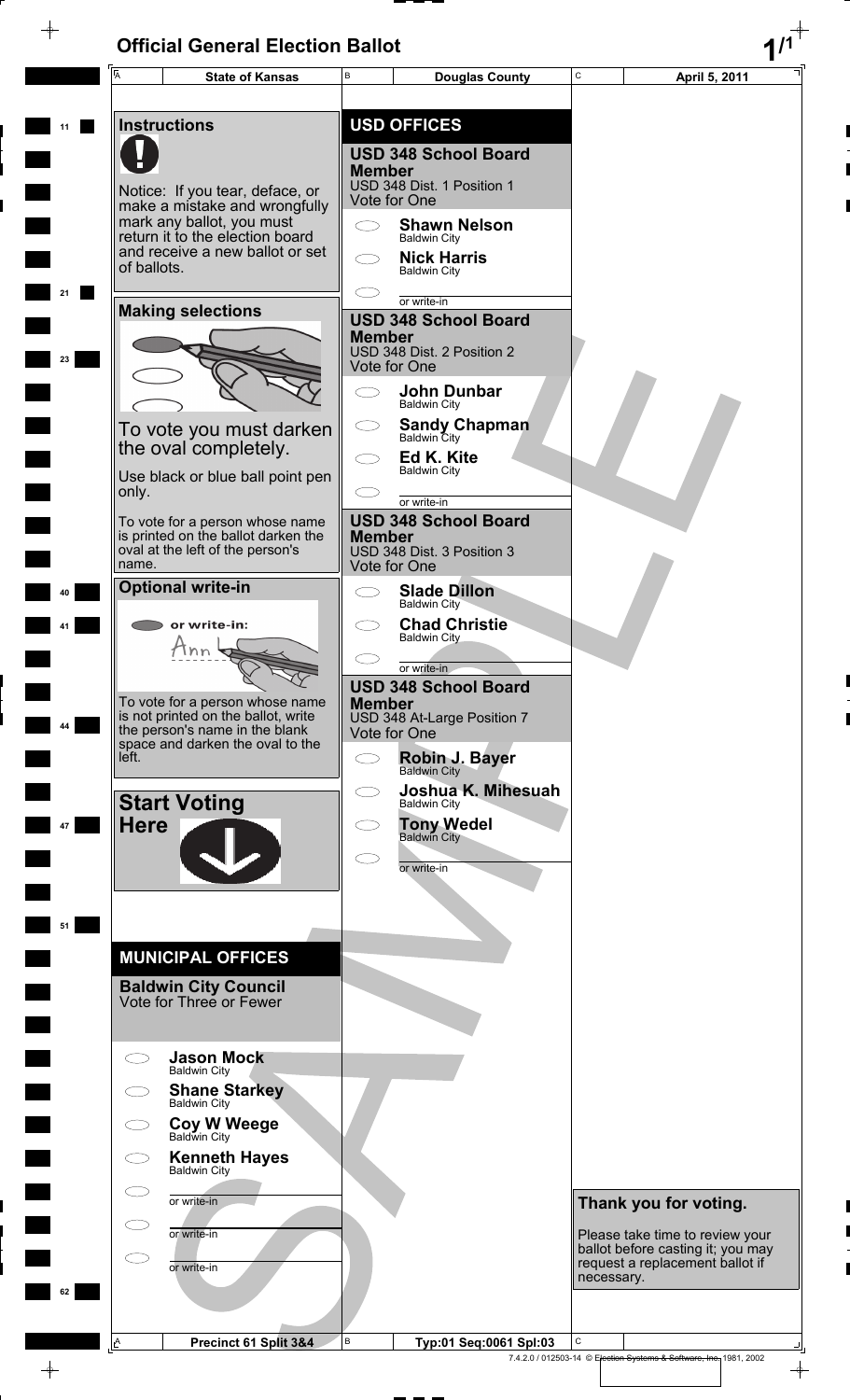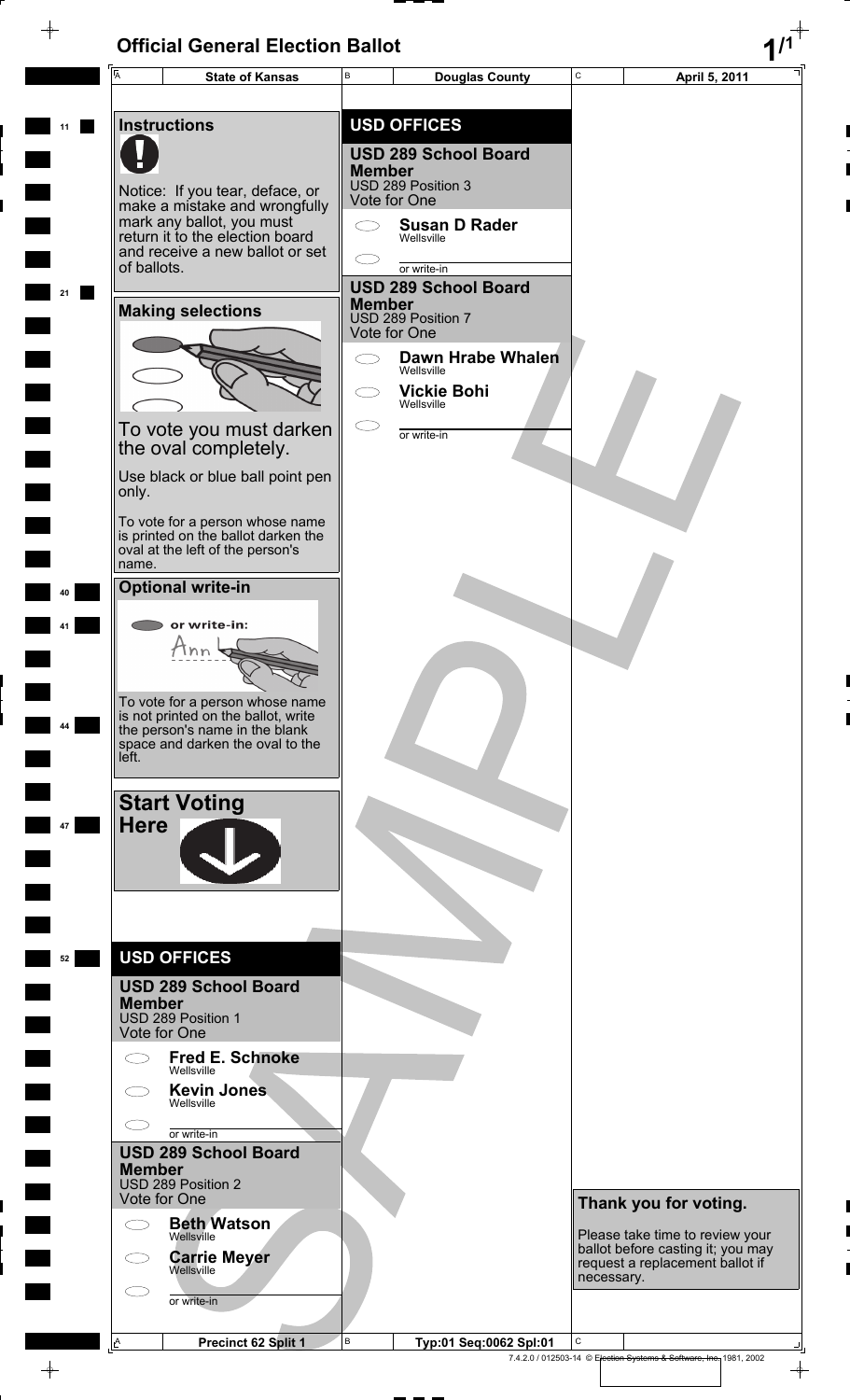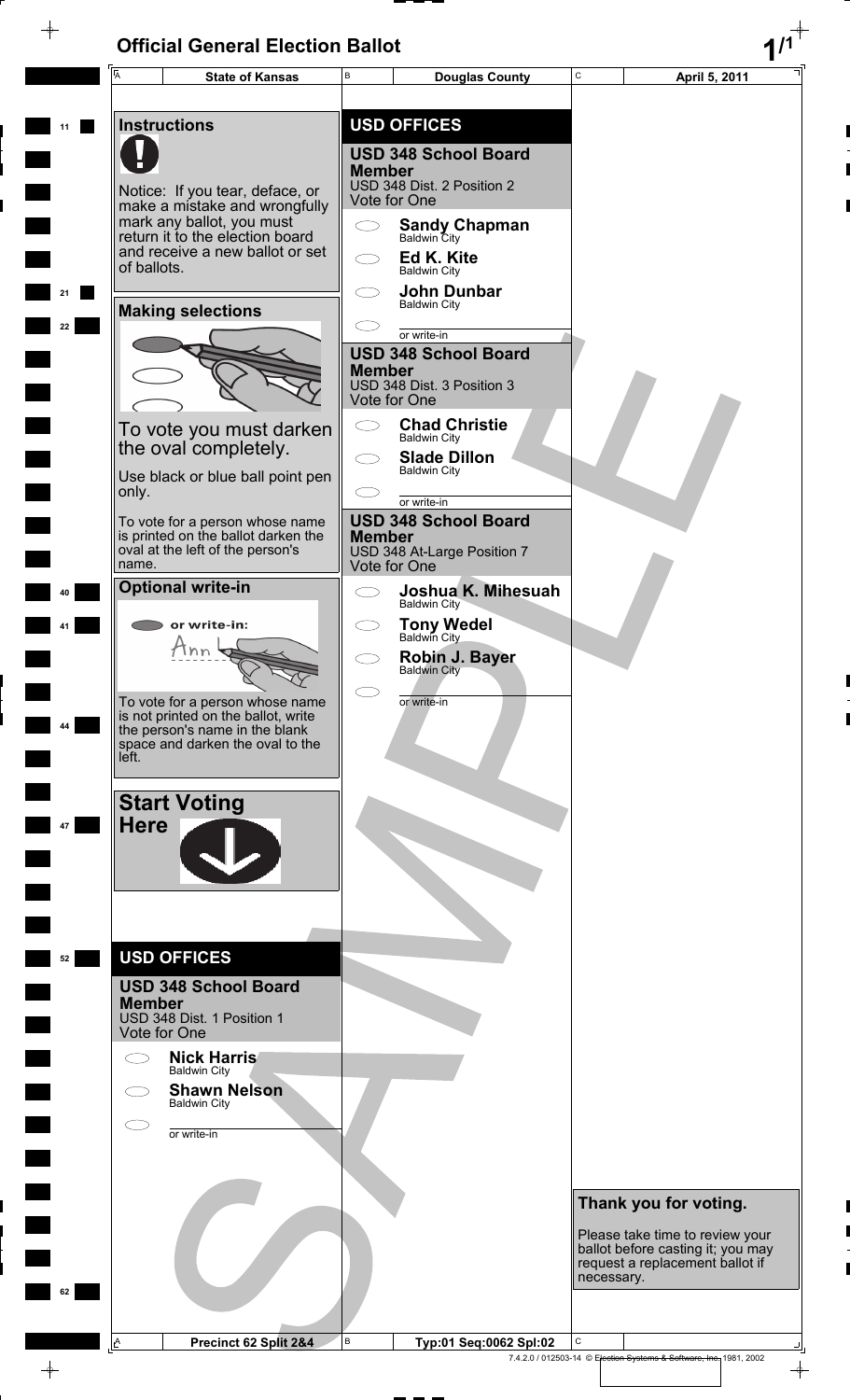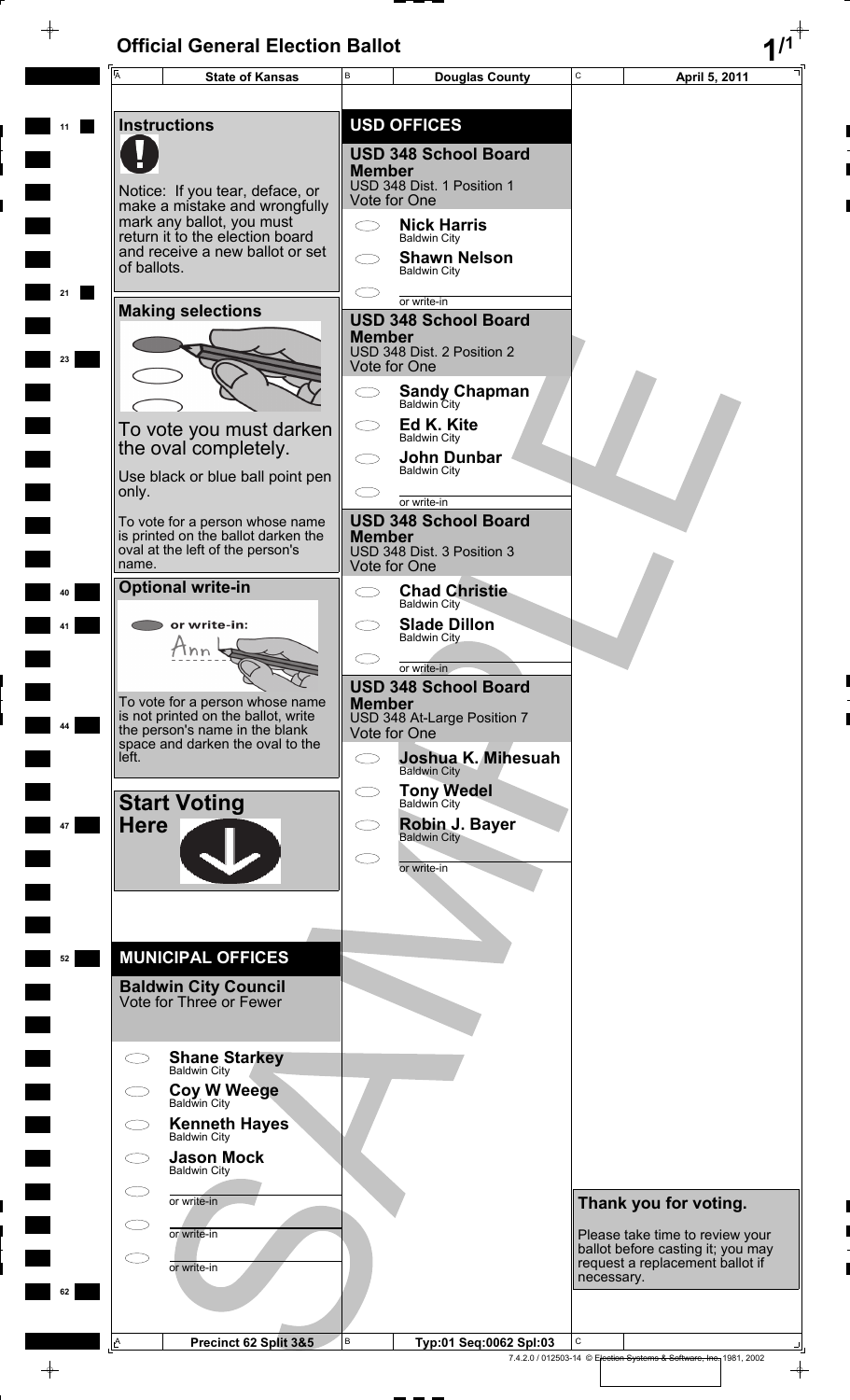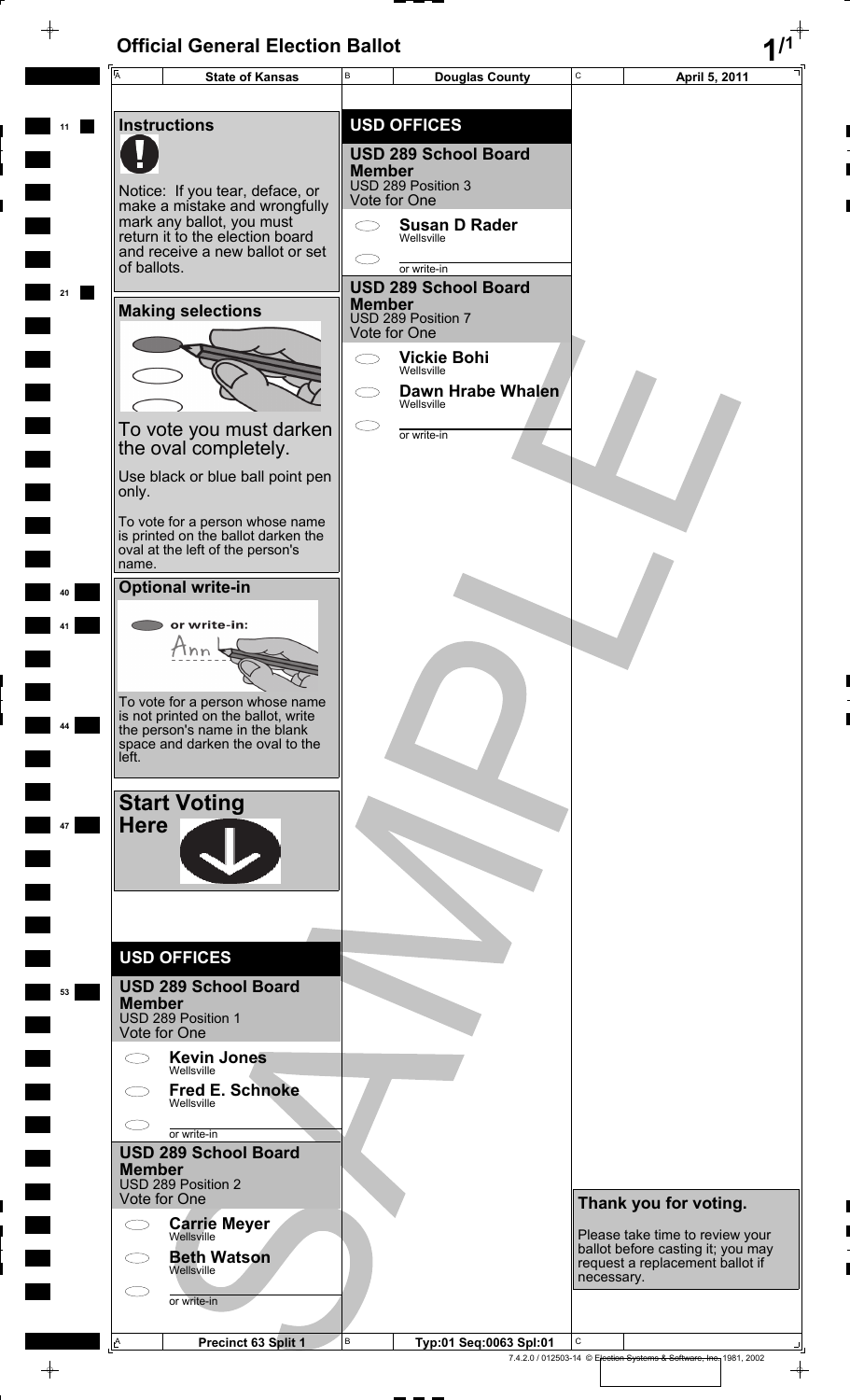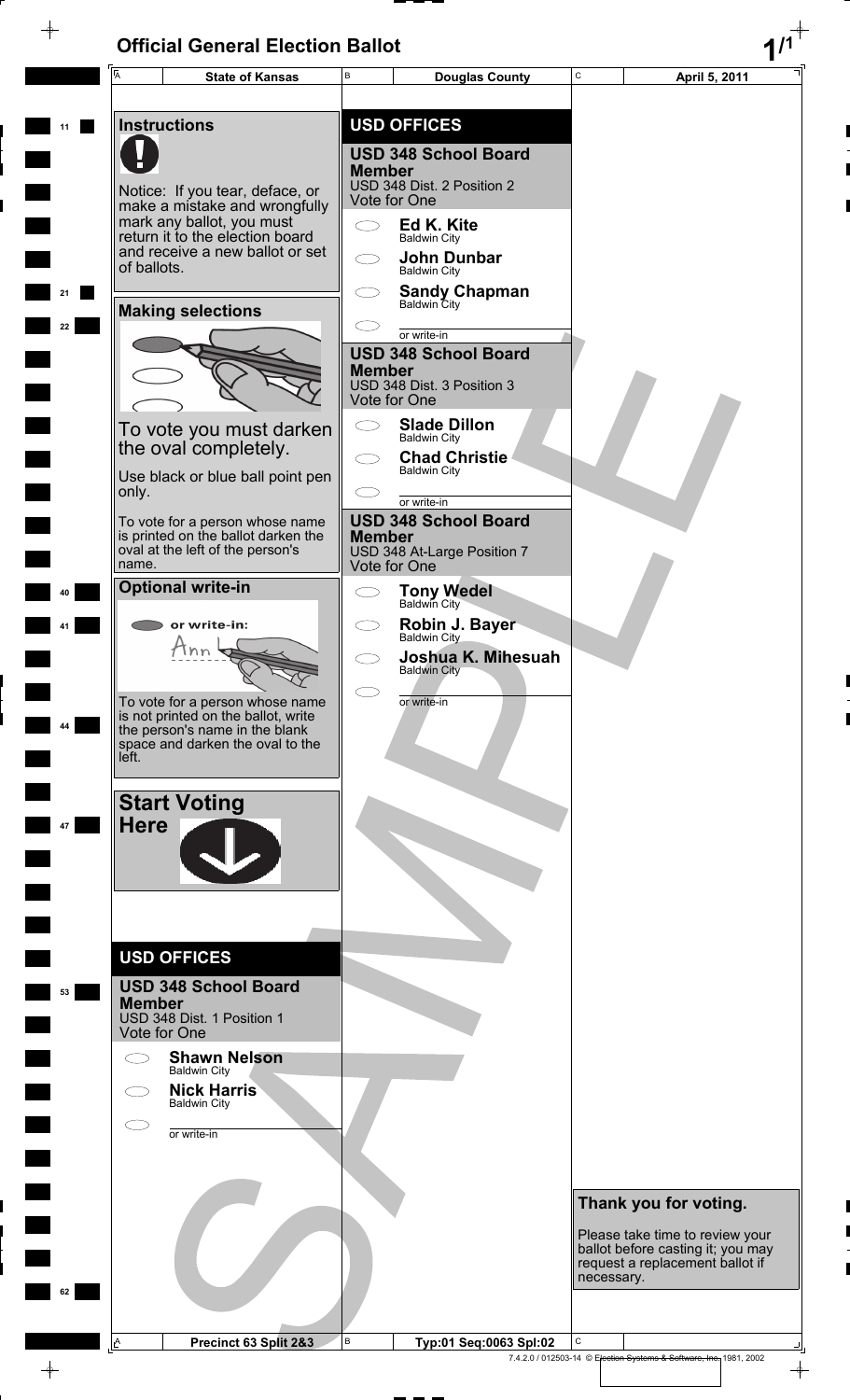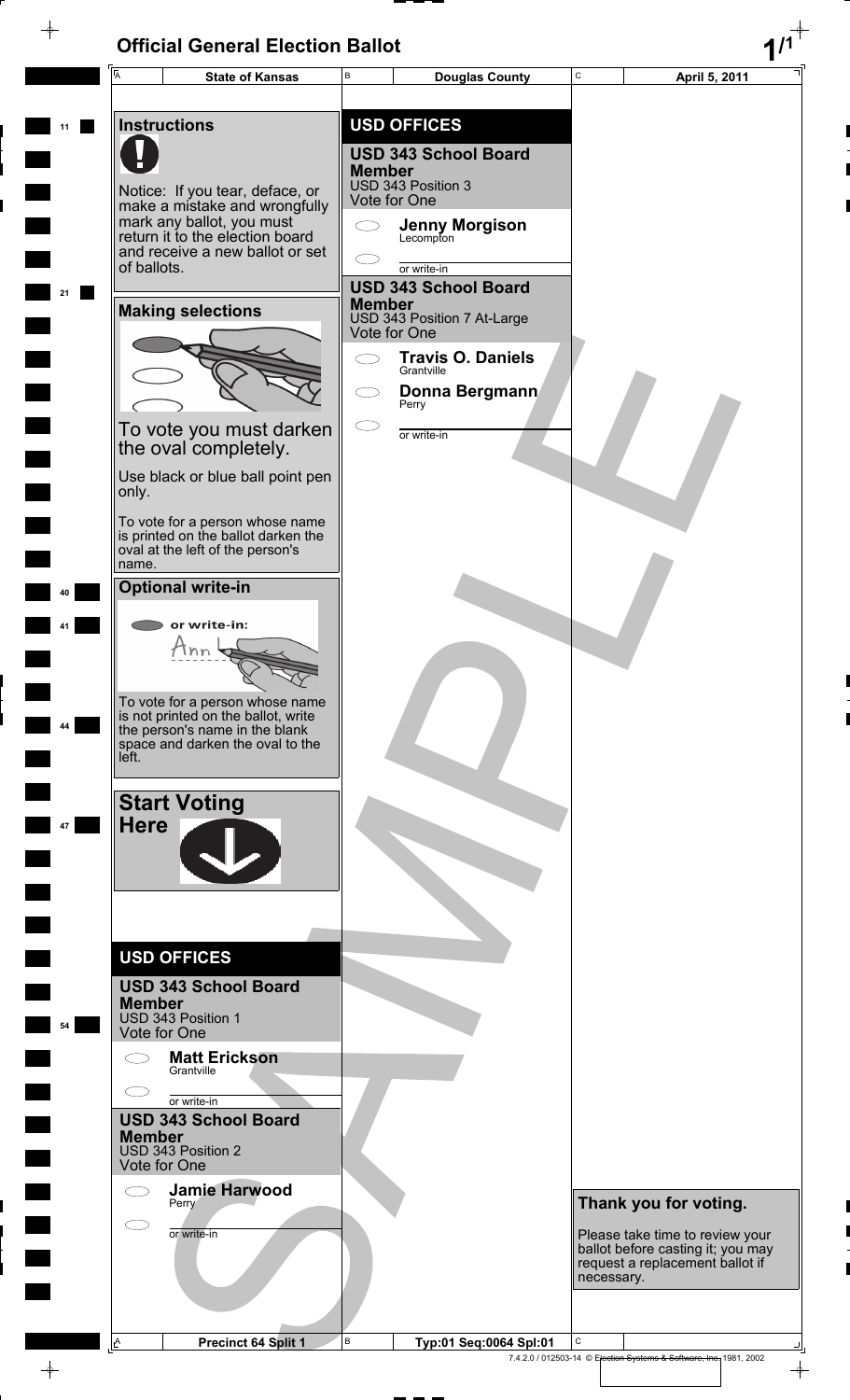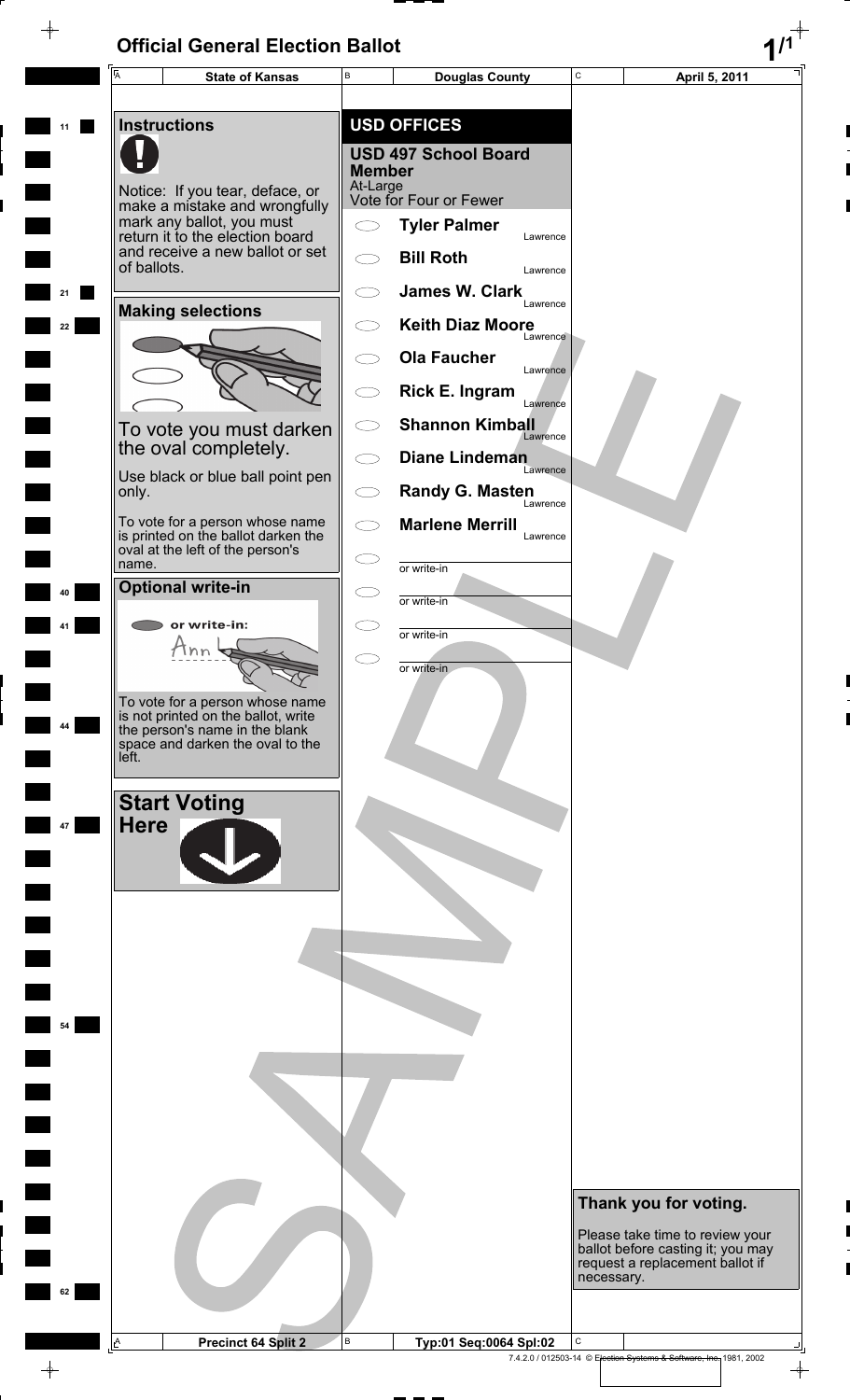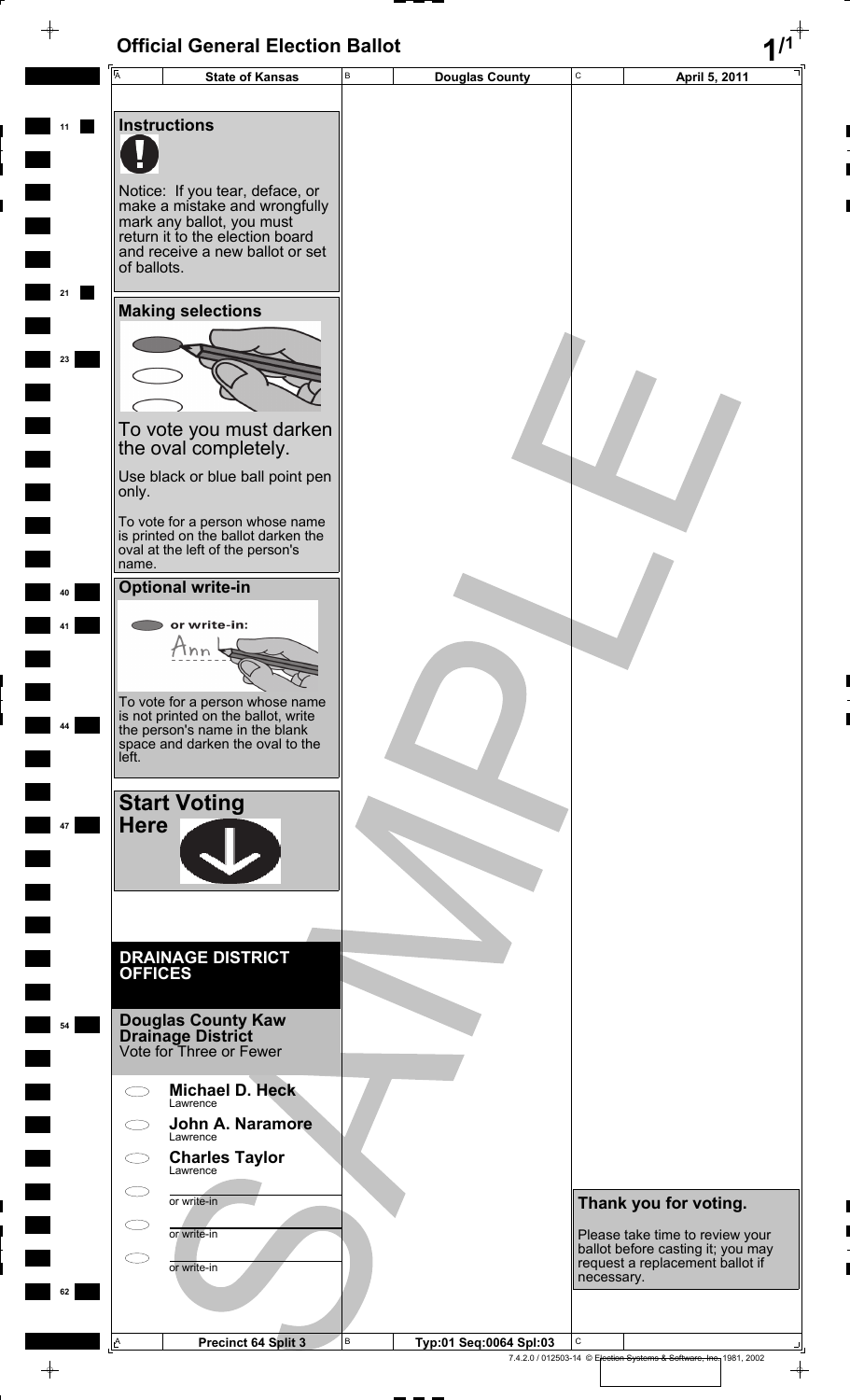$\rightarrow$ 

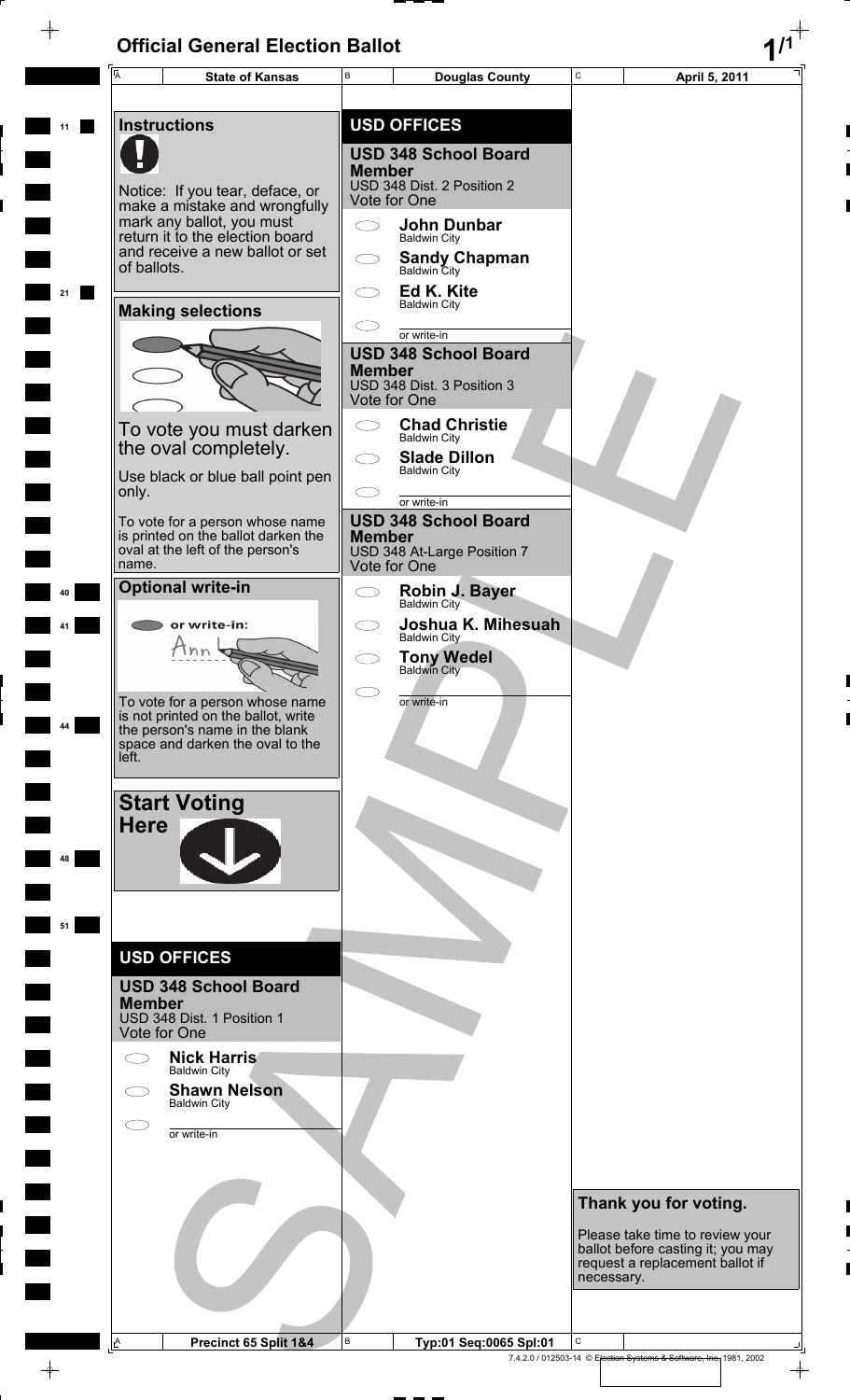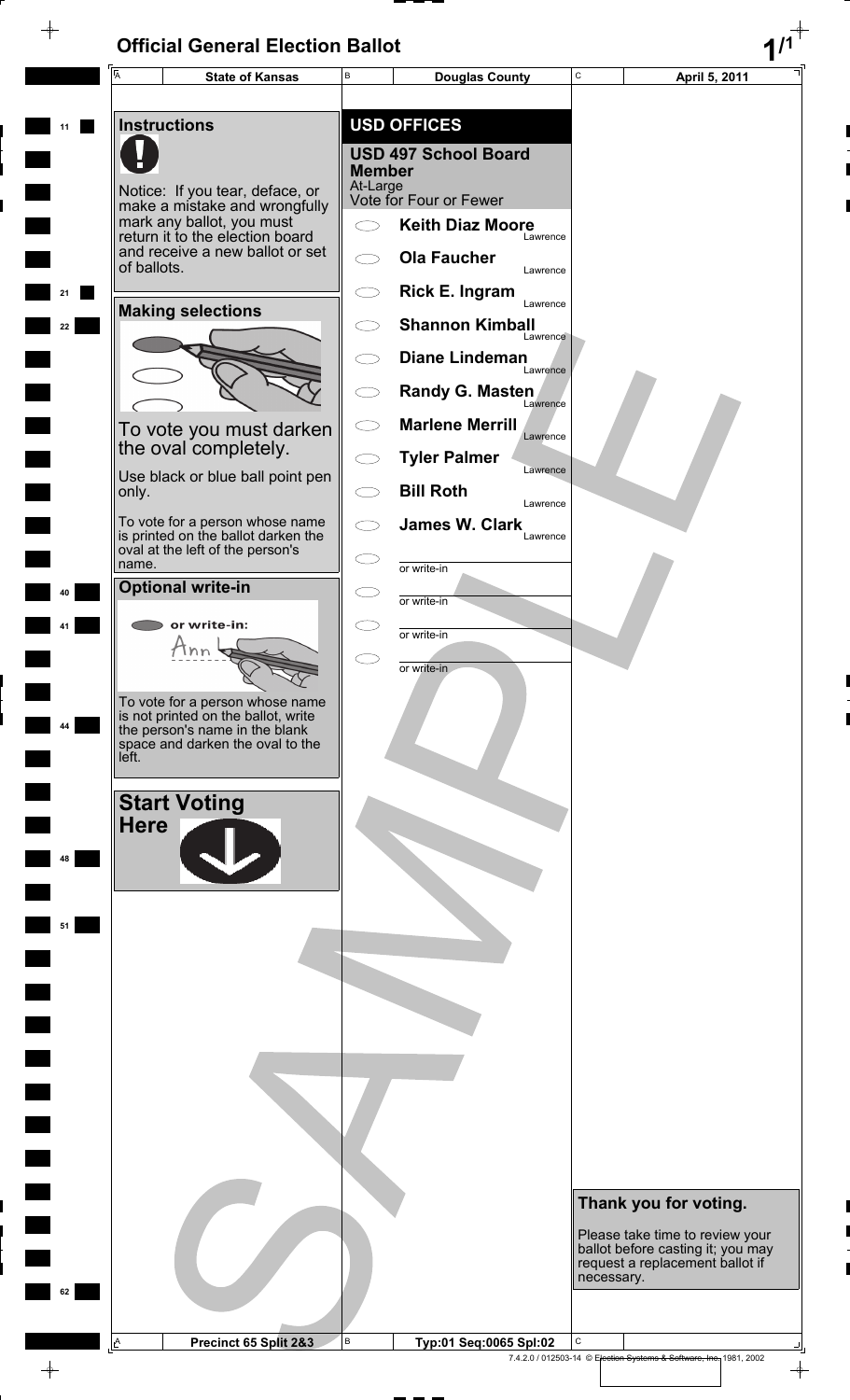| $\overline{A}$      | <b>State of Kansas</b>                                                  | В | <b>Douglas County</b>  | $\mathbf C$ | April 5, 2011                                                        |
|---------------------|-------------------------------------------------------------------------|---|------------------------|-------------|----------------------------------------------------------------------|
|                     |                                                                         |   |                        |             |                                                                      |
| <b>Instructions</b> |                                                                         |   |                        |             |                                                                      |
|                     |                                                                         |   |                        |             |                                                                      |
|                     |                                                                         |   |                        |             |                                                                      |
|                     | Notice: If you tear, deface, or                                         |   |                        |             |                                                                      |
|                     | make a mistake and wrongfully<br>mark any ballot, you must              |   |                        |             |                                                                      |
|                     | return it to the election board<br>and receive a new ballot or set      |   |                        |             |                                                                      |
| of ballots.         |                                                                         |   |                        |             |                                                                      |
|                     |                                                                         |   |                        |             |                                                                      |
|                     | <b>Making selections</b>                                                |   |                        |             |                                                                      |
|                     |                                                                         |   |                        |             |                                                                      |
|                     |                                                                         |   |                        |             |                                                                      |
|                     |                                                                         |   |                        |             |                                                                      |
|                     |                                                                         |   |                        |             |                                                                      |
|                     | To vote you must darken<br>the oval completely.                         |   |                        |             |                                                                      |
|                     | Use black or blue ball point pen                                        |   |                        |             |                                                                      |
| only.               |                                                                         |   |                        |             |                                                                      |
|                     | To vote for a person whose name                                         |   |                        |             |                                                                      |
|                     | is printed on the ballot darken the<br>oval at the left of the person's |   |                        |             |                                                                      |
| name.               |                                                                         |   |                        |             |                                                                      |
|                     | <b>Optional write-in</b>                                                |   |                        |             |                                                                      |
|                     | or write-in:                                                            |   |                        |             |                                                                      |
|                     | Ann                                                                     |   |                        |             |                                                                      |
|                     |                                                                         |   |                        |             |                                                                      |
|                     | To vote for a person whose name                                         |   |                        |             |                                                                      |
|                     | is not printed on the ballot, write<br>the person's name in the blank   |   |                        |             |                                                                      |
| left.               | space and darken the oval to the                                        |   |                        |             |                                                                      |
|                     |                                                                         |   |                        |             |                                                                      |
|                     | <b>Start Voting</b>                                                     |   |                        |             |                                                                      |
| <b>Here</b>         |                                                                         |   |                        |             |                                                                      |
|                     |                                                                         |   |                        |             |                                                                      |
|                     |                                                                         |   |                        |             |                                                                      |
|                     |                                                                         |   |                        |             |                                                                      |
|                     |                                                                         |   |                        |             |                                                                      |
|                     | <b>DRAINAGE DISTRICT</b>                                                |   |                        |             |                                                                      |
| <b>OFFICES</b>      |                                                                         |   |                        |             |                                                                      |
|                     | <b>Wakarusa Haskell Eudora</b>                                          |   |                        |             |                                                                      |
|                     | <b>Drainage District</b><br>Vote for Three or Fewer                     |   |                        |             |                                                                      |
|                     |                                                                         |   |                        |             |                                                                      |
|                     | or write-in                                                             |   |                        |             |                                                                      |
|                     |                                                                         |   |                        |             |                                                                      |
|                     | or write-in                                                             |   |                        |             |                                                                      |
|                     | or write-in                                                             |   |                        |             |                                                                      |
|                     |                                                                         |   |                        |             |                                                                      |
|                     |                                                                         |   |                        |             | Thank you for voting.                                                |
|                     |                                                                         |   |                        |             | Please take time to review your<br>ballot before casting it; you may |
|                     |                                                                         |   |                        | necessary.  | request a replacement ballot if                                      |
|                     |                                                                         |   |                        |             |                                                                      |
|                     |                                                                         |   |                        |             |                                                                      |
| A                   | Precinct 65 Split 5                                                     | В | Typ:01 Seq:0065 Spl:03 | С           |                                                                      |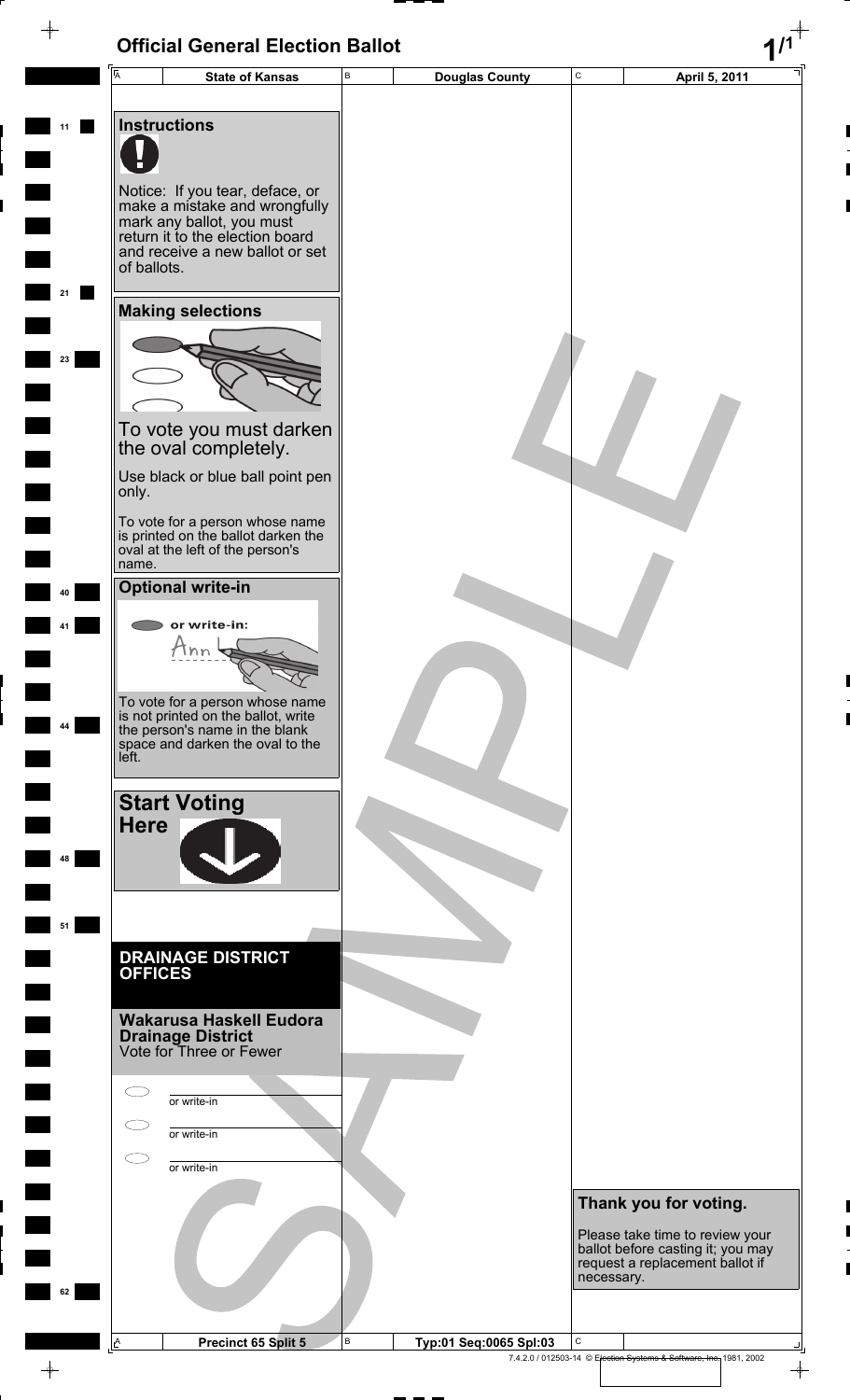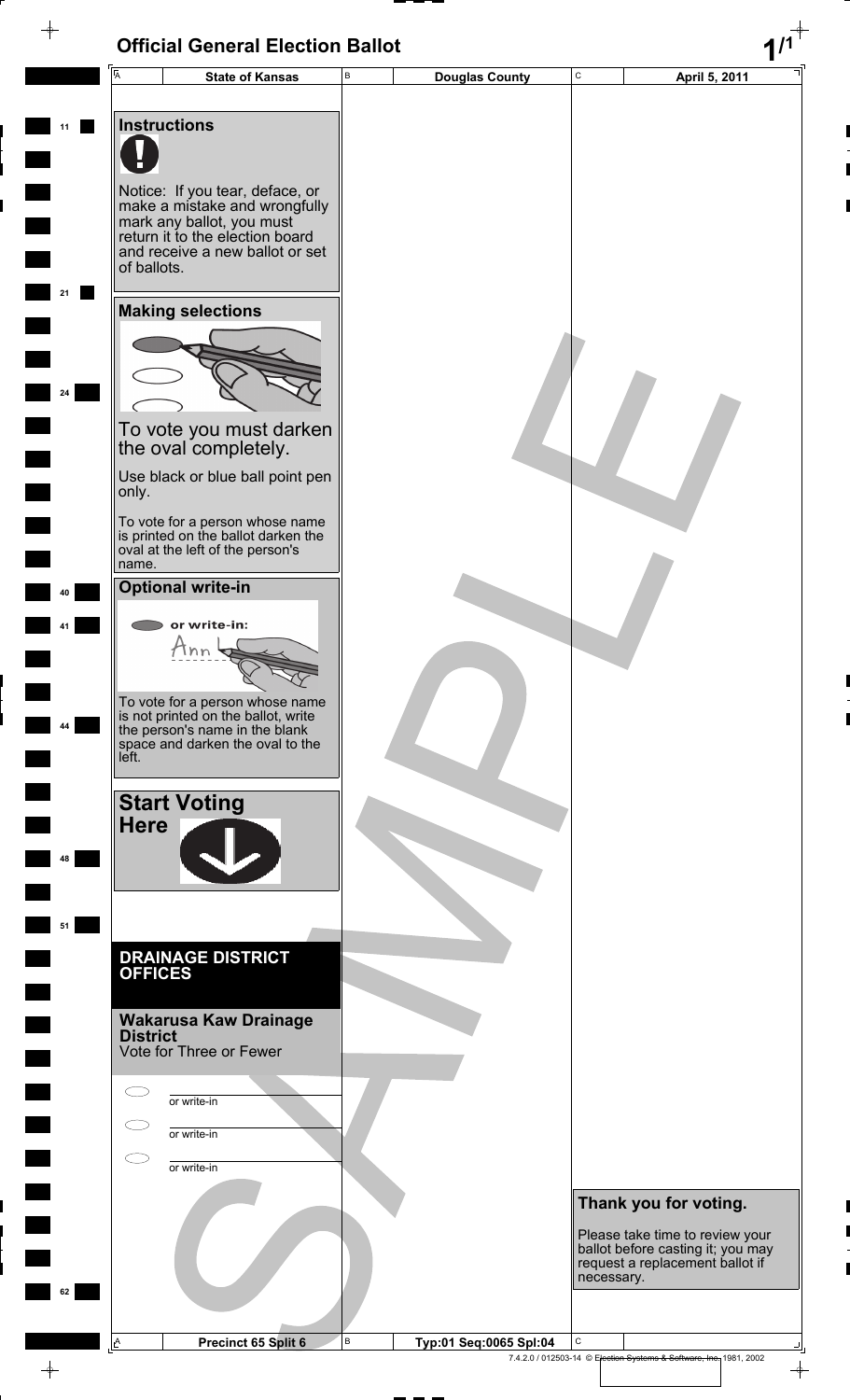$\rightarrow$ 



 $\color{red} \phi$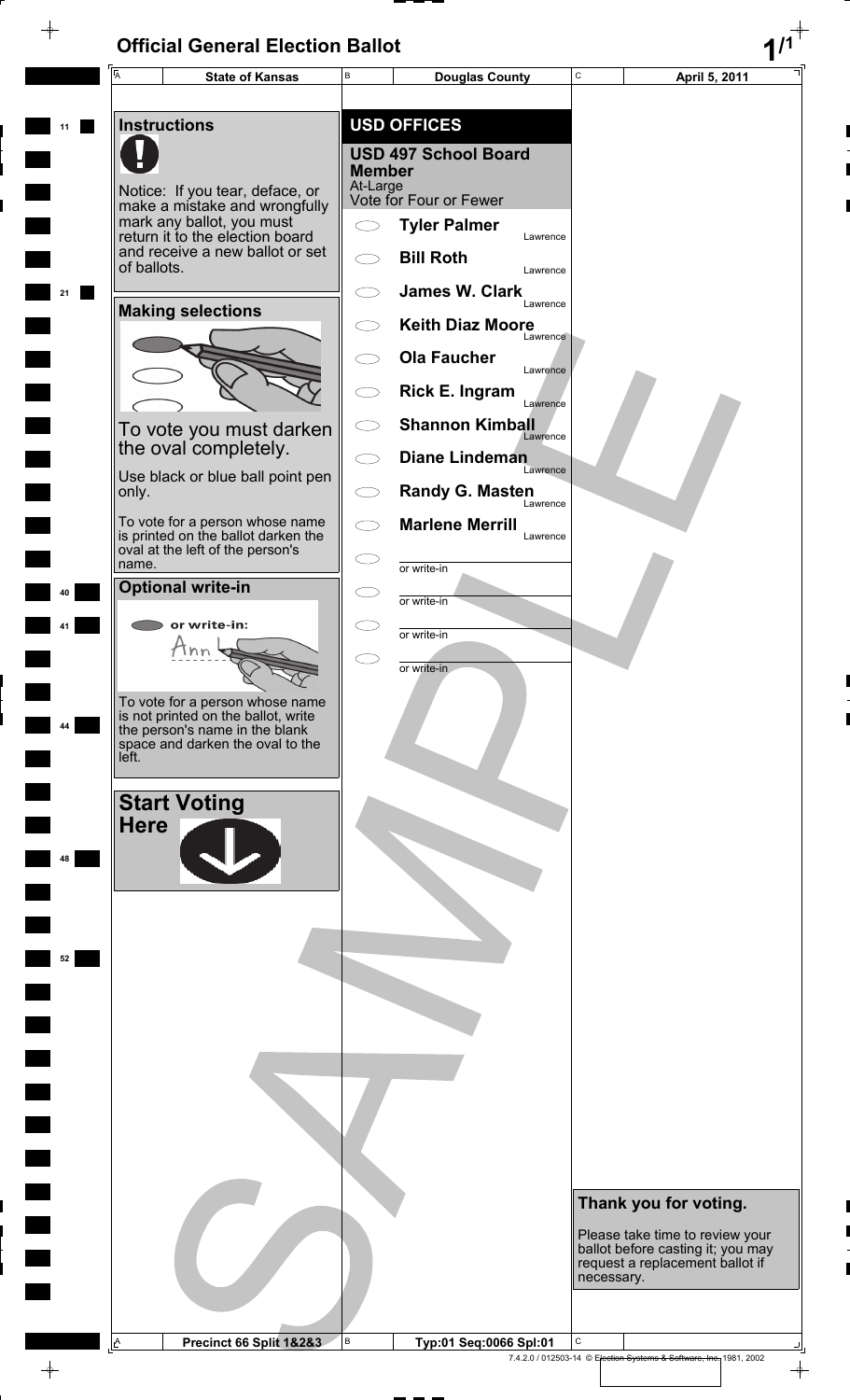|          | <b>Official General Election Ballot</b>                                                                                                                                                                                                                                                                                                |                                        |                                                                                                                                                |
|----------|----------------------------------------------------------------------------------------------------------------------------------------------------------------------------------------------------------------------------------------------------------------------------------------------------------------------------------------|----------------------------------------|------------------------------------------------------------------------------------------------------------------------------------------------|
|          | $\overline{A}$<br><b>State of Kansas</b>                                                                                                                                                                                                                                                                                               | $\sf B$<br><b>Douglas County</b>       | $\mathsf C$<br>April 5, 2011                                                                                                                   |
| 11       | <b>Instructions</b><br>Notice: If you tear, deface, or<br>make a mistake and wrongfully<br>mark any ballot, you must<br>return it to the election board<br>and receive a new ballot or set<br>of ballots.                                                                                                                              |                                        |                                                                                                                                                |
| 21<br>22 | <b>Making selections</b><br>To vote you must darken<br>the oval completely.<br>Use black or blue ball point pen                                                                                                                                                                                                                        |                                        |                                                                                                                                                |
| 40<br>44 | only.<br>To vote for a person whose name<br>is printed on the ballot darken the<br>oval at the left of the person's<br>name.<br><b>Optional write-in</b><br>or write-in:<br><i>Hnn</i><br>To vote for a person whose name<br>is not printed on the ballot, write<br>the person's name in the blank<br>space and darken the oval to the |                                        |                                                                                                                                                |
| 48       | left.<br><b>Start Voting</b><br><b>Here</b>                                                                                                                                                                                                                                                                                            |                                        |                                                                                                                                                |
| 52       | <b>DRAINAGE DISTRICT</b><br><b>OFFICES</b><br>Wakarusa Haskell Eudora<br><b>Drainage District</b><br>Vote for Three or Fewer                                                                                                                                                                                                           |                                        |                                                                                                                                                |
|          | or write-in<br>or write-in<br>or write-in                                                                                                                                                                                                                                                                                              |                                        |                                                                                                                                                |
| 62       |                                                                                                                                                                                                                                                                                                                                        |                                        | Thank you for voting.<br>Please take time to review your<br>ballot before casting it; you may<br>request a replacement ballot if<br>necessary. |
|          | A<br>Precinct 66 Split 4                                                                                                                                                                                                                                                                                                               | $\, {\sf B}$<br>Typ:01 Seq:0066 Spl:02 | С<br>7.4.2.0 / 012503-14 © Election Systems & Software, Inc. 1981, 2002<br>$\rightarrow$                                                       |

7.4.2.0 / 012503-14 © Election Systems & Software, Inc. 1981, 2002

 $\phi$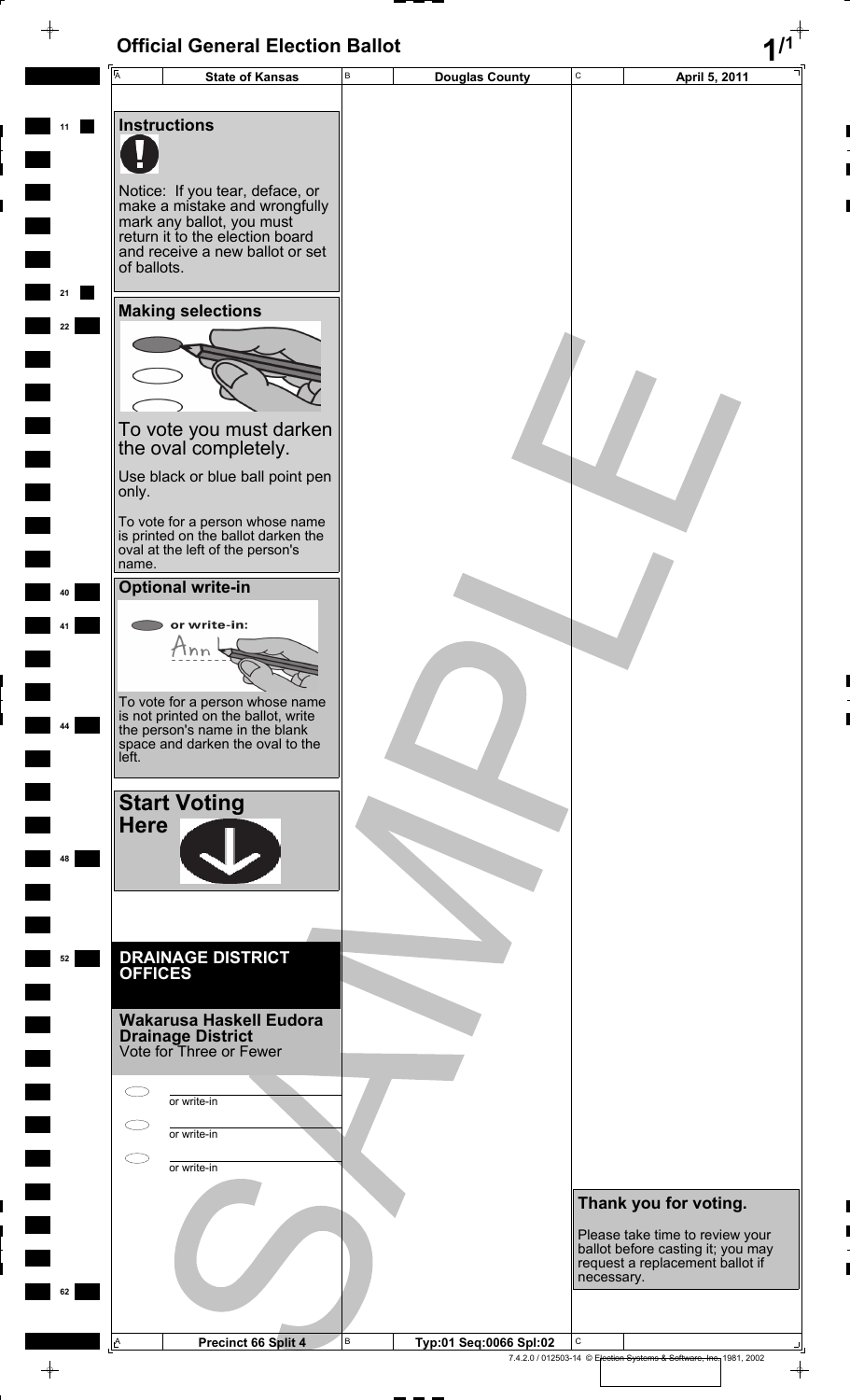$\rightarrow$ 

 $\rightarrow$